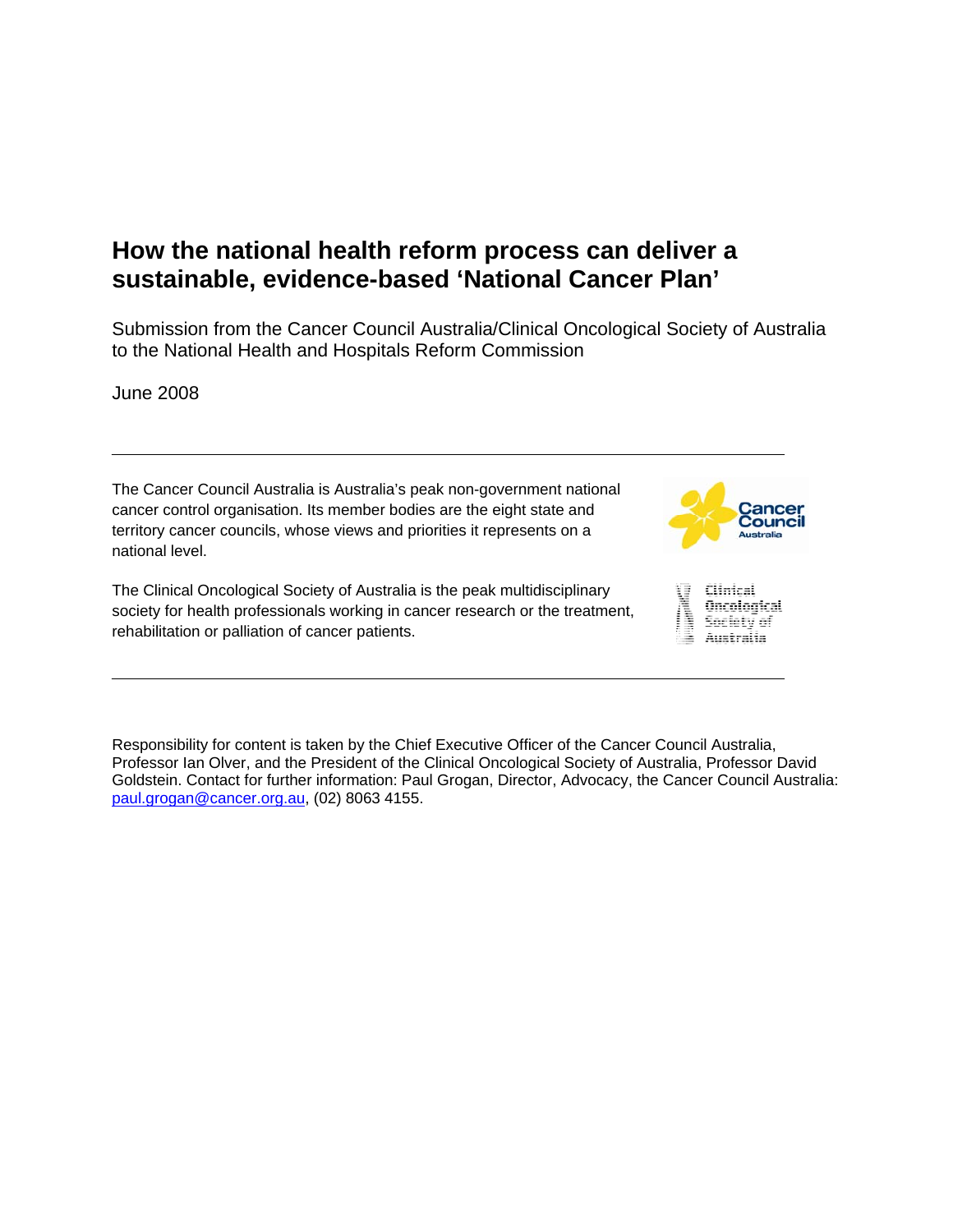# **Contents**

# Page

| a)  'cost-shifting, blame-shifting and buck-passing' 11    |  |
|------------------------------------------------------------|--|
|                                                            |  |
|                                                            |  |
|                                                            |  |
|                                                            |  |
|                                                            |  |
| b) 'integrating and coordinating care across the sector'17 |  |
|                                                            |  |
|                                                            |  |
|                                                            |  |
|                                                            |  |
|                                                            |  |
|                                                            |  |
|                                                            |  |
|                                                            |  |
|                                                            |  |
|                                                            |  |
| d) 'integrating acute services and aged care services'33   |  |
|                                                            |  |
|                                                            |  |
|                                                            |  |
|                                                            |  |
|                                                            |  |
|                                                            |  |
|                                                            |  |
|                                                            |  |
|                                                            |  |
|                                                            |  |

NHHRC - recommendations from the Cancer Council Australia/COSA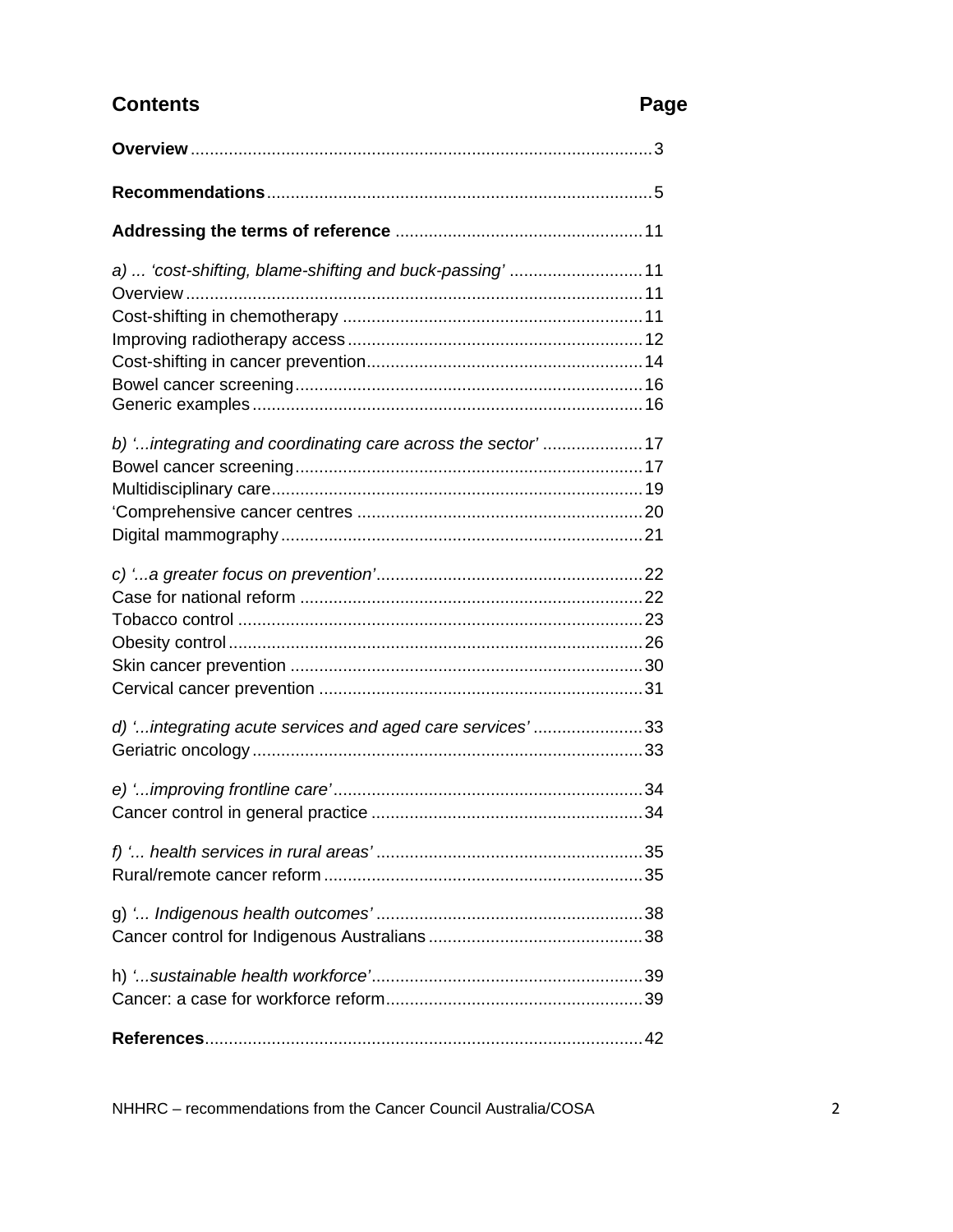# **National Health and Hospitals Reform Commission – submission from the Cancer Council Australia/Clinical Oncological Society of Australia**

# **Overview**

The Cancer Council Australia and COSA welcome the opportunity to submit recommendations to the Health and Hospitals Reform Commission (the Commission), whose remit addresses the systemic barriers restricting Australia from reaching its potential to control cancer.

The Commission's terms of reference are particularly relevant to cancer control, as cancer is the nation's largest disease burden and imposes a major cost on the health system and the wider community. Moreover, cancer control is subject to cost-shifting and system fragmentation; Australia falls demonstrably short of its potential to prevent cancer; there are stark inequities in cancer care outcomes among population groups (notably Indigenous Australians and people in remote areas); and long-term improvements in cancer control must be underpinned by national systemic and workforce reform.

COAG's commitment to a better coordinated health system, as reflected in the Commission's brief, is in our view an ideal opportunity to bring together the many existing cancer control policies in Australia into a coherent national strategy – with an implementation plan.

#### National Service Improvement Framework

In making recommendations to the Federal Minister for Health and to COAG, the Commission is urged to observe that the principles of optimal cancer control have already been developed and endorsed by all jurisdictions, through the joint National Service Improvement Framework (NSIF) for cancer. The Cancer Council Australia/COSA therefore recommend that the focus of the Commission's advice be the structural reforms required to convert those agreed principles into practice in a way that improves the efficiency and effectiveness of cancer control services across the health system and minimises inequitable access to optimal care.

### National Cancer Prevention Policy

The Cancer Council Australia's *National Cancer Prevention Policy* (NCPP) is the most comprehensive policy document on cancer prevention in Australia. It is developed independently on the basis of the best available evidence, peer-reviewed by independent experts from across the wide range of subject areas and edited by the Cancer Council Australia's network of national advisory committees.

The NCPP explores the latest evidence in relation to the primary prevention and early detection of all the major cancers in Australia and, in consultation with cancer control professionals from all sectors, recommends optimal policy. It is in our view a particularly useful document in relation to the Commission's work, as it makes evidence-based recommendations relevant to all tiers of government. We see it as a compelling example of quality, comprehensive policy work that requires implementation. The groundbreaking approach to disease control endorsed by COAG and underpinned by the Commission's terms of reference in our view could provide an ideal vehicle for an integrated, whole-of-government plan to implement the NCPP's recommendations.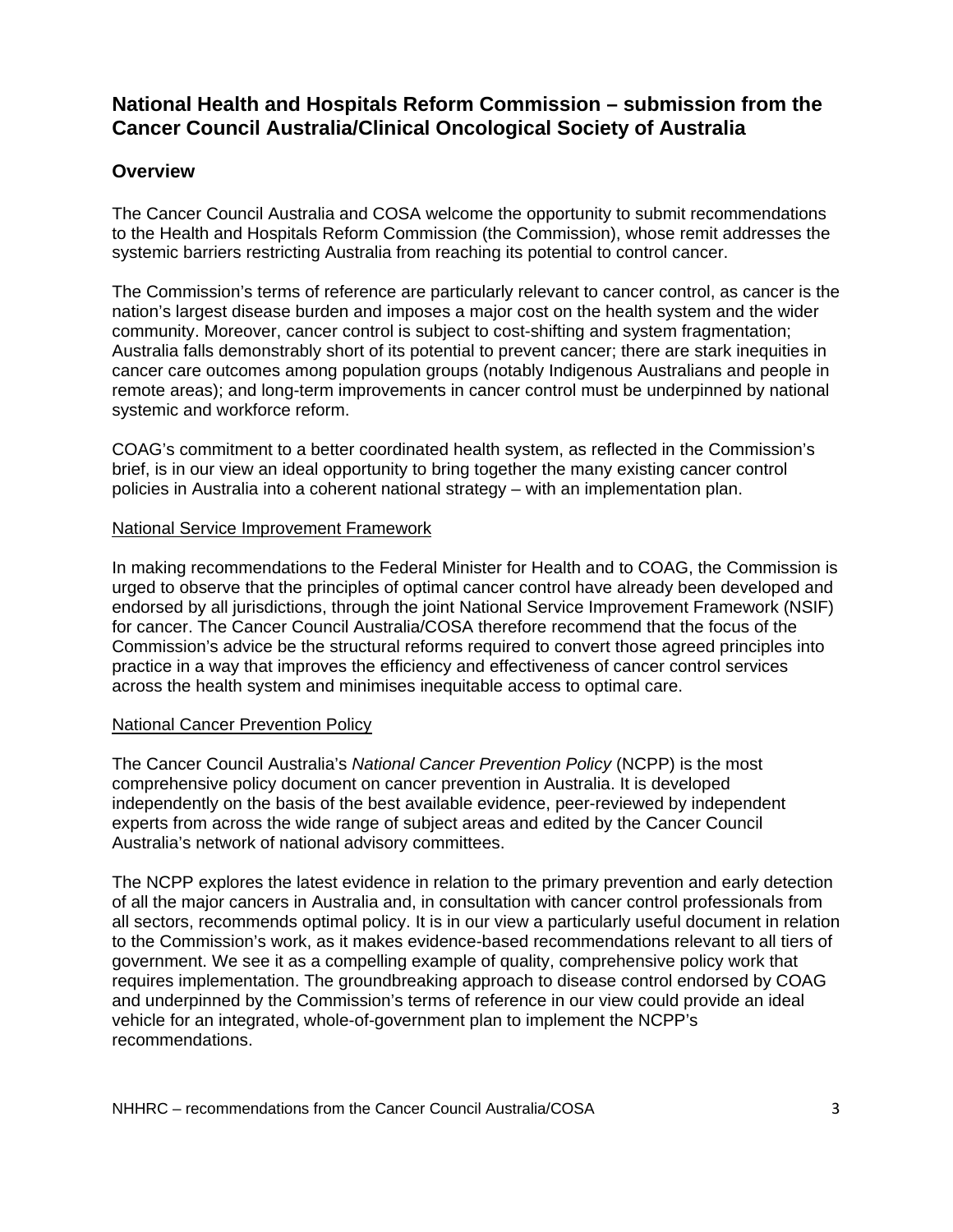#### National Cancer Plan

In our view, conversion of the NSIF and NCPP principles\* and recommendations into government policy, practice and measurable outcomes could be achieved through the National Cancer Plan, including an implementation strategy built into the National Health and Hospitals Reform process.

The Cancer Council/COSA welcome the \$291 million for items in the 2008-09 budget funded under "the National Cancer Plan". This substantial funding, some of which is for one-off capital grants, is an enormous net contribution toward reducing the impact of cancer in Australia. We hope the Commonwealth's reference to a "National Cancer Plan" in the budget statements foreshadows a coordinated national planning process, involving cancer control stakeholders with high-level expertise in public health, clinical care, supportive care and consumer experience. Such a plan would require COAG endorsement, specified funding, measurable targets, mandatory reporting and ongoing evaluation, built into an integrated national approach to cancer control. The recommendations summarised as follows would, in our view, provide the core elements of a strategic National Cancer Plan consistent with the Commission's brief.

The Commission's terms of reference, and the long-term objectives of the Rudd Government's health reform agenda, have great potential to optimise the health system's capacity to control the unprecedented increase in cancer incidence predicted in Australia over the next 35 years. Our recommendations could all be built into the new health system accountabilities proposed in the Commission's preliminary report, *Beyond the blame game*.

The Cancer Council Australia/COSA's recommendations are summarised over the page. The evidence to support these summary recommendations is put forward in the subsequent section, which maps our priorities against the Commission's terms of reference.

\*For copies of the *National Service Improvement Framework for Cancer* and the *National Cancer Prevention Policy 2007-09*, go to:

http://www.health.gov.au/internet/main/publishing.nsf/Content/pq-ncds-cancer

www.cancer.org.au/ncpp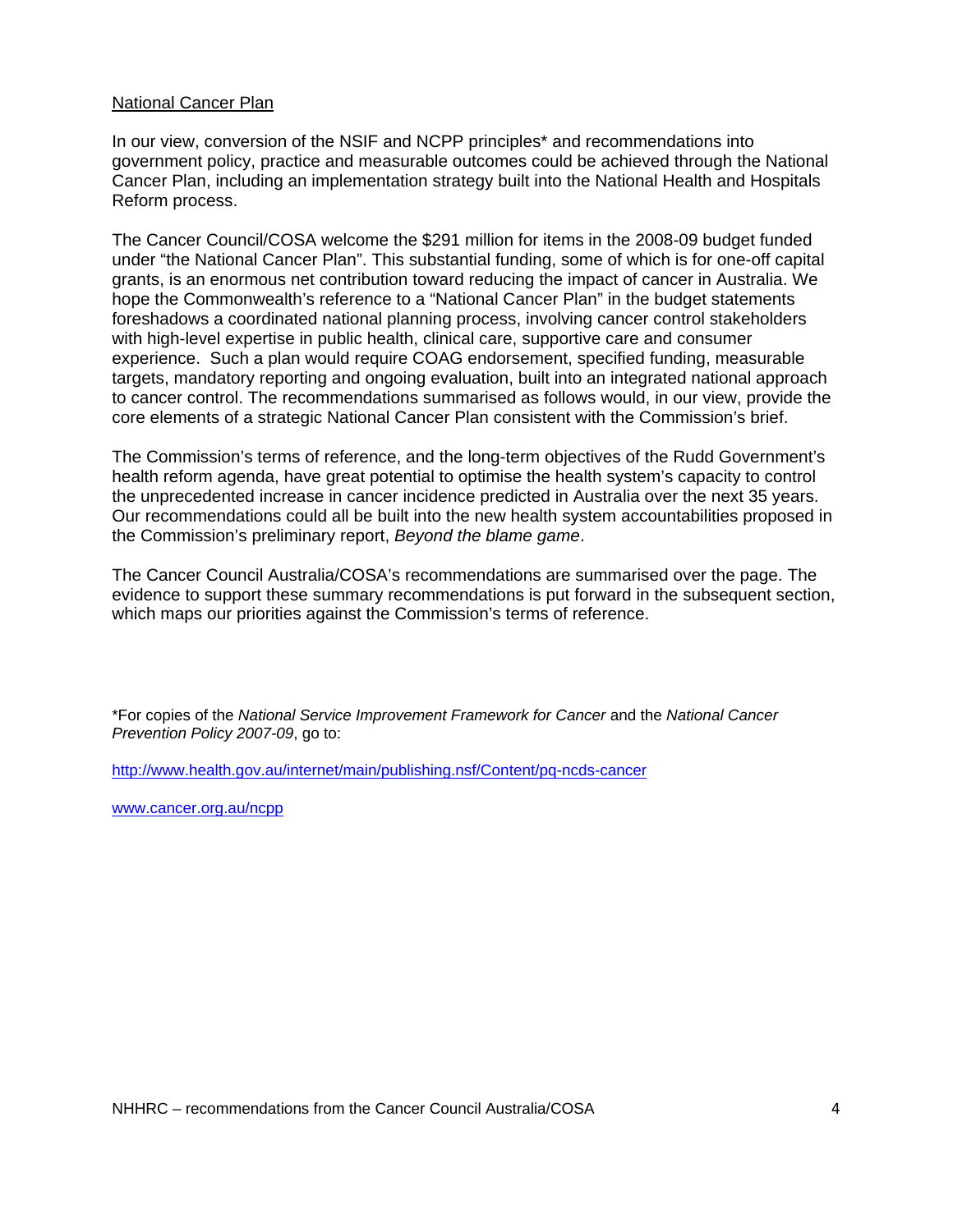# **Cancer Council Australia/COSA recommendations in summary**

### Chemotherapy cost-shifting

- Building on preliminary work in Victoria, Queensland and Western Australia, establish a single, integrated, national funding system for cancer pharmaceuticals, with equitable access to public and private patients, inpatients and outpatients.
- Such a system could be an extension of the PBS with additional funds negotiated through the Australian Health Care Agreements, transferring the current piecemeal Commonwealth allocation to public hospital pharmaceutical budgets to the PBS.

#### Access to radiotherapy

- The 'National Cancer Plan' should include a framework, endorsed by COAG, for implementing the core recommendations of the Baume report, including:
	- o Investment in workforce and equipment infrastructure to support the 52.3% of people with cancer who require radiotherapy (see 'Workforce');
	- o A national body overseeing accreditation, clinical protocols, benchmarking and coordinating data collection;
	- $\circ$  Resolving the disputes over who should pay for radiotherapy, and tensions between public and private providers, by pooling state, territory and Commonwealth funding for use on a population need basis.
- As part of the 'National Cancer Plan', develop and implement a fully funded, integrated Commonwealth-state plan to build radiotherapy infrastructure in large regional centres according to population need.

### Cancer prevention (general)

- It should be noted that Australia's demonstrated under-investment in cancer prevention effectively "shifts" (and substantially increases) a health system cost from the Commonwealth to the states, with a significant net increase in taxpayer costs;
- Cancer prevention requires the integration of research, social marketing, policy reform and government programs. Coordinated prevention strategies, with clear jurisdictional responsibilities, targeted funding, performance measures and mandatory reporting, should be built into the Australian Healthcare Agreements as outlined in the Commission's preliminary report, *Beyond the blame game: accountability and performance benchmarks for the next Australian Health Care Agreements* and foreshadowed in the ALP election policy documents *Fresh ideas future economy – preventative health care* and *New directions in Australia's Health*;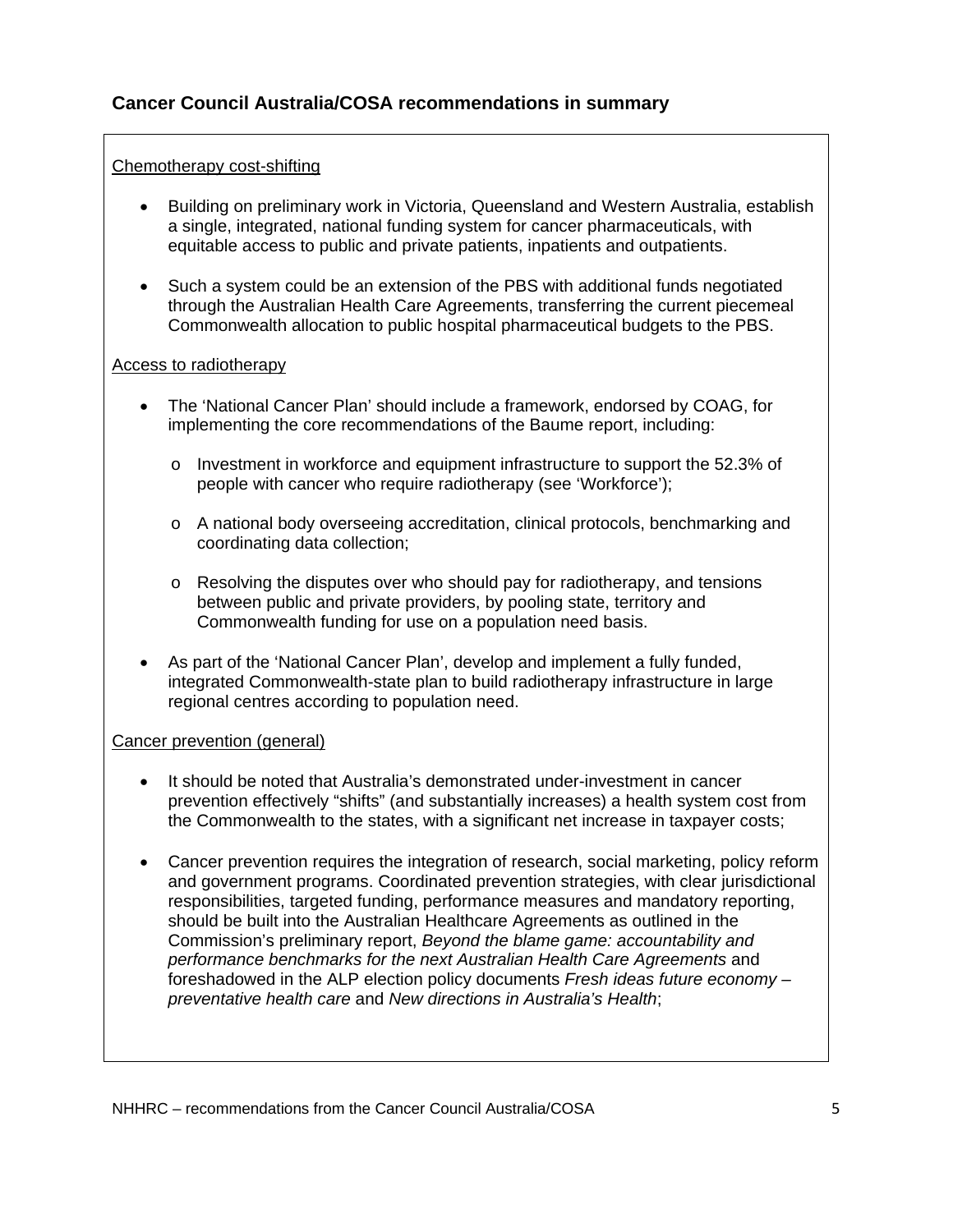#### Bowel cancer screening

- The National Bowel Cancer Screening Program should be fully implemented by 2012 as an ideal vehicle for COAG in the context of the Commission's terms of reference;
- The program should be built into the Australian Healthcare Agreements, underpinned by a quality assurance framework (including a communications strategy and biennial re-screening) as indicated by the Federal Minister for Health and Ageing;
- The framework should include all measures necessary to meet a performance benchmark of 70% screening participation rate. This would require jurisdictions agreeing to delineated areas of responsibility, consistent with the Commission's general recommendations on clarifying jurisdictional accountabilities;
- The framework should include building workforce capacity to ensure waiting times for colonoscopy for people with a positive faecal occult blood test are less than 30 days;
- The National Health and Hospitals Reform Commission should recommend that these core requirements for the National Bowel Cancer Screening Program are priority considerations for the Minister for Health and Ageing and the Council of Australian Governments in improving long-term health outcomes in Australia.

### Multidisciplinary care

- In consultation with the states, Cancer Australia should develop standard models of multidisciplinary care based on the *National service improvement framework*;
- The National Cancer Plan should include performance indicators to benchmark optimal care according to agreed care standards (as above). Flexibilities should be built into the system to facilitate different models in different environments;
- In consultation with the states, Cancer Australia to establish a national system of accreditation for cancer centres and credentialing of individual practitioners based inter alia on clinical practice guidelines;
- In consultation with professional and consumer groups, the current piecemeal approach to funding some elements of multidisciplinary cancer care through Medicare should be streamlined to foster greater efficiency and maximise professional participation in multidisciplinary teams.

### 'Comprehensive cancer centres'

• As part of the National Cancer Plan, the benefits of one-off government investments in cancer 'super centres' should be exported to other taxpayer-funded cancer treatment centres through improved teaching, mentoring and data linkages;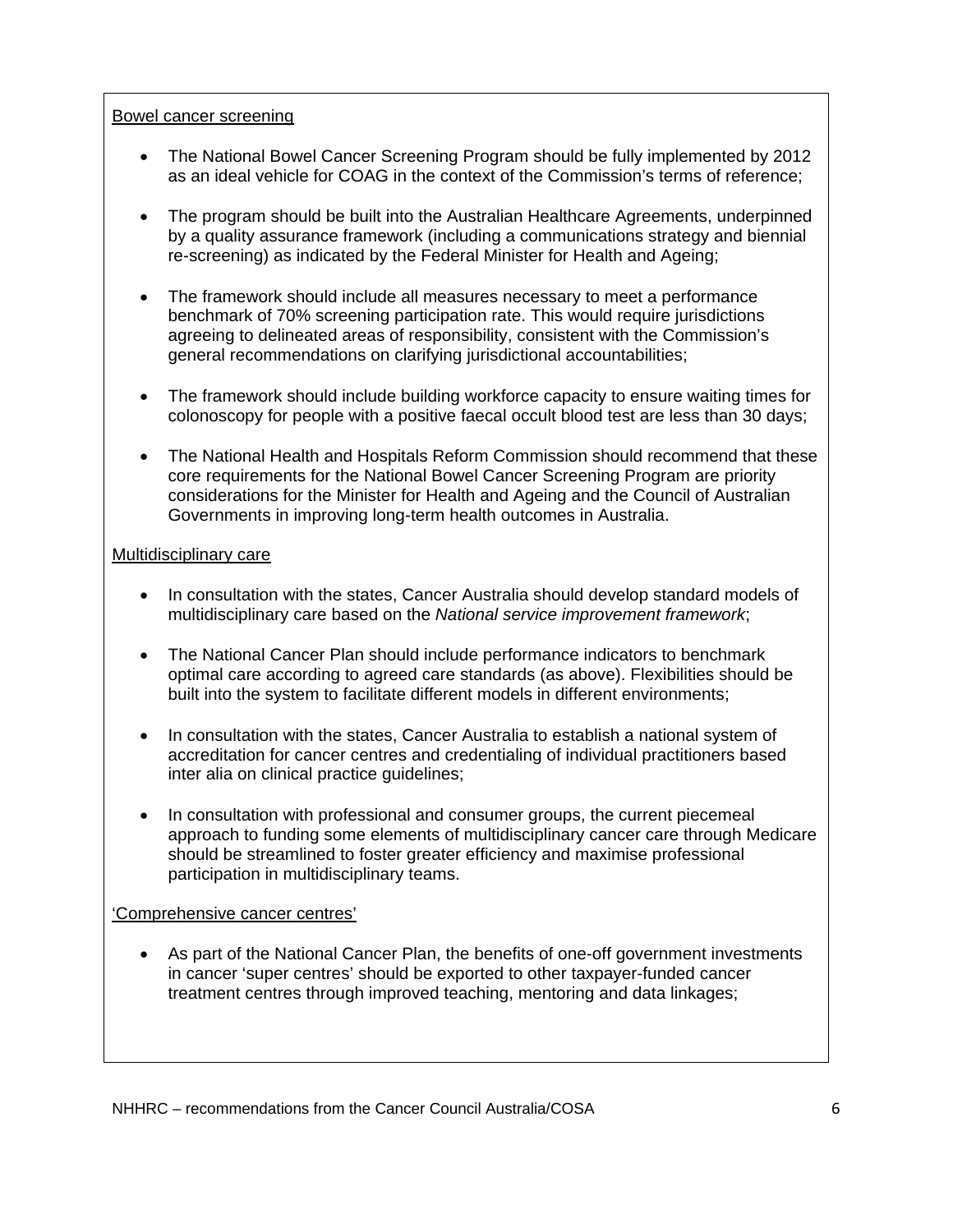### Mammography

- A national, coordinated approach to introducing and managing digital mammography as a core element of boosting breast screening participation and improving workforce efficiency;
- The Commission should factor the Commonwealth Department of Health and Ageing's evaluation of the BreastScreen Australia program into its recommendations, to ensure that the national integrity of the program is sustained in the context of the Commission's terms of reference.

### Tobacco control

- The next National Tobacco Strategy should be shifted from the Drug Strategy into the healthcare system, consistent with the Government's position on tobacco control as integral to the "Health and Hospitals Reform" process;
- COAG/AHMC should set a target for reducing smoking prevalence by 5% over five years from the commencement of the next National Tobacco Strategy, to help ensure the strategy is supported by a funded implementation plan with mandatory reporting through the healthcare agreements;
- The Commonwealth should seek additional funding for the next National Tobacco Strategy (e.g. through jurisdictional contributions, abolition of duty-free tobacco sales, increases in tobacco tax).

### Obesity control

- A comprehensive obesity control strategy be built into the Australian Health Care Agreements/Preventative Health Partnerships;
- Such a strategy should integrate all interventions shown to reduce obesity, including:
	- $\circ$  Social marketing mass media campaigns, community-based communications programs promoting healthy weight
	- $\circ$  Research build the evidence base on what works best to reduce obesity; continue to monitor behavioural trends;
	- o Policy marketing reform, e.g. restrict children's exposure to junk food advertising; regulate food labelling to prioritise public health by facilitating more informed choice and preventing deceptive claims; with state and local government, fostering residential and working environments conducive to physical activity
	- $\circ$  Program interventions support for the primary care sector to encourage healthy weight among patients.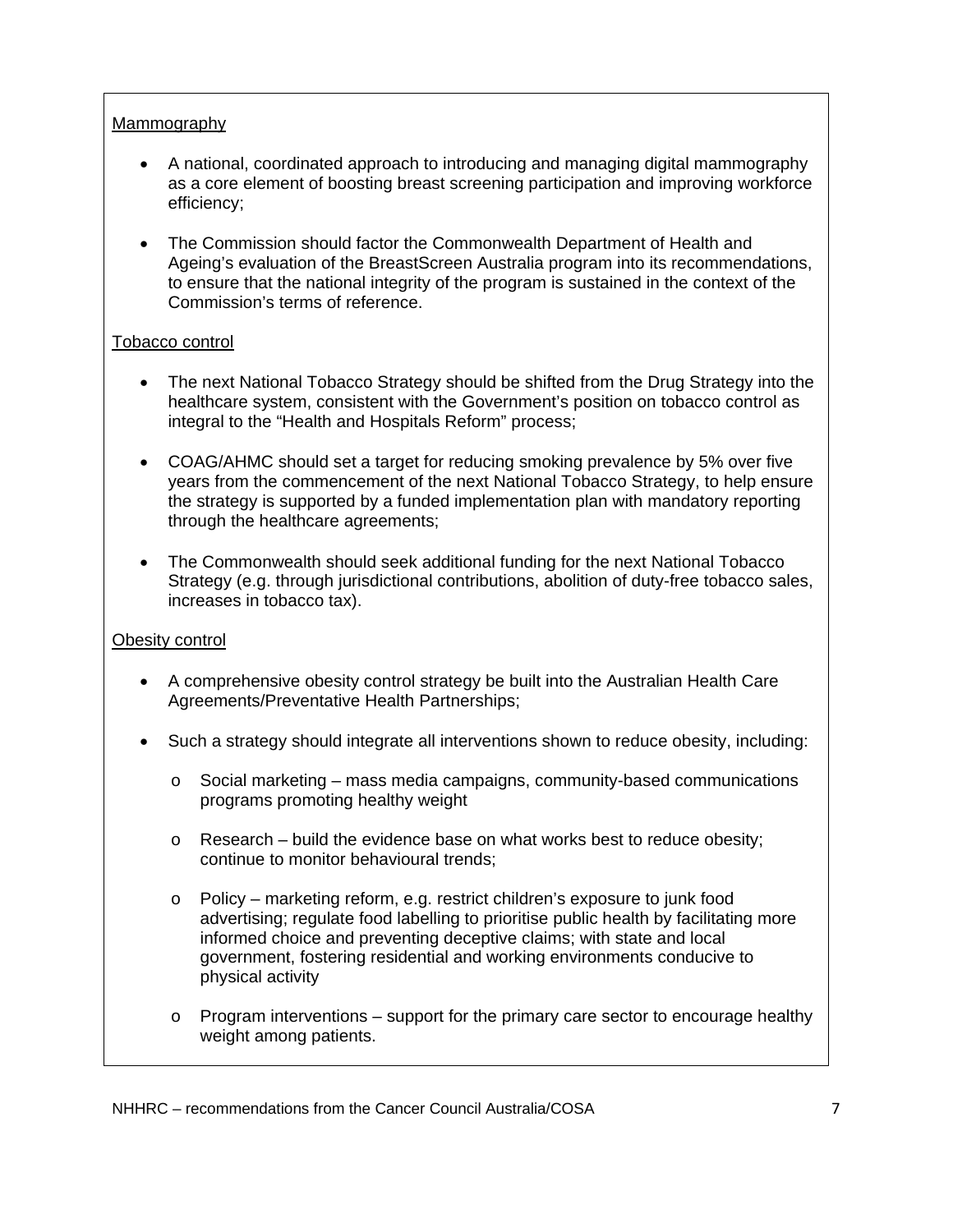### Skin cancer prevention

- The Commonwealth should fund a recurrent commitment to a national skin cancer awareness campaign, consistent with its proposed role as a public health funder in the Preventative Health Partnerships, to invest in the demonstrated positive health, economic and social returns of skin cancer prevention;
- The Commonwealth should continue to show leadership in ensuring all jurisdictions have met their obligations to endorse a nationally consistent regulatory scheme for the operation of solariums in Australia by mid-2008, as announced at the Australian Health Ministers' Conference in April.

### Cervical cancer prevention

- Through a re-energised PHOFA process, develop a strategy to ensure Australian women fully understand the importance of Pap testing, irrespective of the HPV immunisation program;
- Explore opportunities to reduce screening costs by reviewing evidence on screening interval in relation to vaccine uptake, age at first screen and the emergence of new technologies; boost education and support to healthcare professionals to reduce early re-screening;
- Increase screening participation rates among under-screening populations, through targeted social marketing and better tailored approaches to service provision;
- Improve the collection of data on the screening of Indigenous women, to evaluate program effectiveness;
- Expedite a whole-of-government strategy to fast-track HPV immunisation to Aboriginal and Torres Strait Islander girls.

### Cancer Council/COSA recommendations – onco-geriatrics

- Cancer Australia should work closely with COSA, key stakeholders in onco-geriatrics and health systems design experts to develop linkages between clinical cancer care and aged care services;
- Such approaches should be built into other measures proposed by the Commission to improve the interface between aged care aged care and clinical care in the elderly;
- Cancer Australia and COSA should develop specific cancer care plans for the elderly and establish a recognised subspecialty in geriatric oncology, and scope options to build speciality centres into hospital cancer departments.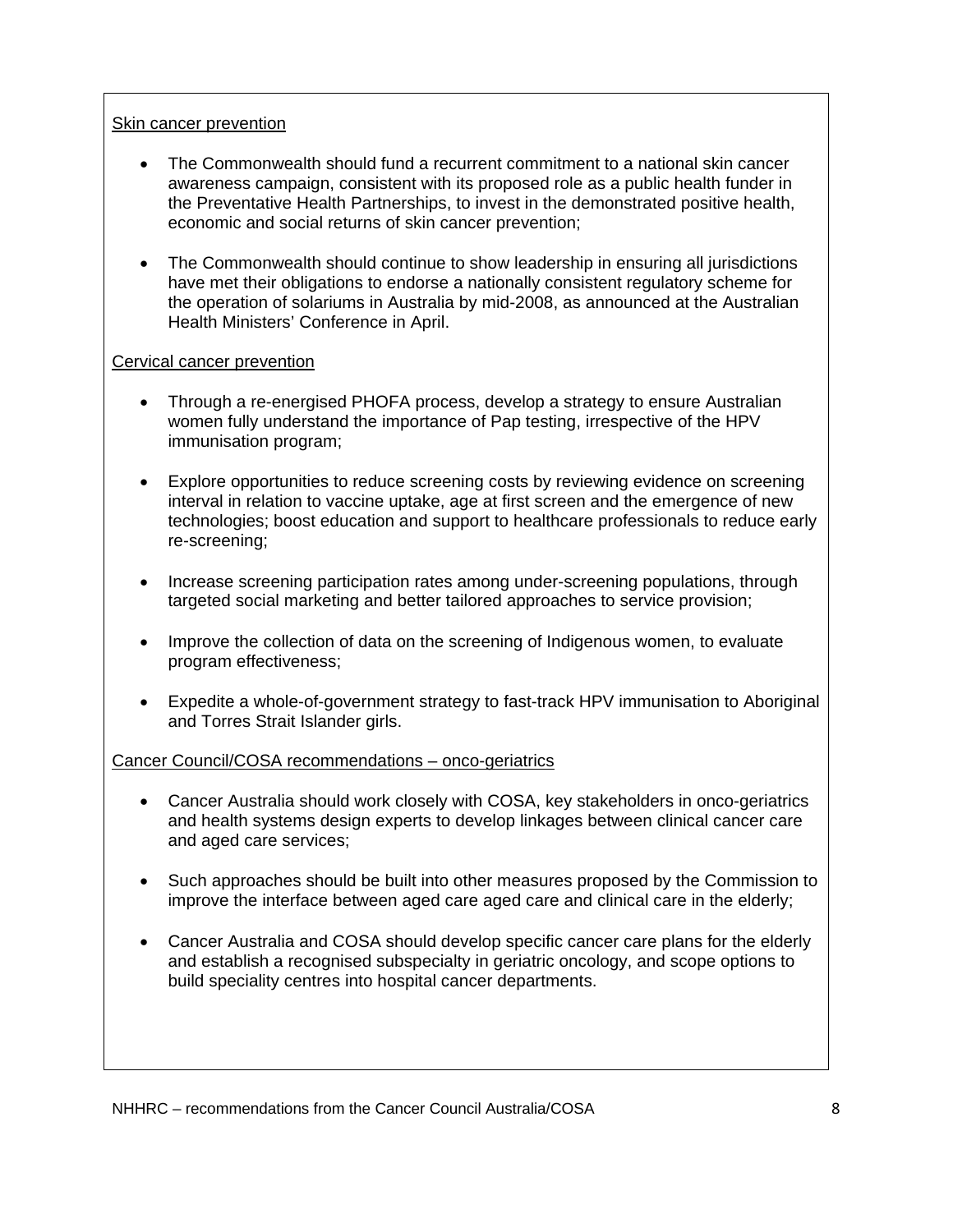### Frontline care

- Develop a strategy to integrate cancer-related components of the Commonwealth's general practice agenda (e.g. Super Clinics, simplified Medicare rebates) and Cancer Australia's professional development program into a framework for supporting improved cancer prevention and early detection in the primary care sector;
- This could be boosted through a pilot project, supported by the Cancer Council, NBOCC and AGPN, to further enhance professional support for cancer prevention and early detection in general practice.

### Rural/remote oncology

- Whole-of-government recognition of the severity of the disadvantage, particularly among people in remote locations;
- A joint national reform program for rural cancer care built into the health care agreements, with the Commonwealth and the states jointly funding a network of regional cancer centres of excellence in regional cities;
- A joint national approach to improving patient travel and accommodation support, substantially increasing the subsidy, agreeing to national minimum standards and joint measures to reduce cross-border inefficiencies;
- A joint national approach to promoting technical innovation consistent with the Government's 'broadband revolution', such as telemedicine.

### Cancer in Indigenous people

- A national strategy developed in consultation with Indigenous groups and built into the Commission's accountabilities;
- A national plan to reduce smoking in Indigenous people, building on the Commonwealth's \$14.5 million budget commitment;
- Increased research to better understand cancer control in Indigenous communities and develop more culturally appropriate responses;
- Fast-tracking of cervical cancer immunisation to girls in Indigenous communities;
- Strategies to increase Indigenous participation in cancer screening programs;
- Strategies to reduce hepatitis infection in Indigenous communities to prevent liver cancer;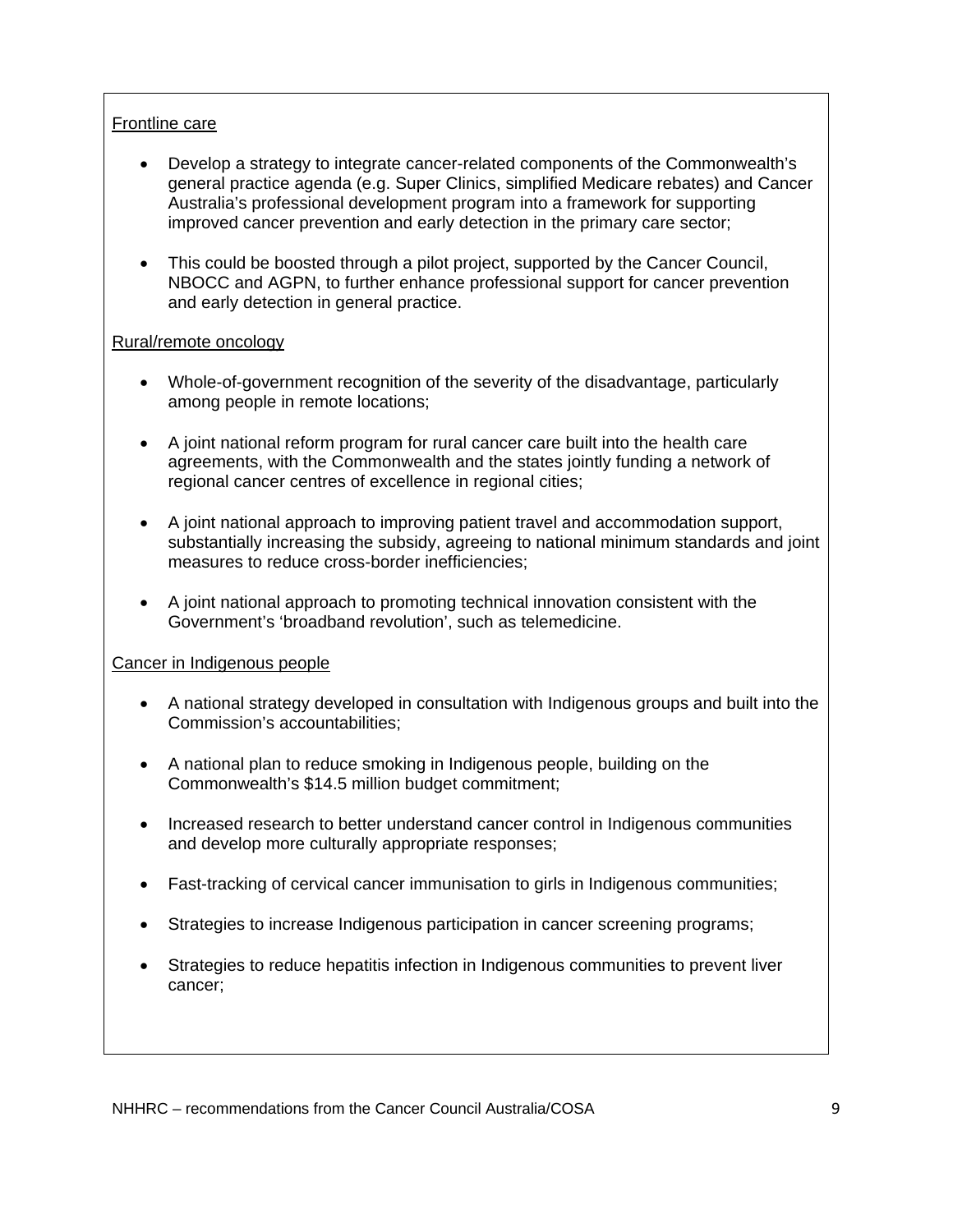### Cancer workforce

- As recommended by the Productivity Commission, COAG should invest more in prevention to reduce chronic disease workforce costs;
- The Commonwealth should directly fund training places from a national pool, according to an evidence-based assessment of population healthcare needs;
- Introduce a system of accreditation and credentialing, based on standard competencies and designed to facilitate career paths and staff movement across the system;
- National professional and/or registration bodies to act as accrediting agencies, with models of care approved by Cancer Australia;
- Expand credentialing to include epidemiology, encouraging a whole-of-workforce approach to understanding complex diseases, and to facilitate wider use of clinical practice guidelines;
- Implement The Cancer Council Australia/COSA oncology curriculum model and the National Framework for Cancer Nursing (EdCaN) for skills development in cancer management;
- Continuously review competency standards and scope of practice in training curricula to reflect progress in service models such as multidisciplinary care;
- As recommended by the Productivity Commission, complement lengthy traditional education with streamlined options;
- Expand and support existing training services rather than create new small and dispersed centres;
- Explore innovative and flexible models for clinical training/competency development, such as virtual centres;
- Evaluate and promote cost-effective interventions and new models of care for the delivery of less-complex services (e.g. care coordination, nurse practitioners and nurse–delivered services such as colonoscopy);
- Develop national guidelines on safe and acceptable patient numbers according to workforce capacity matched to population need;
- Foster long-term improvements in the clinical care of Indigenous Australians with cancer by recruiting greater numbers of Aboriginal and Torres Strait Islander people into the medical workforce.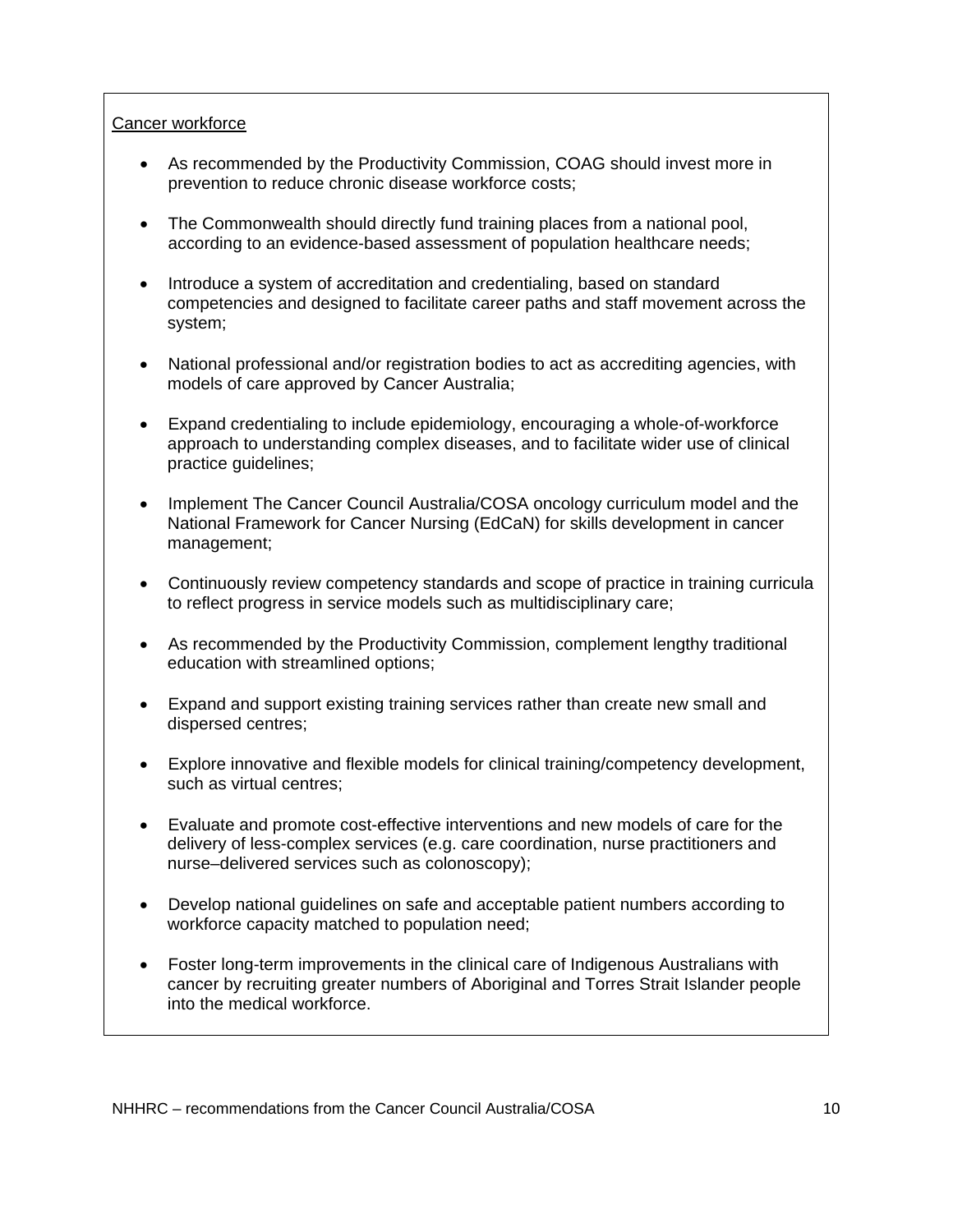# **Addressing the terms of reference**

*a) reduce inefficiencies generated by cost-shifting, blame-shifting and buck-passing;* 

## **Overview**

The extent of cost-shifting, blame-shifting and buck-passing between Australia's two-tiered health system is well-documented.<sup>1</sup> It is particularly relevant to cancer control, as:

- Cancer is the largest cause of disease burden in Australia, and its control involves all sectors of the health system;
- The majority of health system costs for cancer occur in the hospital system, where "perverse incentives" encourage cost-shifting among administrators, particularly between the states<sup>\*</sup> and the Commonwealth;
- Cancer treatment involves high-cost pharmaceuticals, which are subsidised by the Commonwealth for discharged patients but funded by state hospitals for inpatients;
- Cancer treatment involves specialised imaging and diagnostic services, which are often shifted to the community to attract Medicare subsidy or outsourced to the private sector at higher cost due to staff and infrastructure shortages in public hospitals;
- Cancer prevalence is projected to increase significantly over the next 40 years, along with the emergence of expensive new therapies and heightened patient expectations, suggesting that the systemic problems of controlling cancer are set to be magnified;
- Blame-shifting and buck-passing have characterised the inaction in addressing social inequity in cancer treatment outcomes, particularly the well-documented and unacceptable disadvantage experienced by people in remote locations and Aboriginal and Torres Strait Islander people; and
- Cancer prevention is demonstrably under-funded, in effect shifting the costs of preventable illness from the Commonwealth, which is responsible for national public health programs, to the states, which pick up otherwise avoidable and substantially higher treatment costs through the hospital system.

A probable 30% increase in cancer incidence in Australia every decade until population ageing peaks in the middle of this century suggests that the nation will be unable to afford the current level of systemic dysfunction in cancer control. Eliminating cost-shifting, blame-shifting and buck-passing in cancer control would also improve efficiencies in other disease control.

<sup>\*</sup> *The term "states" throughout this submission applies to states and territories.*

NHHRC – recommendations from the Cancer Council Australia/COSA  $11$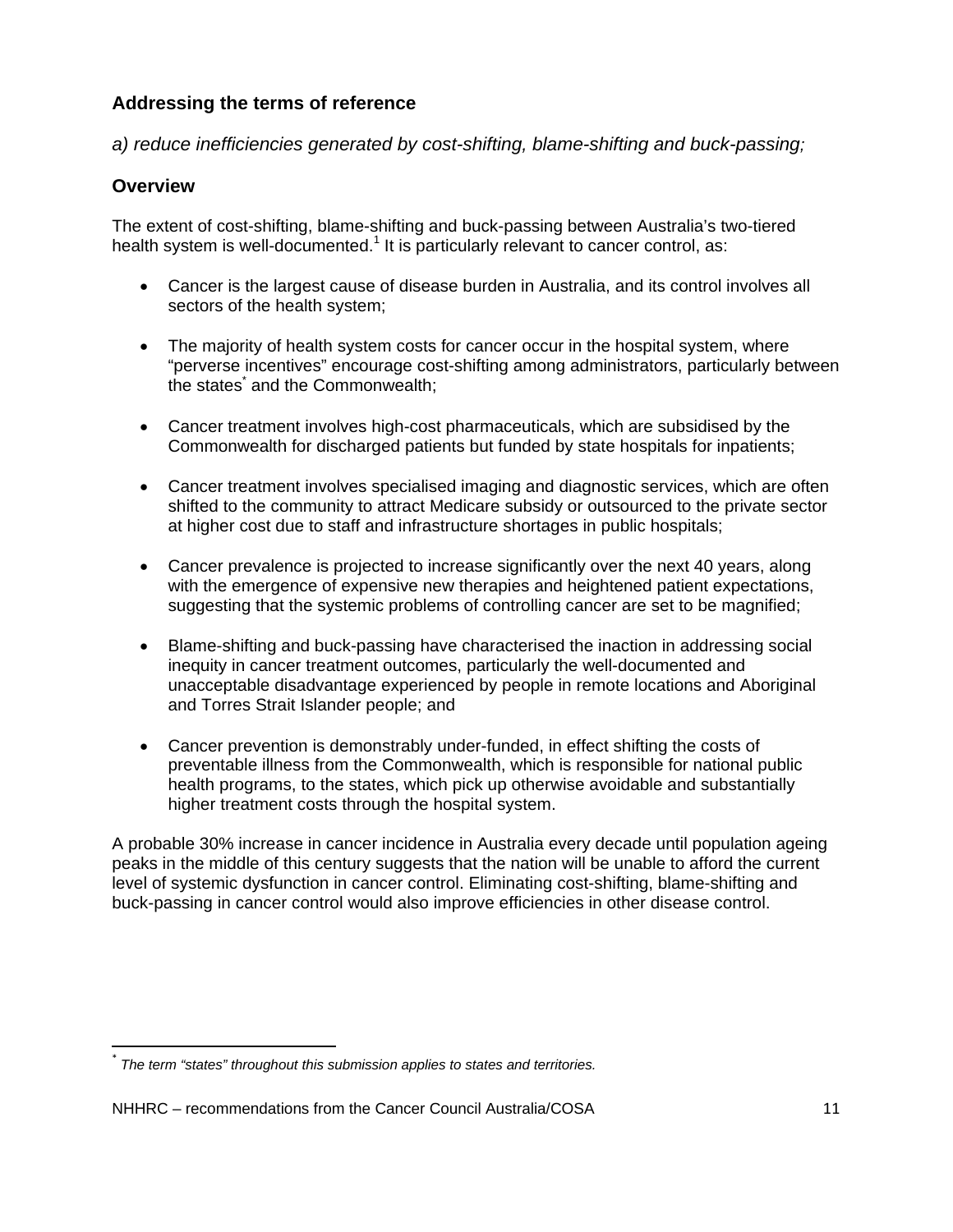## **Eliminating chemotherapy cost-shifting**

A well-documented example of cost-shifting is public hospital patients being directed to obtain essential medicines through a GP prescription instead of using hospital supplies. This shifts the cost from the hospital, which receives no direct Commonwealth funding for its pharmaceuticals, to the Commonwealth's Pharmaceutical Benefits Scheme, which subsidises drugs for eligible patients prescribed by GPs. Increase in this practice has coincided with a growth in the use and cost of expensive cytotoxic chemotherapy.<sup>2</sup>

Under the current Australian Health Care Agreements, the states are also responsible for the cost of drugs for admitted day patients receiving chemotherapy. Cost shifting around these drugs also occurs.

The problem of pharmaceutical cost-shifting is particularly dysfunctional in cancer treatment, as most cytotoxic chemotherapy is high-cost and integral to the length and quality of a patient's life. As well as being inefficient, such cost-shifting leads to sub-optimal care and misuse of medical services, with patients consulting a GP for urgent access to pharmaceuticals at a time when a check up may otherwise not be required. It is also poor use of the doctor's time, with two scripts – one for hospital pharmacy and one for an external pharmacist – written unnecessarily.

In response to widespread recognition of the problem, governments in Victoria, Queensland and Western Australia have undertaken pilot programs to evaluate improving access to the PBS for hospital inpatients, with encouraging results. Victoria was the first to introduce PBS access to patients in a number of participating hospitals in 2001, with a 2004 report showing a generally positive response from stakeholders, with particularly high-level support from oncologists.

The Cancer Council Australia/COSA recommend that these local schemes be built on, through the establishment of a single, integrated, national funding system for cancer pharmaceuticals, with equitable access to public and private patients, inpatients and outpatients. Such a system could be established as an extension of the PBS with additional funds negotiated through the Australian Health Care Agreements, transferring the current piecemeal Commonwealth allocation to public hospital pharmaceutical budgets to the PBS, on the condition that public patients have automatic access to PBS subsidy while inpatients.

### **Cancer Council/COSA recommendation – chemotherapy cost-shifting**

- Building on preliminary work in Victoria, Queensland and Western Australia, establish a single, integrated, national funding system for cancer pharmaceuticals, with equitable access to public and private patients, inpatients and outpatients.
- Such a system could be an extension of the PBS with additional funds negotiated through the Australian Health Care Agreements, transferring the current piecemeal Commonwealth allocation to public hospital pharmaceutical budgets to the PBS.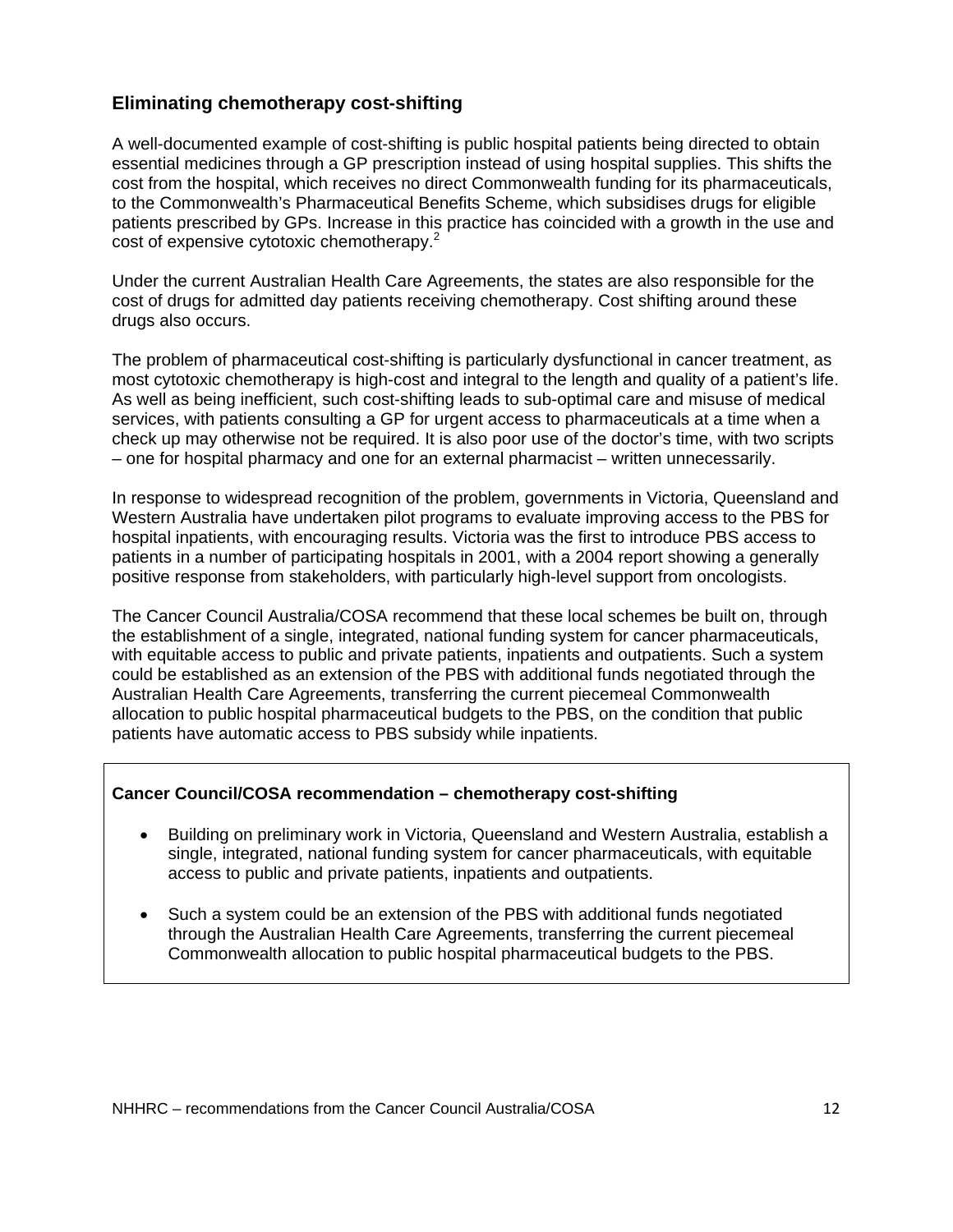### **Improving radiotherapy access**

Radiotherapy for cancer is one of the most important examples of an opportunity to reform Australia's health system along the lines of the Commission's terms of reference to improve access to services for those most in need. While radiotherapy is shown to be integral to cancer treatment, inefficiencies throughout the system impede patient access to essential treatment.

As well as being a central modality for more than 40% of successfully treated cancer patients, $3$ radiotherapy is by far the most cost-effective cancer treatment once a capital investment in infrastructure has been made. $4$  There is strong evidence that 52.3% of all cancer patients should receive radiotherapy at some stage during their treatment.<sup>5</sup> However, only 34% of cancer patients currently receive radiotherapy, leaving a 40% undersupply. And a significant number of those accessing radiotherapy services experience lengthy delays in starting treatment.<sup>4,5</sup>

A major Commonwealth review (the Baume report) in 2002 found that around 10,000 people in Australia who required radiotherapy each year did not receive it.<sup>6</sup> An inadequate supply of radiation oncologists, radiation therapists and medical physicists, along with the problems of using antiquated equipment, continue to cause long waiting times for radiotherapy.<sup>7</sup> Poor access in regional areas induces some patients to decline treatment altogether or to make choices that may reduce their quality of life (e.g. women in rural areas with breast cancer choosing mastectomy instead of lumpectomy).

Fixing the unacceptable delays in radiotherapy treatment is an ideal service model to demonstrate the effectiveness of the new, more cooperative approach to healthcare reform endorsed by COAG. This will require a cooperative, whole-of-government commitment to genuinely invest in both workforce development and equipment infrastructure.

With more than 50 reviews of radiotherapy in Australia over the past two decades, but very limited progress in addressing the structural impediments to adequate service delivery, $9$  the Commission is well-placed to provide recommendations that would convert policy into practice and fix a longstanding systemic problem.

### **Baume report**

One outcome of the Baume report, *A vision for radiotherapy*, was the formation of the Radiation Oncology Jurisdictional Implementation Group (ROJIG) and, later, the Radiation Oncology Reform Implementation Committee (RORIC).

The Cancer Council Australia/COSA welcomed the establishment of these groups, however their capacity to effect a cohesive, whole-of-government response to the Baume report was restricted. Radiation oncology professionals saw ROJIG and RORIC as a buffer between those who coped with system inadequacies at the coalface and those who made funding decisions. The groups also limited the extent of their consultation with the professions, colleges and consumers. They were also viewed as examples of intergovernmental advisory instruments without a strong mandate to make policy or funding decisions.

As an indication of the gap between policy and implementation, while AHMC endorsed all of the Baume report's major recommendations, fewer than half were funded or built into the system. Notably, a lack of coherent planning and an *ad hoc* approach to funding continue.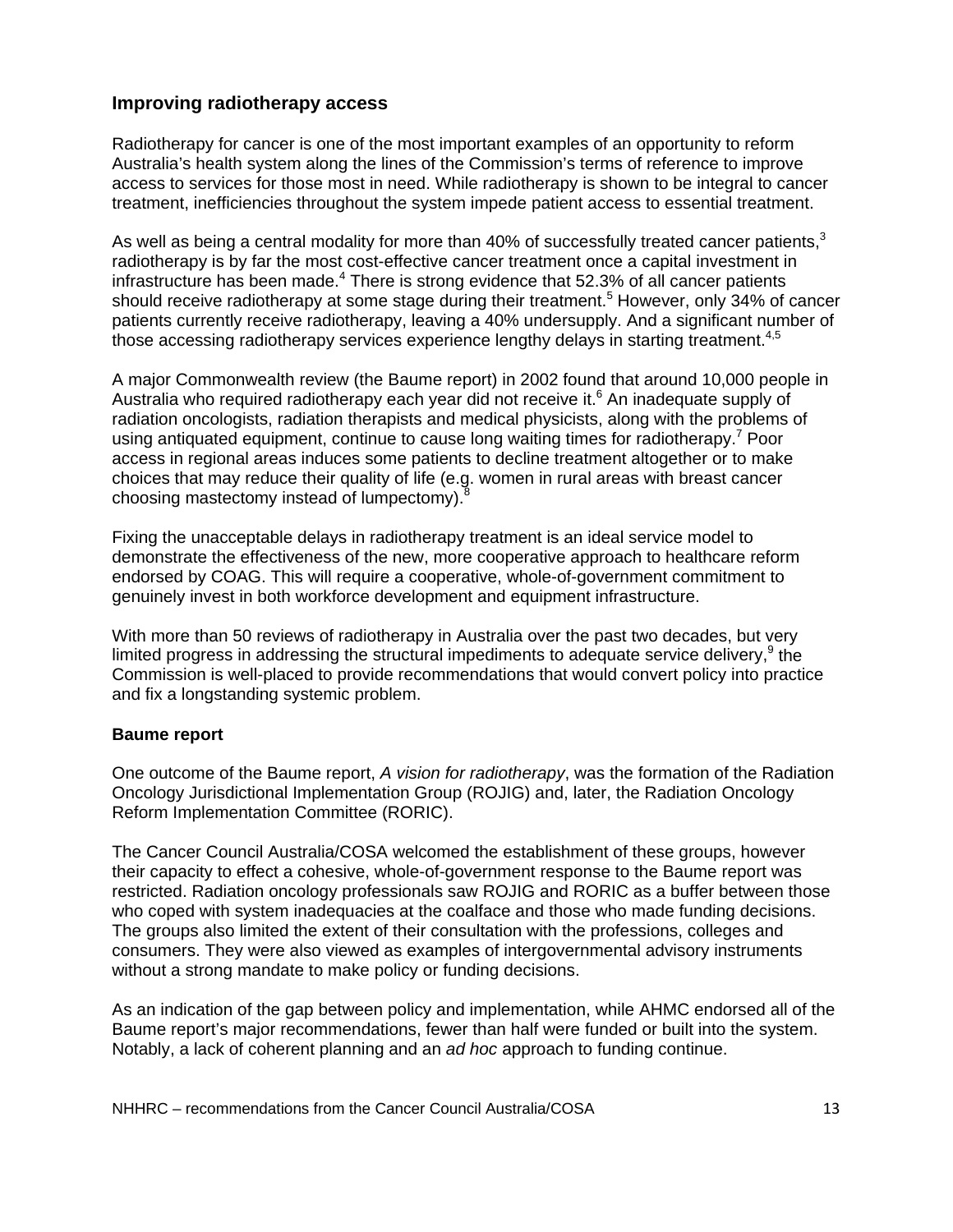Of particularly relevance to the Commission, the core problems with radiotherapy access are workforce (see 'Workforce' section) and a lack of central planning. The Baume report states:

'Radiation therapy has suffered most seriously from the fragmentation of responsibilities between different organisations and governments. In itself, this is not unusual in the health care industry, but its effect has also been serious, as this fragmentation of responsibilities is to blame for the lack of action in the past 20 years — even though all parties are in general agreement about what problems need to be addressed.'

The specific problems of radiotherapy access for cancer patients are documented in greater detail in Royal Australian and New Zealand Faculty of Radiation Oncology's submission, which the Cancer Council Australia/COSA support. In the context of our submission, we provide some general recommendations on improving radiotherapy access in accordance with the Commission's remit to provide advice.

A cohesive, national approach to reforming the health system as foreshadowed in the Commission's terms of reference provides an unprecedented opportunity to reduce radiotherapy waiting times for cancer patients in Australia and improve access for rural/regional communities.

The keys are long-term reforms to workforce (see 'Workforce') and a cooperative approach to planning and service delivery, including an intergovernmental commitment to building radiotherapy capacity in regional areas. The Commonwealth's budget commitment of \$15.3 million to increase radiotherapy capacity in Lismore and Cairns, in partnership with the NSW and Queensland governments, is a welcome initiative on which to build.

#### **Cancer Council Australia/COSA recommendations – radiotherapy**

- The 'National Cancer Plan' should include a framework, endorsed by COAG, for implementing the core recommendations of the Baume report, including:
	- $\circ$  Investment in workforce and equipment infrastructure in order to provide timely services to the 52.3% of people with cancer who require radiotherapy (see 'Workforce');
	- o A national body overseeing accreditation, clinical protocols, benchmarking and coordinating data collection;
	- o A targeted approach to improve access to radiotherapy in rural and regional Australia (see 'Regional cancer reform');
	- $\circ$  Resolving the disputes over who should pay for radiotherapy, and tensions between public and private providers, by pooling state, territory and Commonwealth funding for use on a population need basis.
- As part of the 'National Cancer Plan', develop and implement a fully funded, integrated Commonwealth-state plan to build radiotherapy infrastructure in large regional centres according to population need.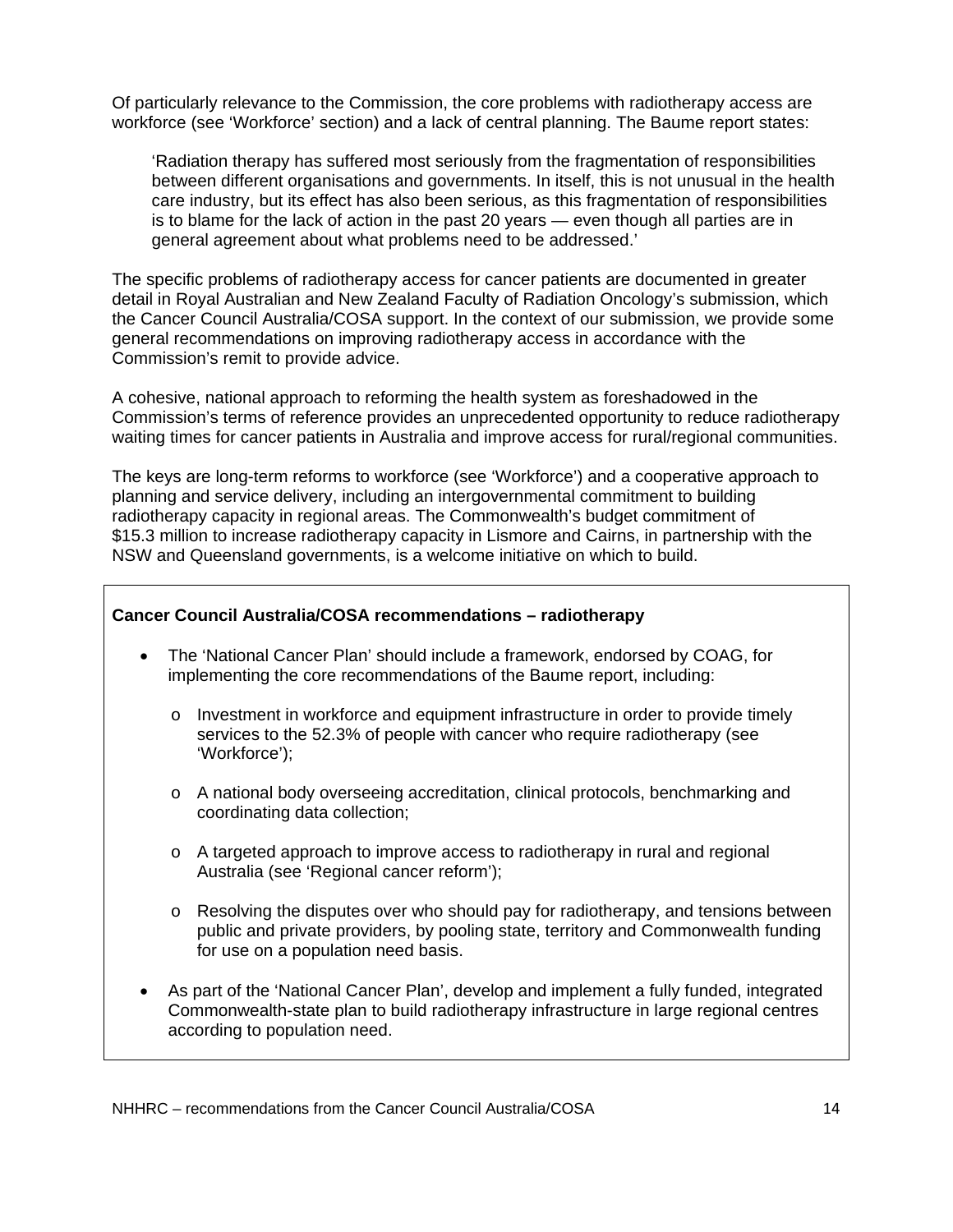### **Cancer prevention**

Cancer prevention is an important example of cost-shifting. While under-resourced and fragmented prevention programs differ from the operational cost-shifting discussed elsewhere in this submission, they are clearly relevant to the Commission's remit: cancer prevention is funded through a disjointed array of federal and state programs, yet the preventable cost of cancer is largely borne by the hospital sector. Under-investment and program fragmentation in one part of the health system causes unnecessarily high costs in another.

Although a third of cancer burden in Australia is attributed to modifiable risk factors,<sup>10</sup> funding for primary prevention accounts for less than half of 1 per cent of overall cancer expenditure. Of the \$2.9 billion spent on cancer in 2000-01 (the most recent national data), only \$130 million was allocated to "non-MBS public health programs".<sup>11</sup>

In effect, the cost of Australia's under-investment in cancer prevention is "shifted" – and substantially magnified – to hospitals (\$1.9 billion of cancer expenditure in 2001), outpatient medical costs (\$343 million) and pharmaceuticals (\$183 million).

Importantly, the health system's most costly cancer, non-melanoma skin cancer, is almost entirely preventable, while the costs of Australia's second, third and fifth most expensive cancers – breast,<sup>\*</sup> bowel and lung cancer respectively – could also be significantly reduced through primary prevention. (An effective approach to preventing the fourth-most costly tumour type, prostate cancer, has not been identified.<sup>12</sup>)

Therefore, in our view there is a clear case for the Commission to recommend increased funding and better targeting of cancer prevention programs in the Australian Health Care Agreements/Preventative Health Partnerships as a way to reduce cost-shifting and overall expenses across the broader health system. This is consistent with the new approach to comprehensive healthcare funding committed to by the Council of Australian Government, the Australian Health Ministers' Conference (in recent communiqués) and foreshadowed by the Commonwealth through the definition of funding streams in the 2008-09 federal budget.

This submission makes specific recommendations for cancer prevention against terms of reference b), c), g) and h). We will provide additional to the National Preventative Health Taskforce. In our view the core policy work on cancer prevention nationally has already been undertaken, through the Cancer Council Australia's *National Cancer Prevention Policy 2007-09*.

### **Cancer Council/COSA recommendations – cancer prevention (general)**

It should be noted that Australia's demonstrated under-investment in cancer prevention effectively "shifts" (and substantially increases) a health system cost from the Commonwealth to the states, with a significant net increase in taxpayer costs and the social cost of unnecessarily poor health outcomes met by the whole community.

 $\frac{1}{2}$  . The contract of the contract of the contract of  $\frac{1}{2}$  ,  $\frac{1}{2}$  ,  $\frac{1}{2}$  ,  $\frac{1}{2}$  ,  $\frac{1}{2}$  ,  $\frac{1}{2}$  ,  $\frac{1}{2}$  ,  $\frac{1}{2}$  ,  $\frac{1}{2}$  ,  $\frac{1}{2}$  ,  $\frac{1}{2}$  ,  $\frac{1}{2}$  ,  $\frac{1}{2}$  ,  $\frac{1$ \* *Mammography is the major program for preventing breast cancer mortality in Australia, accounting for 39% of overall breast cancer expenditure. However, it should be noted that post-menopausal women who are obese or overweight have a 30% increased risk of breast cancer. Investment in obesity control therefore has the potential to complement the investment in mammography to reduce the \$72 million in annual hospital costs for breast cancer*.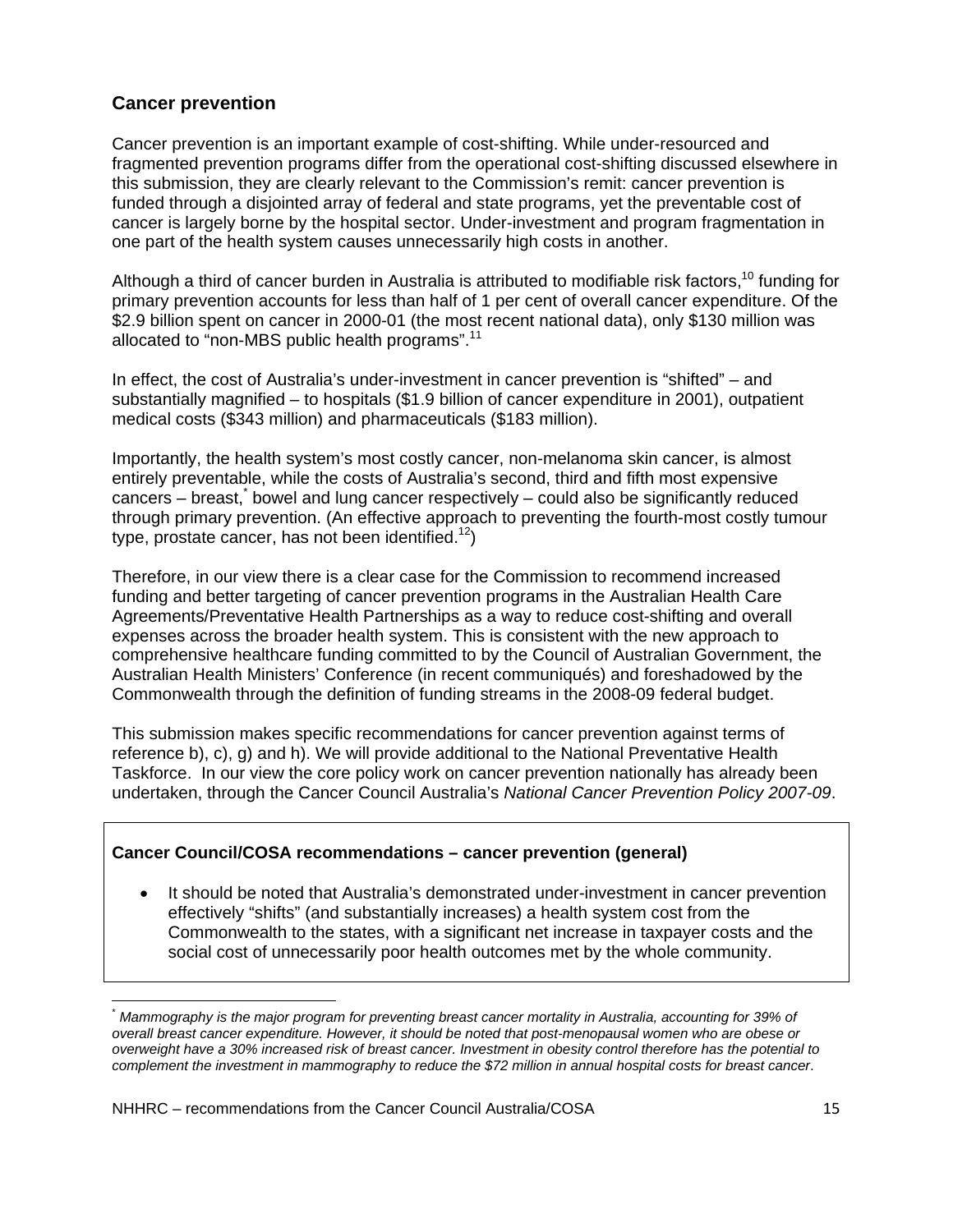• Cancer prevention requires an integrated combination of research, social marketing, policy reform and government programs; coordinated prevention strategies, with clear jurisdictional responsibilities, targeted funding, performance measures and mandatory reporting should be built into the Australian Healthcare Agreements as outlined in the Commission's preliminary report, *Beyond the blame game: accountability and performance benchmarks for the next Australian Health Care Agreements* and foreshadowed in the ALP election policy documents *Fresh ideas future economy – preventative health care* and *New directions in Australia's Health*.

### **Bowel cancer screening**

This submission outlines a detailed case for the National Bowel Cancer Screening Program to be a priority recommendation for the Commission, against terms of reference b) and c).

We also advise that delays in the screening program – which was shown to be effective more than a decade ago and was a 2004 Labor and Coalition election commitment – were in part caused by the absence of a joint national approach. There was a delay of almost two years between the previous Commonwealth Government's election commitment to phase in the program (Oct 2004) and the provision of the first screening test (Qld, Aug 2006). This and subsequent delays were in part perceived to be caused by concerns of cost-shifting – i.e. the Commonwealth establishing a national screening program, without committing to support the substantial flow-on costs to state public hospitals (colonoscopy for people with positive tests).

While the current Commonwealth Government has indicated it will contribute to building state colonoscopy capacity, the historical context further emphasises the National Bowel Cancer Screening Program's relevance to the Commission's remit. Failure to fully establish the program by 2012 would be a salient example of cost-shifting, as it has been shown to be cost-effective and delays in its implementation would cause otherwise avoidable hospital costs for the treatment of advanced disease.

### **Generic examples**

Due largely to the inefficiencies and politicisation of Australia's two-tier health system, costshifting, blame-shifting and buck-passing to some extent characterise all aspects of sub-optimal cancer control in Australia. Particularly prominent in this context are:

- Multidisciplinary care there is no structured, national approach to ensure equitable access to multidisciplinary cancer care, despite its provision (on an ad hoc basis) in most state public hospitals and its listing on the Medicare Benefits Schedule;
- Diagnostic/imaging procedures infrastructure and workforce shortages in public hospitals encourage administrators to shift patients out of the hospital system to receive Medicare-subsided services or to purchase services at higher cost from private providers;
- Specialist services *ad hoc* joint Commonwealth and state funding for services such as radiotherapy, with the Commonwealth funding capital grants and the states providing recurrent funding for staff, result in blame-shifting when population need is not met;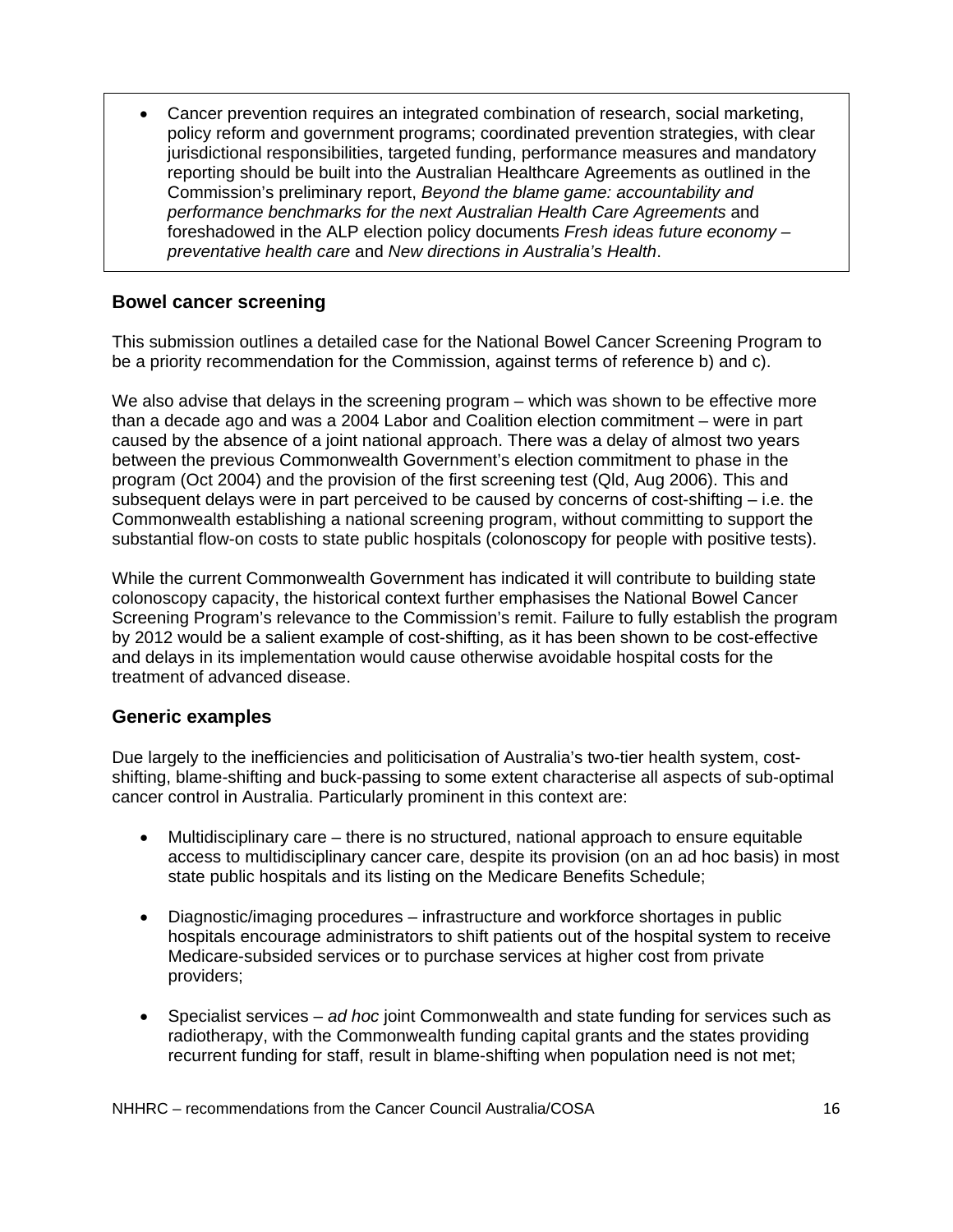- New technology Australia trails comparable economies in the adoption of important new technology such as Intensity Modulated Radiotherapy (IMRT), tomotherapy and brachytherapy, in part because of the Commonwealth/state divide – the states have a clear need for such technology, but lack infrastructure funding due to time lags in acquiring Commonwealth grants. Australia needs an integrated national approach to implementing cutting edge technology if it is to keep pace with other developed nations;
- Cancer Council/COSA advocacy over a number of years for improved treatment outcomes for Indigenous and remote communities has fallen through the divide, with the Commonwealth asserting that cancer treatment is entirely a state issue, despite the need for national leadership; and
- Cancer workforce workforce shortages underpin all the systemic issues addressed in this submission and are caused in part by an array of inefficiencies associated with the Commonwealth-state divide.

Systemic problems directly relevant to these examples will be addressed against the terms of reference that relate specifically to each.

*b) better integrate and coordinate care across all aspects of the health sector, particularly between primary care and hospital services around key measurable outputs for health;* 

### **Bowel cancer screening**

As shown throughout this submission, the National Bowel Cancer Screening Program is an ideal "fit" for the Commission's terms of reference and remit, as it will require a joint Commonwealth/state commitment and the integration of a number of health sectors.

The clearest indication that the program will be implemented as part of the Commonwealth Government's health reform agenda is an announcement from the Minister for Health and Ageing, the Hon Nicola Roxon, that funding for bowel cancer screening will encompass "a national framework that includes workforce planning, training and support; and ensures quality assurance mechanisms are in place... The Government will work with state and territory Governments through the Australian Health Care Agreements to ensure all necessary follow-up services are in place".<sup>13</sup> These requirements are directly aligned with the Commission's remit.

The National Bowel Cancer Screening Program should also be built into the Commission's recommendations as it:

- is a standing item on the Australian Health Ministers' Conference agenda;
- is in development and attracted \$87 million in new Commonwealth funds in the 2008-09 budget;
- requires the Commonwealth and state governments to work cooperatively through a national framework;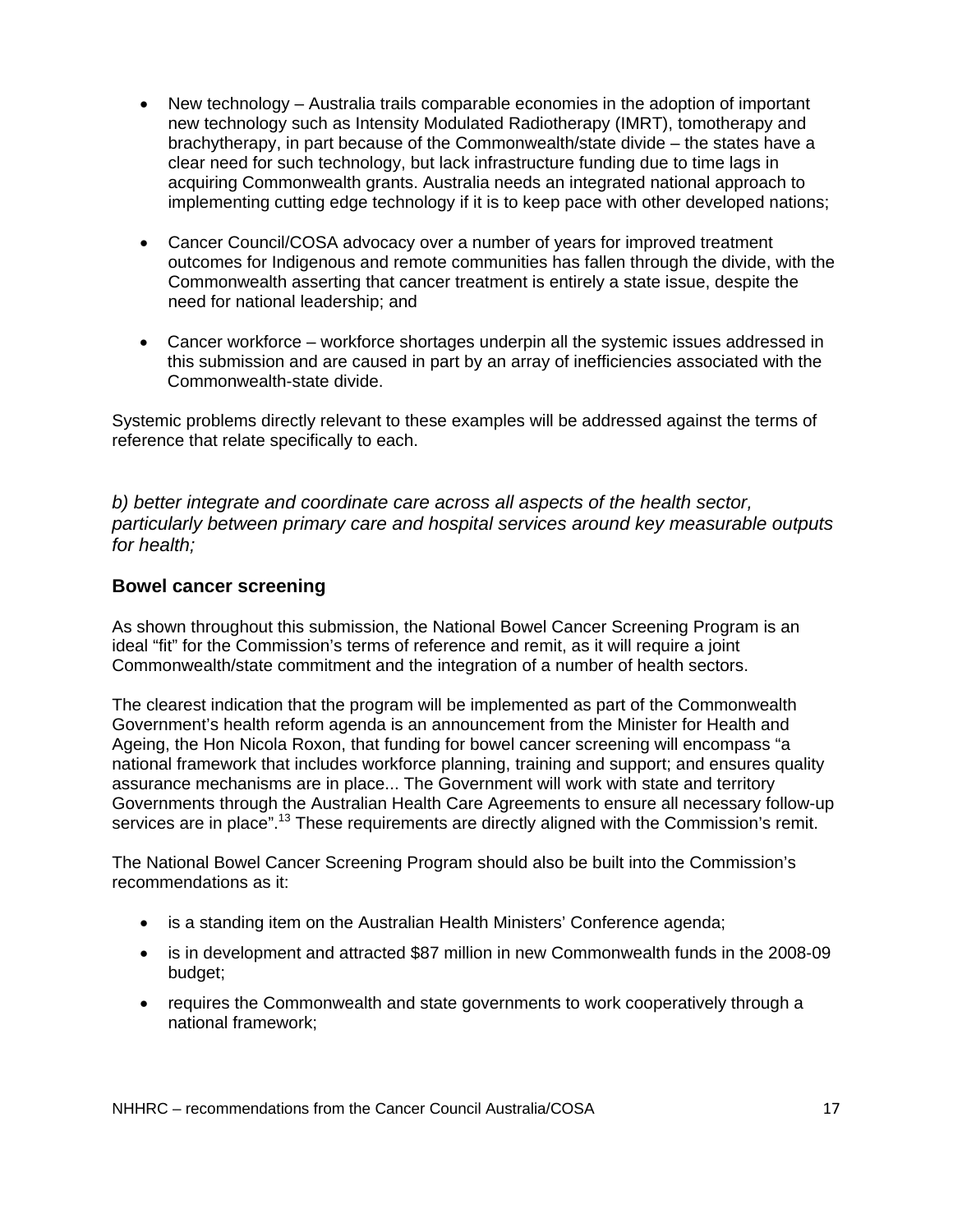- links the primary care and hospital sectors; and early detection, early intervention and acute care;
- requires additional workforce and may include flexibilities such as the use of specialist nurses for colonoscopy;
- is shown to be cost-effective;
- has ostensibly been delayed (it was a bipartisan 2004 election commitment) due to lack of clarity between jurisdictions on roles, responsibilities and Commonwealth support for additional colonoscopy services; and
- the Minister for Health and Ageing has announced that the Commonwealth Government is working towards full implementation of the program through the Australian Healthcare Agreements.

Australia's need for an effective national bowel cancer screening program, built on an interjurisdictional, quality-assurance framework, is well-documented.<sup>14</sup> Bowel cancer claims more than 80 Australian lives each week<sup>15</sup> and its impact will increase significantly as our population ages. Screening prevents more than a third of bowel cancer deaths among the screened population.16

Early detection through screening significantly reduces hospital expenditure for bowel cancer. For example, removing a precancerous polyp costs around \$1250, while treatment at a public hospital for cancers that develop from polyps can cost more than \$23,000 per case.<sup>17</sup> In addition, state hospital research shows that up to a quarter of colonoscopies currently performed – at a taxpayer cost of \$120 million per annum – do not follow evidence-based NHMRC guidelines. In the absence of a screening program targeting all Australians aged 50 and over with biennial faecal occult blood tests, colonoscopy is to some extent being misused as a screening tool.

Most importantly, conclusive scientific evidence has been available for more than 10 years showing that population-based bowel cancer screening significantly reduces mortality and morbidity;<sup>7</sup> recent research also shows bowel cancer screening in Australia would be costeffective.

The Cancer Council/COSA's core position on the National Bowel Cancer Screening Program is that it should be fully implemented (i.e., biennial screening available to all Australians aged 50 and over) by 2012. This would be 15 years after conclusive evidence of bowel cancer screening's effectiveness was published, 10 years after initial pilot programs in Australia supported that evidence and eight years after the Labor and Coalition parties committed to phasing in the program.

### **Cancer Council/COSA recommendations – bowel cancer screening**

- The National Bowel Cancer Screening Program should be fully implemented by 2012.
- The program should be built into the Australian Healthcare Agreements, underpinned by a quality assurance framework (including a communications strategy and biennial rescreening) as indicated by the Federal Minister for Health and Ageing.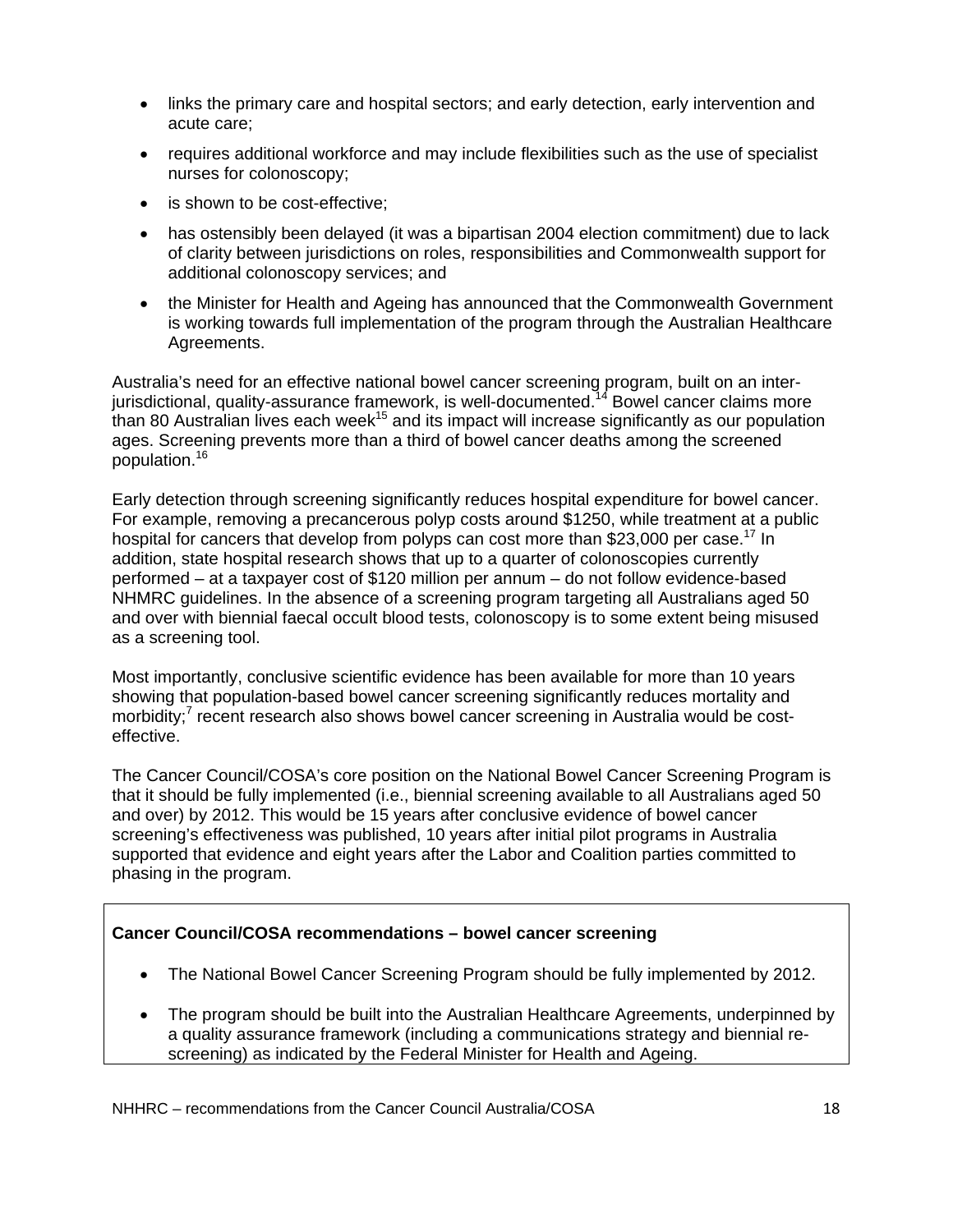- The framework should include all measures necessary to meet a performance benchmark of 70% screening participation rate. This would require jurisdictions agreeing to delineated areas of responsibility, consistent with the Commission's general recommendations on clarifying jurisdictional accountabilities.
- The framework should include building workforce capacity to ensure waiting times for colonoscopy for people with a positive faecal occult blood test are less than 30 days.
- The National Health and Hospitals Reform Commission should recommend that these core requirements for the National Bowel Cancer Screening Program are priority considerations for the Minister for Health and Ageing and the Council of Australian Governments in improving long-term health outcomes in Australia.

### **Multidisciplinary care**

Evidence shows a multidisciplinary approach to cancer care leads to improved patient outcomes. The value of multidisciplinary care features prominently throughout the National Service Improvement Framework (NSIF) for cancer, endorsed by all jurisdictions in Australia in 2005.<sup>18</sup>

According to the NSIF, standards that should be built into a flexible, national, multidisciplinary model should include:

- Case-conferencing for agreement on options for treating each patient;
- Audit systems for collecting information about the care of people with cancer, ensuring care is based on evidence and protocols. Results could be used to develop continuous quality improvement programs;
- Pathways for patients to be invited to participate in clinical trials;
- Protocols for exchange of information among all team members, including general practitioners and community service providers;
- Opportunities for patients to provide feedback about the care received from all team members;
- People with cancer having the opportunity to contribute to the planning of cancer services;
- Protocols to ensure patients can discuss their concerns openly with their treatment team or individual team members;
- Access to an individualised written treatment and follow-up plan;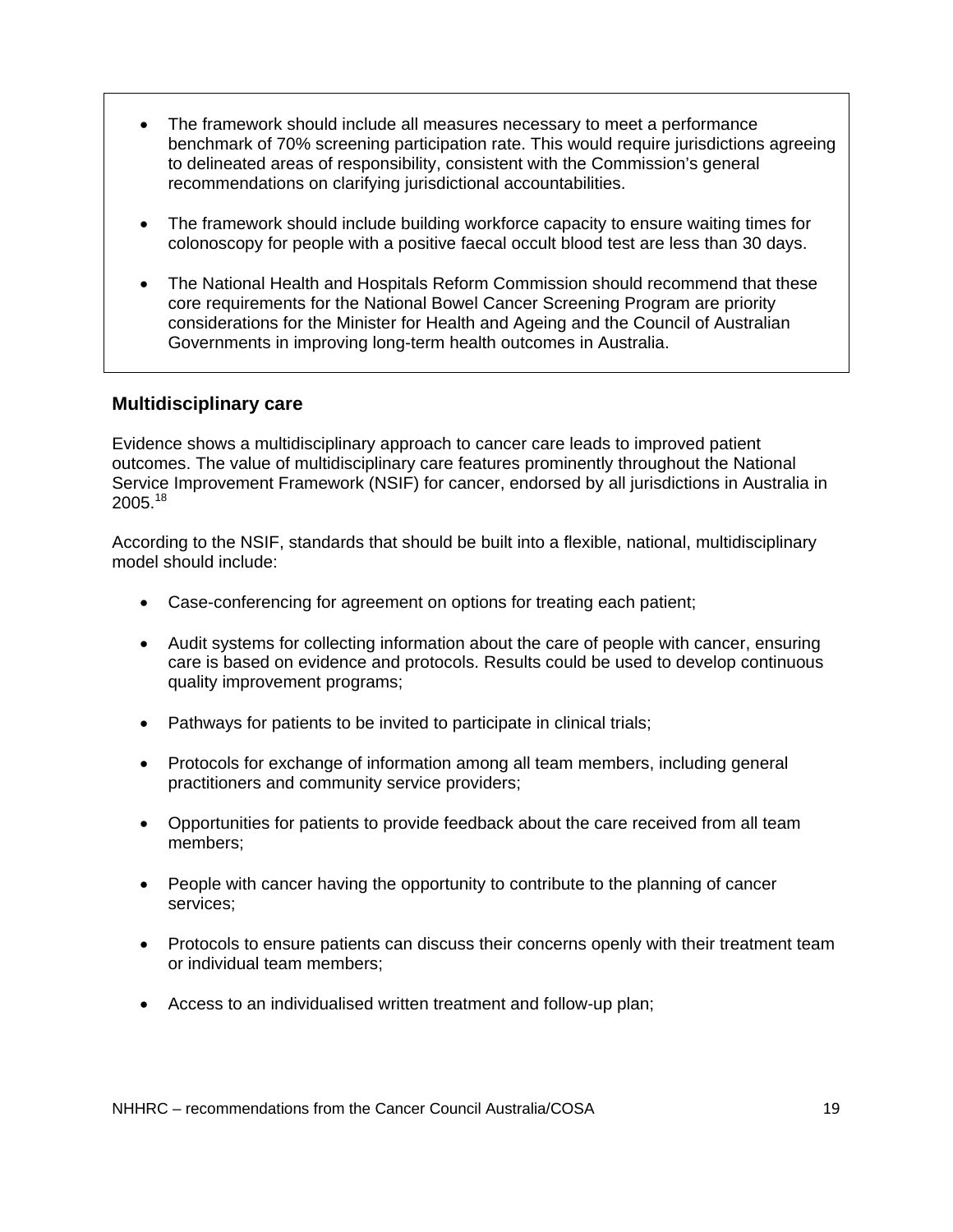- Provision of culturally appropriate care; and
- Access to supportive care services including psychologists, psychiatrists and social workers.

Access to some of these services is already provided, but with stark inequities. For example, while most large public hospitals have capacity to provide multidisciplinary care, there is no mechanism to ensure the same level of access is available. While Medicare reimburses the patient for some of these services in the private sector, access remains limited. And people in remote areas and Aboriginal people have severely limited access to this model of care.

Multidisciplinary approaches to cancer care are also recommended throughout the range of clinical practice guidelines developed and endorsed by the National Health and Medical Research Council, the Cancer Council Australia/COSA Australian Cancer Network and the National Breast and Ovarian Cancer Centre.

One option for facilitating multidisciplinary care and the application of clinical practice guidelines is an accreditation/credentialing system, as recommended by the Productivity Commission.

The new health and hospitals reform agenda provides a timely opportunity for all jurisdictions to build on their joint endorsement of the NSIF for cancer and agree to national standards for cancer care developed in consultation with state health departments by Cancer Australia, through its Strategic Forum.

### **Cancer Council/COSA recommendations – multidisciplinary care**

- In consultation with the states, Cancer Australia to develop standard models of multidisciplinary care based on the *National service improvement framework*.
- The National Cancer Plan should include performance indicators to benchmark optimal care according to agreed standards (as above). Flexibilities should be built into the system to facilitate different models in different environments.
- In consultation with the states, Cancer Australia to establish a national system for accreditation of cancer centres and credentialing of individual practitioners based on clinical practice guidelines.
- In consultation with professional and consumer groups, the current piecemeal approach to funding some elements of multidisciplinary cancer care through Medicare should be streamlined to foster greater efficiency and maximise professional participation in multidisciplinary teams.

### **'Comprehensive cancer centres'**

The Commonwealth's \$50 million budget commitment to establish a 'comprehensive cancer centre' at Sydney's Royal Prince Alfred Hospital (RPA) is a substantial net contribution to advancing cancer care. In our view this investment has the potential to not only introduce a

NHHRC – recommendations from the Cancer Council Australia/COSA 20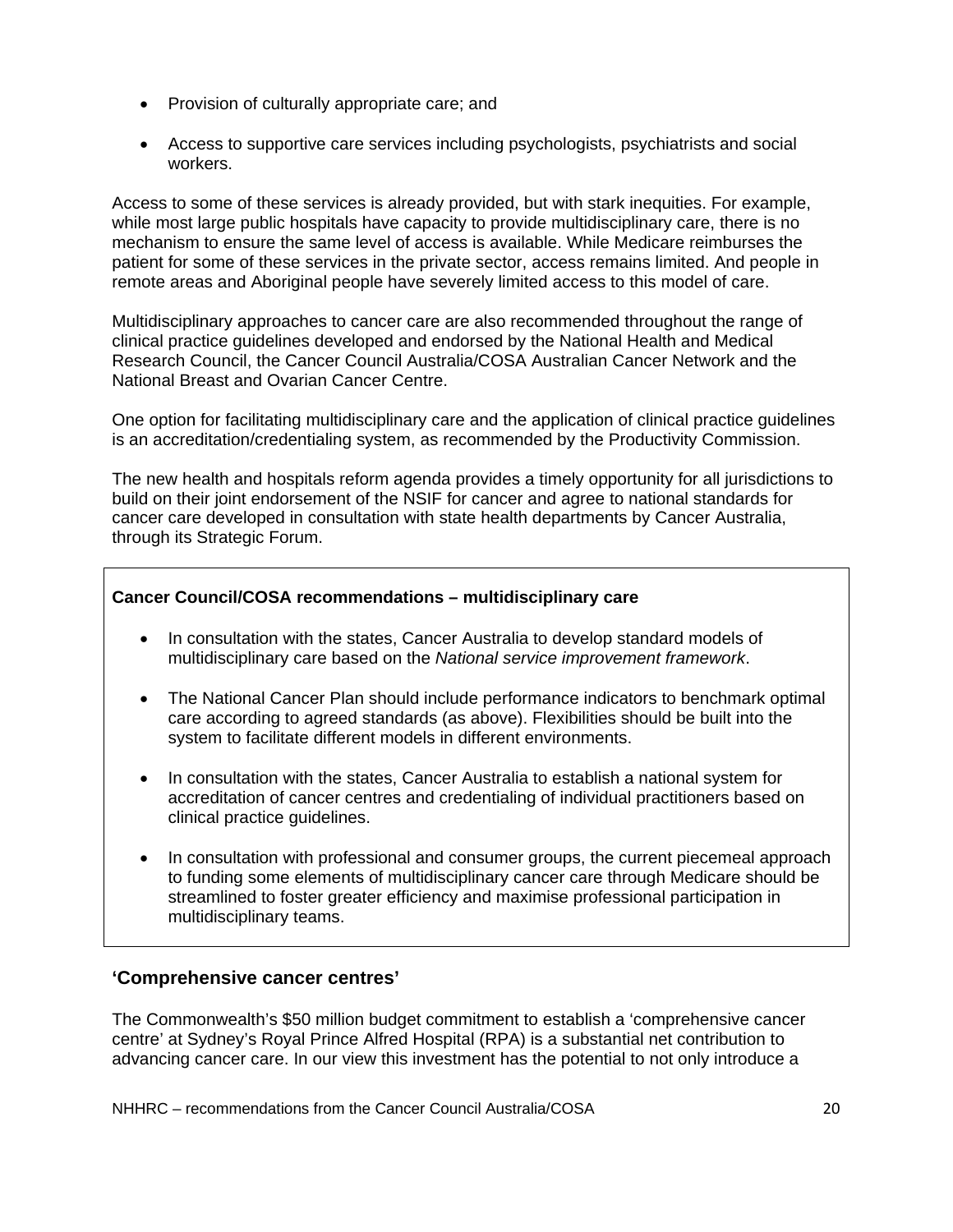range of state-of-the-art technology to RPA, but to also benefit other cancer hospitals, provided the centre at RPA is appropriately networked.

The difficulties accessing optimal cancer care experienced by tens of thousands of Australians (see 'Regional cancer reform') demonstrate the importance of networking cancer treatment centres throughout Australia more effectively. (Such an approach is also in line with the Commonwealth's 'broadband revolution'.)

Consistent with the COAG reform agenda and its focus on better cooperation and integration, benefits from substantial one-off grants such as this should as a matter of course be exported to other taxpayer-funded treatment centres. Building improved teaching, mentoring and data linkages nationwide should be essential to the National Cancer Plan.

#### **Cancer Council/COSA recommendations – 'comprehensive cancer centres'**

• As part of the National Cancer Plan, the benefits of one-off government investments in cancer 'super centres' should be exported to other taxpayer-funded cancer treatment centres through improved teaching, mentoring and data linkages.

### **Digital mammography**

The Cancer Council Australia and COSA welcome the Commission's example of 70% breast cancer screening participation as a potential performance benchmark in the Australian Health Care Agreements.

A uniform national approach to phasing in digital mammography, led by the Commonwealth, has the potential to improve breast screening participation rates, as well as deliver a number of other significant benefits. Conversely, the absence of a national approach to adopting this important new technology could be counter-productive in terms of the Commission's proposed breast screening performance benchmark and remit to advise on "integration and coordination across all aspects of the health sector".

It should be noted that digital imaging is already widespread in diagnostic service both public and private. The rest of the health system is going digital and the continued use of analogue technology will shortly become difficult as well as more expensive.

#### Benefits of digital mammography

Digital mammography has been shown to improve efficiency and cost-effectiveness, boost screening participation and reduce disadvantage for women in remote areas. Specific benefits include:

- digital images can be transferred to any computer network location;
- instant technical and quality analysis for radiographers;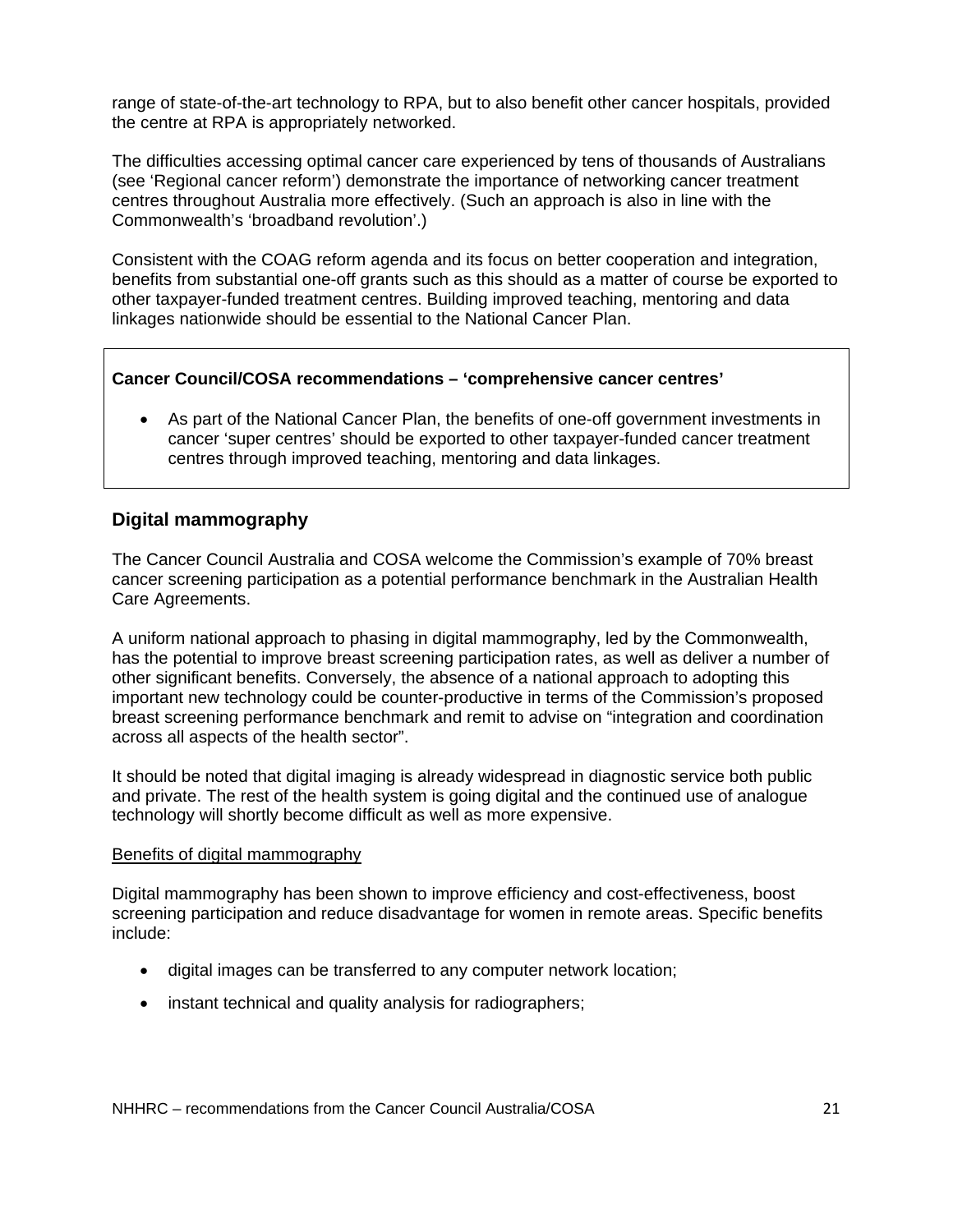- efficiencies that would mean reduced travelling time, fewer appointments and less anxiety for women in regional areas (e.g. recall to mobile digital units rather than immobile assessment centres, fewer technical repeats, quicker results);
- flexibility in radiology reading practice to reduce strain on an expensive workforce;
- mammograms can be read off-site and remotely, so radiologists do not have to travel to different locations. This would boost efficiency in a limited workforce;
- digital production of a fully electronic integrated patient record (e-record);
- greatly enhanced data management (no need for space-intensive film storage);
- rapid automated digital transfer of results to GPs; and
- potential improvements in the detection of small cancers

The Commonwealth Department of Health and Ageing is exploring digital mammography as part of its evaluation of the BreastScreen Australia program's infrastructure, with a report due in September 2008. We would expect that this evaluation supports the evidence-based case for digital mammography.

Meanwhile, a number of jurisdictions have already commenced unilateral phase-ins of digital mammography, with significant investments in NSW, Victoria and Queensland and initiatives in other states. While the technology's introduction is welcome, localised and uncoordinated approaches to systemic issues such as networking and data management may compromise the long-term effectiveness of digital mammography on a national level.

National leadership is required to ensure consistency, equity and efficiency in the way digital mammography replaces analogue breast screening throughout Australia.

### **Cancer Council/COSA recommendations – mammography**

- A national, coordinated approach to introducing and managing digital mammography as a core element of boosting breast screening participation and improving workforce efficiency.
- The Commission should factor the Commonwealth Department of Health and Ageing's evaluation of the BreastScreen Australia program into its recommendations, to ensure that the national integrity of the program is sustained in the context of the Commission's terms of reference.

### **Unique patient identifier**

The fragmented nature of health data management in Australia and (in some cases) irrational privacy concerns have restricted effective patient monitoring and epidemiological research. The Cancer Council Australia/COSA recommend the introduction of a unique patient identifier for every Australian, with the capacity to continuously monitor their health status (according to strict privacy provisions) and facilitate improved research. This is consistent with the Australian Law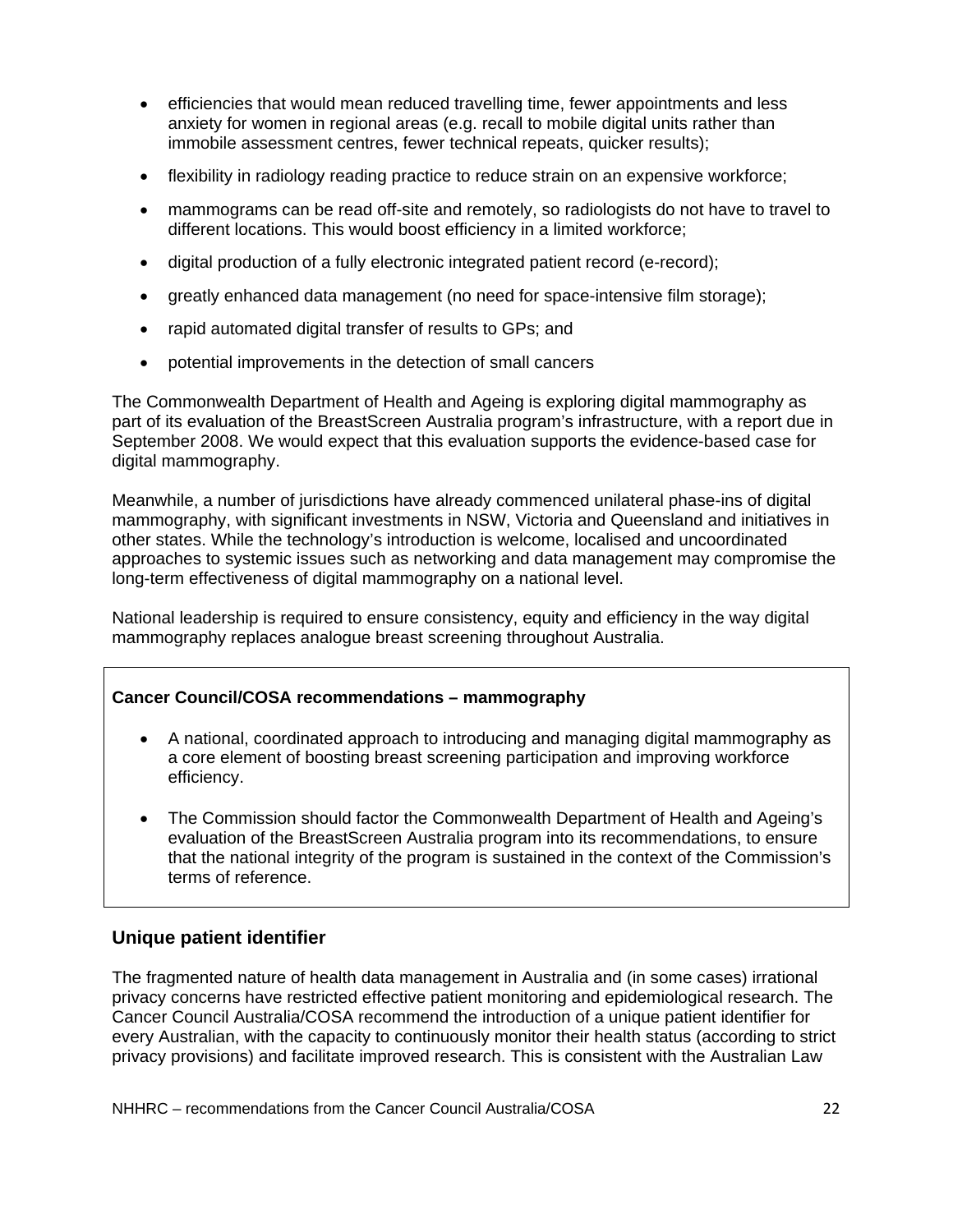Reform Commission's broad recommendations regarding the current review of privacy law in Australia and the need to make changes in the public interest.

*c) bring a greater focus on prevention to the health system;* 

### **Cancer prevention: a case for national reform**

There are a number of compelling arguments for major systemic change in national cancer prevention policy in Australia. As well as reducing health system costs for cancer (5.8% of total disease expenditure),<sup>2</sup> improved primary prevention would cut costs elsewhere in the health system , as most behavioural risk factors for cancer apply to other prevalent chronic illnesses such as cardiovascular disease, pulmonary disease, diabetes and kidney disease.

Around one third of cancer burden (measured in disability-adjusted life years) is linked to lifestyle behaviour,<sup>1</sup> yet investment in the primary prevention of cancer accounts for less than half of 1 per cent of total cancer expenditure. $2^2$ 

While Australia is a leader in cancer survival, with more than 60% of patients alive five years after diagnosis, $19$  we fall well short of our potential to prevent cancer:

- smoking is the major preventable cause of cancer. A comprehensive approach to tobacco control has been shown to drive down smoking rates, yet almost one in five Australian adults smokes due to demonstrated under-investment in tobacco control;
- obesity and overweight are important preventable causes of cancer. An estimated 7.4 million Australians are obese or overweight, including a quarter of children aged between five and 16.<sup>20</sup> Despite the urgent need to reverse the obesity trend to pre-empt a future surge in chronic disease, there is no comprehensive national strategy;
- non-melanoma skin cancer is the most costly cancer for the health system,<sup>2</sup> while Australia has the world's highest melanoma and NMSC mortality rates.<sup>7</sup> Both are almost entirely preventable through sun protection, yet there is no national plan to reduce skin cancer incidence in Australia; until 2006, there had never been a national social marketing campaign, and the future of the current skin cancer awareness campaign is not known beyond 2008.
- alcohol is a Group 1 carcinogen, $^{21}$  yet alcohol control policy has historically focused on short-term harm minimisation, overlooking long-term risks such as cancer.

The Cancer Council Australia summarises recommendations for national reform in modifying these risk factors in the context of the Commission's brief as follows. More detail is available in our *National Cancer Prevention Policy 2007-09*, online at www.cancer.org.au/ncpp.

### **Tobacco control**

A Commonwealth Government report released in 2008 estimated the annual social costs of tobacco use in Australia at \$31.5 billion, 56.2% of the total social costs of licit and illicit drug  $use<sup>.22</sup>$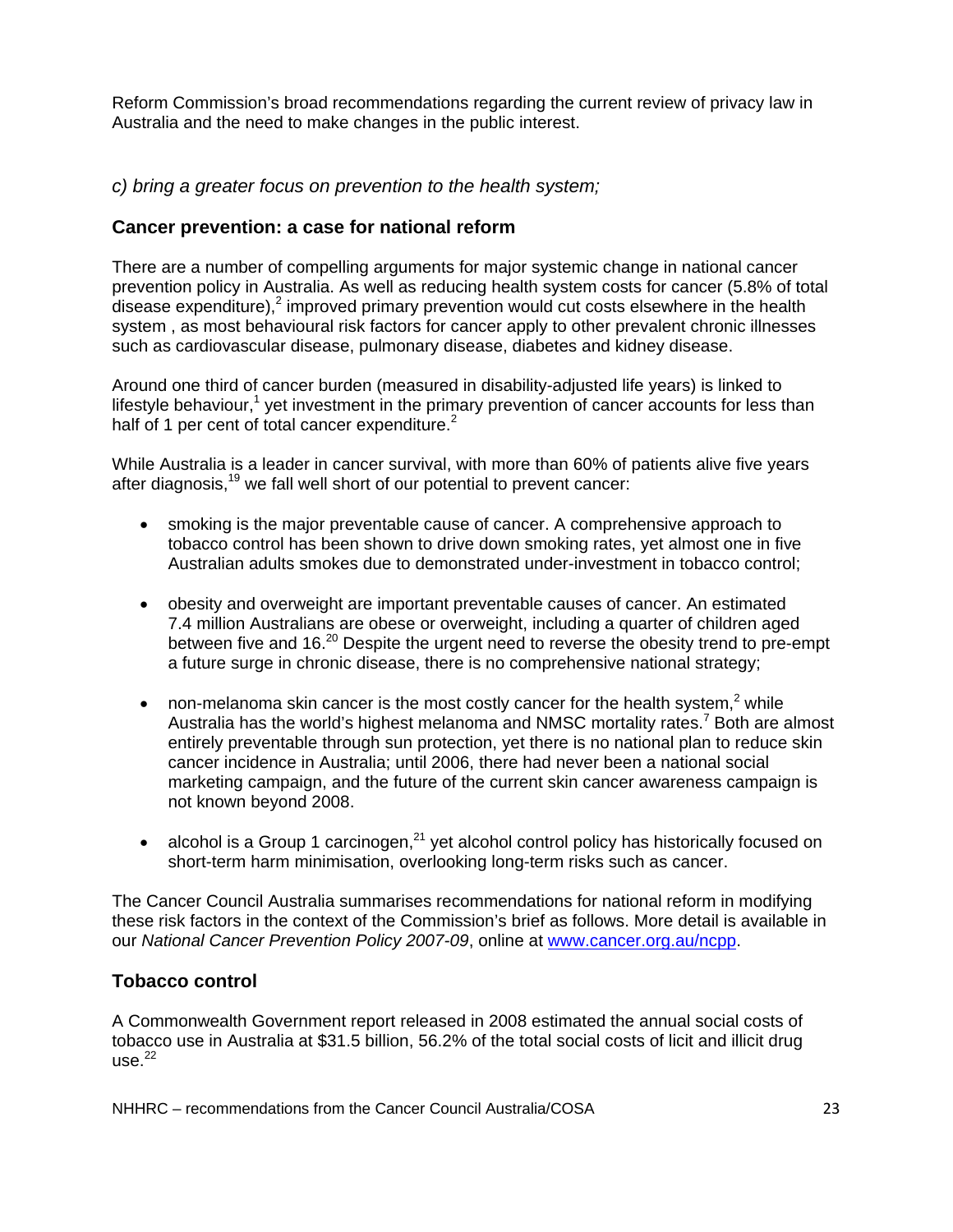Smoking remains the major cause of preventable cancer death and disability, with more than 20% of all cancer burden linked to tobacco. Lung cancer alone accounts for 35% of the total disease burden attributed to smoking.<sup>1</sup>

The extraordinarily high cost of smoking and its relevance to the Commission's terms of reference call for a fully funded, national strategy to reduce tobacco use.

#### **National Tobacco Strategy 2004-09**

The *National Tobacco Strategy 2004-09* is a quality raft of evidence-based policies. However, despite its endorsement by all jurisdictions the strategy has fallen well short of its potential to reduce the health system costs of smoking, due to the absence of a joint implementation plan, targeted funding and mandatory reporting.

A product of extensive consultation and research, the strategy covers the core elements of effective tobacco control:

- regulation of tobacco
- promotion
- place of sale
- price (through tobacco tax)
- place of use
- packaging
- products
- promotion of Quit and Smokefree messages
- cessation services and treatment
- community support and education
- informing the community
- preventing smoking uptake by children
- addressing social and cultural determinants of health
- tailoring initiatives for disadvantaged groups
- research, evaluation, monitoring and surveillance
- workforce development.

Despite the comprehensive approach supported by COAG through the strategy, an analysis of jurisdictional reporting on the Commonwealth Department of Health and Ageing website<sup>23</sup> shows very limited achievement against these specific goals. Where progress has been made – e.g. policies around place of sale, place of use, addressing social disadvantage – there is significant variation between jurisdictions. Funding for social marketing, pivotal to reducing tobacco use, has also differed markedly, with the Cancer Institute NSW for example showing leadership in that state while a number of other jurisdictions have had no access to media campaigns.

Opportunities outlined in the strategy to reduce tobacco use and generate additional funding for tobacco control programs through increased excise and abolition of duty-free sales have not been pursued. There has been no measurable work done at the national level on product regulation, while reform in areas such as product packaging has gained little traction. A case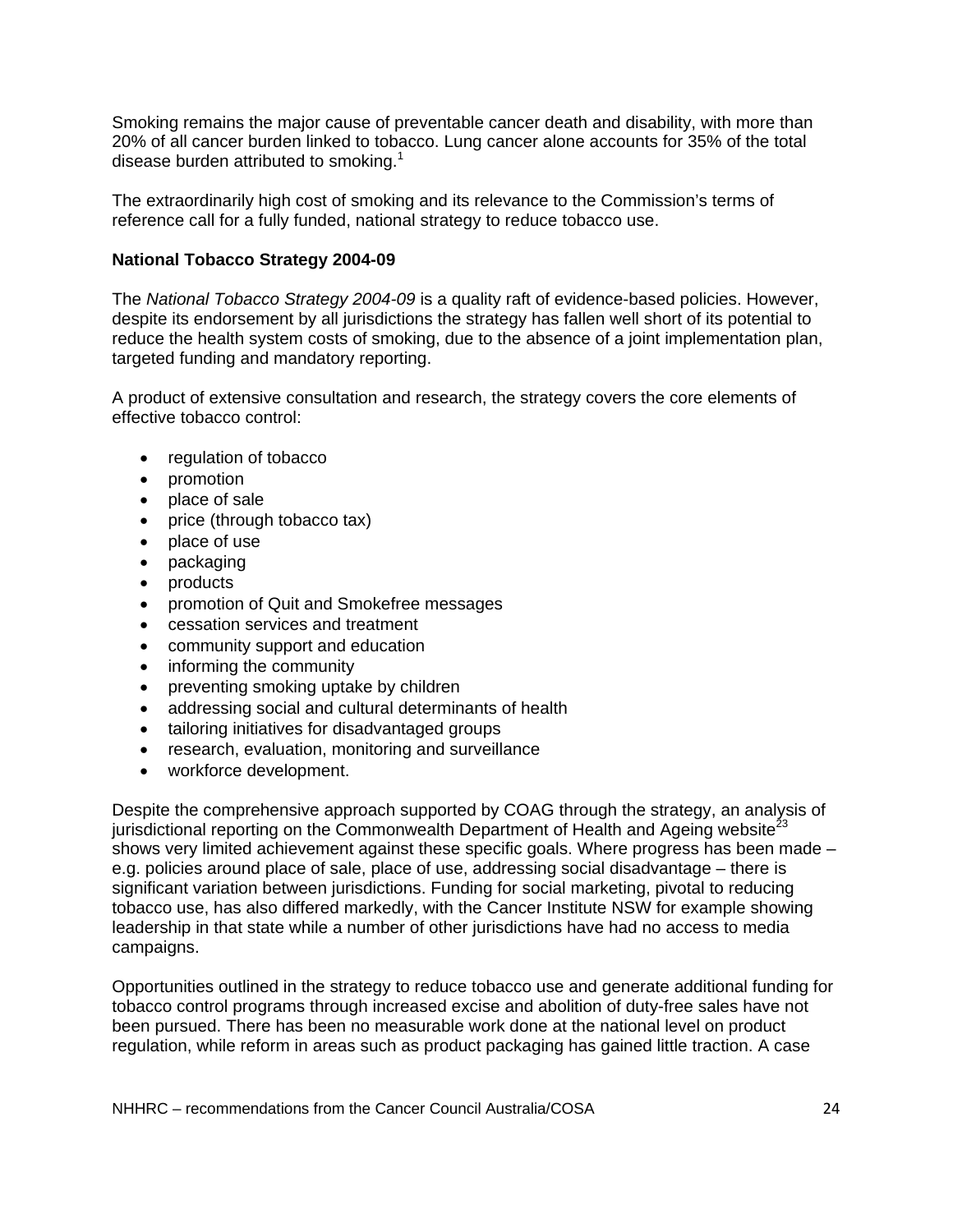could be made that tobacco control policy against every criterion in the strategy has been delayed, overlooked or under-funded.

#### Emerging opportunities

The Cancer Council publicly commended the Commonwealth Government's budget commitment of \$15 million over four years "to reinvigorate the National Tobacco Strategy".<sup>24</sup>

With \$12.5 million of this allocation in the forward estimates for the period after the expiry of the current National Tobacco Strategy, we are encouraged by this indication of a down-payment on a future, "reinvigorated" strategy. The strategy's description in the budget statements as part of the "Health and Hospitals Reform" process further indicates a government plan to build tobacco control into the healthcare system, thus removing it from the "Drug Strategy" where in our view it is a poor fit.

We are further encouraged by a government statement in the 2008-09 budget papers that, "the National Tobacco Strategy 2004-09 [is] due to expire in 2009 and significant effort will be invested to evaluate [this strategy] in terms of strengths, weaknesses and the needs of the changing social and economic environment. [The National Tobacco Strategy] exists under the National Drug Strategy, and [is a] cooperative venture between the Australian, State and Territory governments, and the non-government sector".

We will seek opportunities to contribute to this evaluation, in keeping with the strategy's standing as a "co-operative venture" involving the non-government sector. As part of this process, we will also engage with the National Preventative Health Taskforce to promote our detailed tobacco control priorities.

#### Social marketing

The government's \$15 million allocation to the National Tobacco Strategy over the next four years has the potential to significantly reduce the health system costs of smoking in Australia.

While there is no detail on the government's rationale for the funding schedule (yearly instalments of \$2.5m, \$5m, \$5m and \$2.5m), there is a strong case for seeking additional funds to ensure the taxpayer investment in social marketing yields maximum return.

Research indicates that a \$15 million investment in one year is required to generate sufficient target audience ratings points (TARPs) to significantly reduce smoking prevalence through a media campaign. Increasing the media investment to around \$25 million would buy 700 TARPs per month. A recent US study found that 700 TARPs per month over two years provided better returns on investment in terms of smokers quitting than 400 TARPs per month.<sup>25</sup>

The Cancer Council recommends that the Commonwealth increases its investment in tobacco control media campaigns as part of its "reinvigoration" of the National Tobacco Strategy, in order to achieve maximum returns. Building the National Tobacco Strategy into the Australian Healthcare Agreements/Preventative Healthcare Partnerships, as foreshadowed in the 2008-09 budget statements, could provide a revenue source by seeking in-kind contributions from the states. As the taxpayer costs of smoking are largely borne by the states through the hospital system,<sup>12</sup> there is a rationale for seeking formal state investment in tobacco control as part of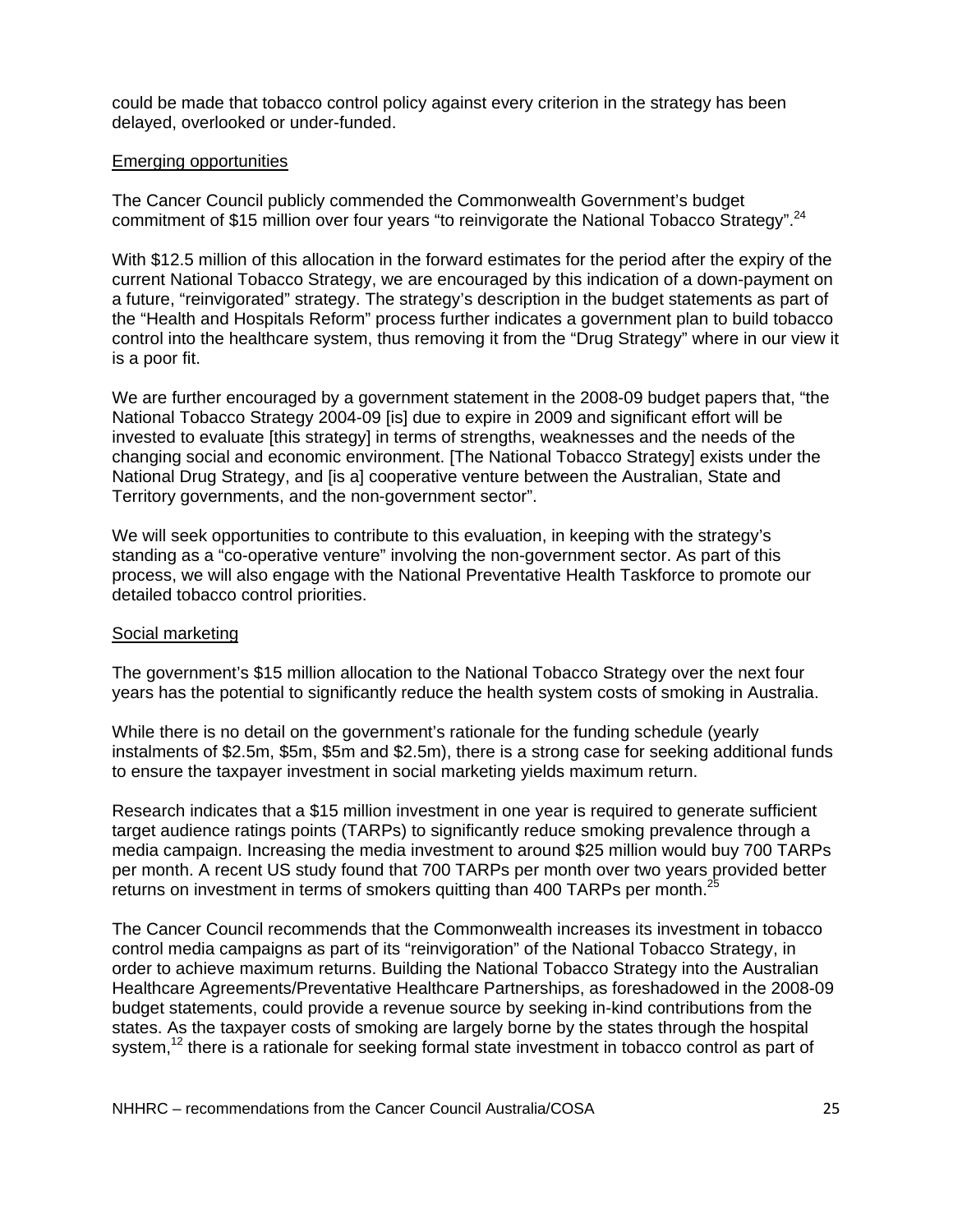the strategy. (The recent unilateral investment in social marketing by the NSW Government is an example of how jurisdictional commitments could be integrated into a national approach.)

An additional revenue source for investing in tobacco control media campaigns would be the abolition of duty-free tobacco sales at Australian airports, which would provide an estimated \$25 million per annum.<sup>26</sup> Substantially more revenue could be channelled into tobacco control through an increase in tobacco excise, which is also shown to reduce consumption.

### **Cancer Council Australia/COSA recommendations – tobacco control**

- The next National Tobacco Strategy should be shifted from the Drug Strategy into the healthcare system, consistent with the Government's position on tobacco control as integral to the "Health and Hospitals Reform" process.
- COAG/AHMC should set a target for reducing smoking prevalence by 5% over five years from the outset of the next National Tobacco Strategy, with the strategy supported by a funded implementation plan and reporting through the healthcare agreements.
- The Commonwealth should seek additional funding for the next National Tobacco Strategy (e.g. through jurisdictional contributions, abolition of duty-free tobacco sales, increases in tobacco tax).

# **Obesity control**

Obesity/overweight is an important cause of cancer in Australia.<sup>1</sup> It is linked to 11% of colon cancers and 9% of post-menopausal breast cancers.<sup>27</sup> These are increasingly prevalent tumour types in Australia due to population ageing.<sup>28</sup> A number of rarer cancers are at risk of also becoming prevalent due to their strong association with obesity, notably endometrial cancer (39% attributed to obesity/overweight), oesophageal adenocarcinoma (37%), kidney cancer (25%) and gall bladder cancer (24%). There is also emerging evidence that obesity is associated with increased risk of cancers of the pancreas and liver, and multiple myeloma and non-Hodgkin lymphoma.<sup>29</sup>

Extrapolating the population ageing trends used by the Australian Institute of Health and Welfare to determine cancer projections beyond 2011 suggests an increase in cancer incidence of around 30% over each decade until the middle of the century.<sup>18</sup> These projections indicate that cancer is set to impose an unprecedented impact on our health system as our population ages – and they do not factor in the effects of a 50% increase in the number of obese or overweight Australians over the past 15 years.<sup>10</sup>

A comprehensive national approach to preventing an obesity-related surge in cancer incidence, which is at high risk of compounding the anticipated pressures of population ageing, is urgently required. Moreover, obesity/overweight is an important risk factor for a range of other expensive chronic diseases, with an Access Economics report estimating the health system costs of obesity in 2005 to be \$873 million. $30$  The total financial costs of obesity were estimated at \$3.7 billion, of which 37% is borne by the Commonwealth. The total health costs from cancer due to obesity were \$107.3 million, with 79% of the costs related to bowel and breast cancers.

NHHRC – recommendations from the Cancer Council Australia/COSA 26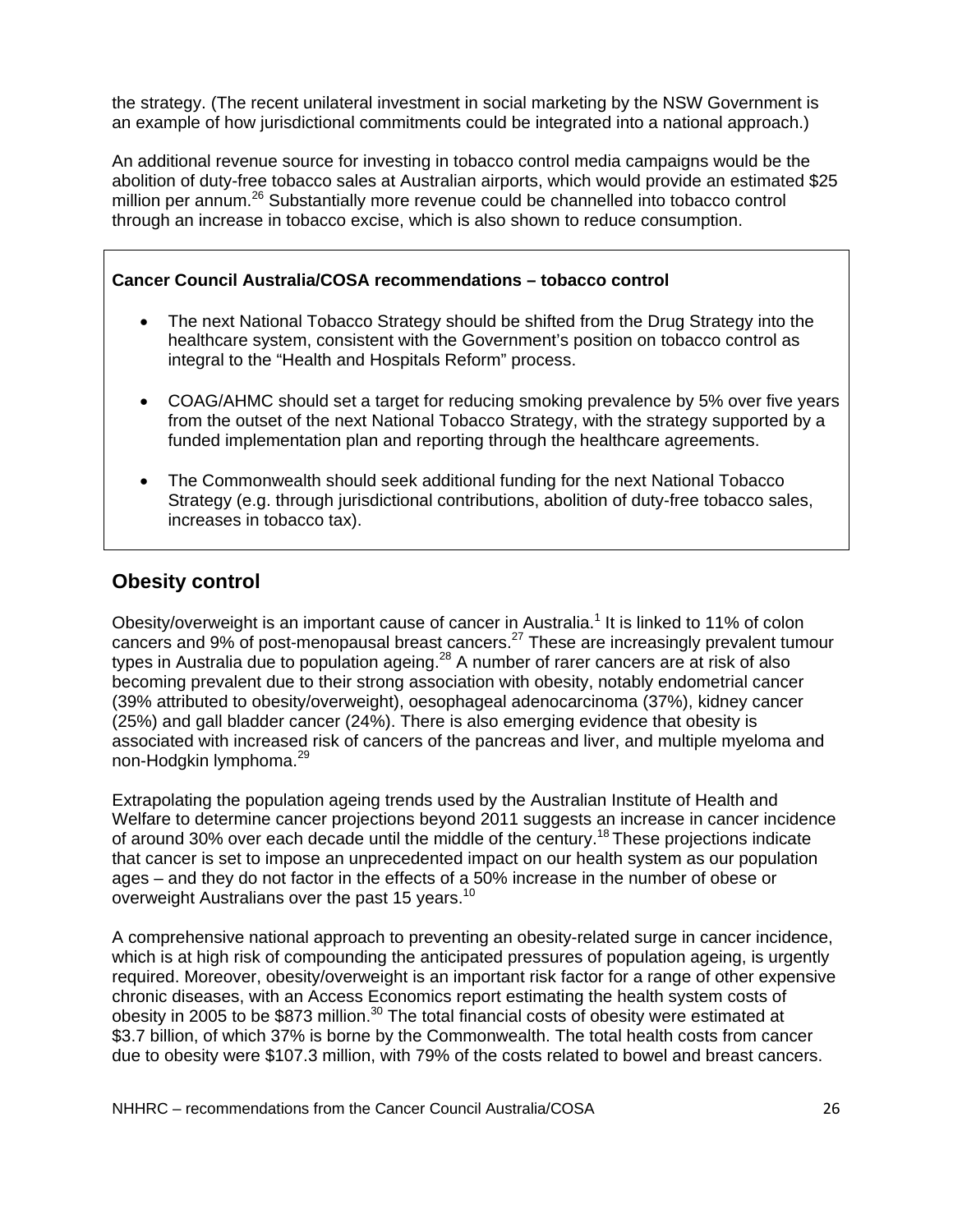Given the social and psychological consequences of obesity, intangible costs such as impaired quality of life are significant, with estimates for obesity-related cancers at \$218 million.<sup>20</sup>

Reducing obesity must be integral to the "Health and Hospitals Reform" process.

#### **Australia's 'obesogenic' environment**

A number of factors contribute to the recent increase in obesity/overweight in Australia. In the past, Australian lifestyles fostered a higher degree of physical activity and restricted food choices. Today there is access to a wide variety of cheap, energy dense/nutrient poor foods that are marketed powerfully; and the population is encouraged, directly or indirectly, to avoid expending energy through physical activity. This has led researchers to describe the environment as 'obesogenic', in that it inhibits appropriate dietary and physical activity patterns and encourages energy imbalance.<sup>31</sup>

The evidence base on how to reduce obesity on a population basis is growing, with researchers recommending a range of measures. Table 1 summarises the best options to prevent weight gain based on a framework for a broad portfolio of actions for tackling weight gain prevention.<sup>32</sup> This framework considers the level of potential health gain and level of uncertainty of risk associated with different interventions, and adopts the concept of assessing the level of 'promise' to judge the worth of interventions.

| <b>Target setting</b>                    | <b>Activities</b>                                                                |
|------------------------------------------|----------------------------------------------------------------------------------|
| Best options for<br>families             | Reduce time spent watching TV and other sedentary behaviours                     |
| Best options for<br>early childhood care | Improve parental knowledge and skills through early childhood<br>care facilities |
|                                          | Enhance food service policies in early childhood care facilities                 |
|                                          | Enhance policies in early childcare facilities to promote physical<br>activity   |
| Best options for<br>schools              | Establish a network of health promoting schools:                                 |
|                                          | policy on food and drinks                                                        |
|                                          | school physical environment                                                      |
|                                          | physical activity opportunities                                                  |
|                                          | health education curricula                                                       |
|                                          | programs for out of school hours care                                            |

| Table 1 Best options to prevent weight gain |  |
|---------------------------------------------|--|
|---------------------------------------------|--|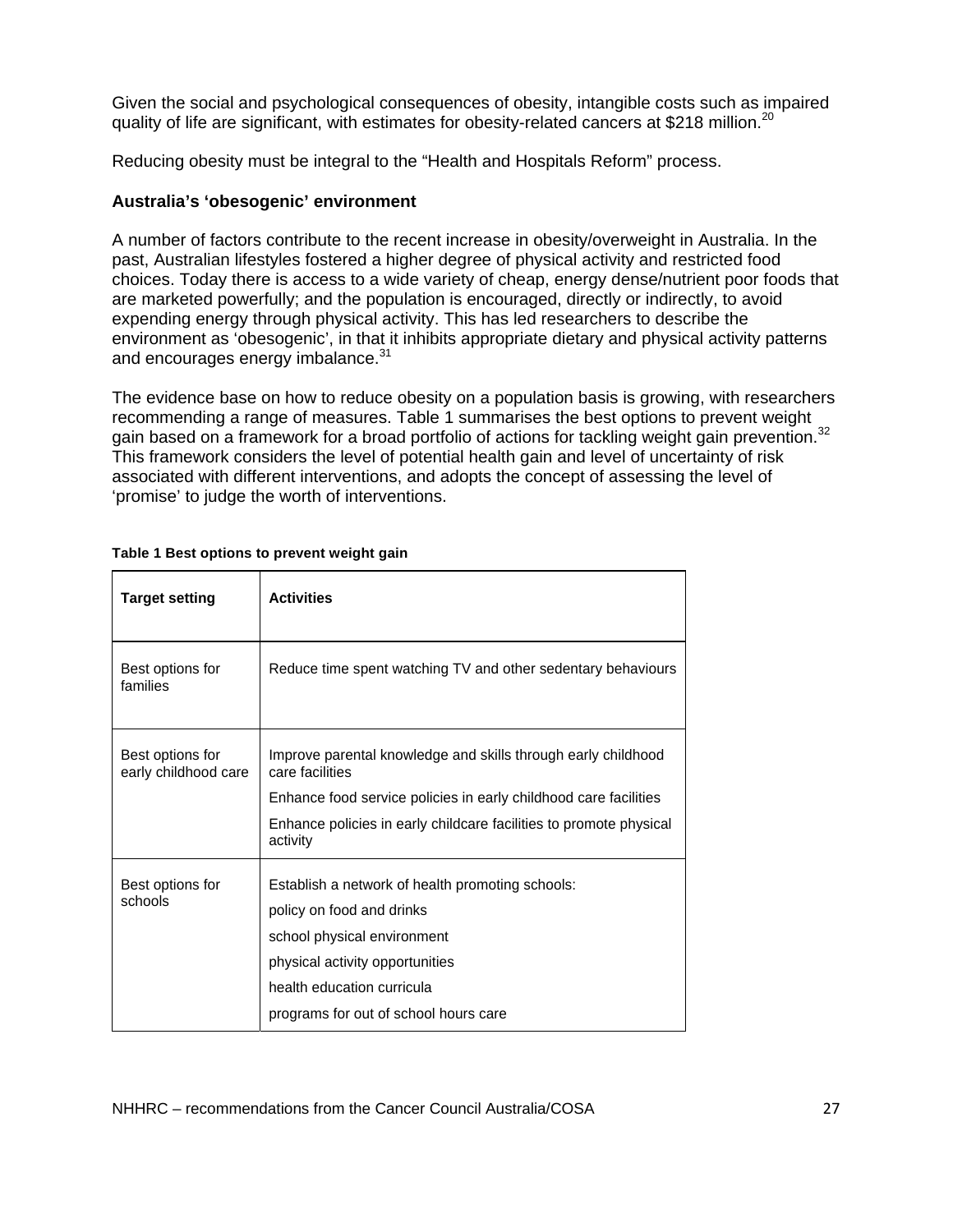| Best options for<br>active<br>neighbourhoods  | Active transport<br>Safe space for exercise facilities<br>Improve access to food options for families                                                                                                                           |
|-----------------------------------------------|---------------------------------------------------------------------------------------------------------------------------------------------------------------------------------------------------------------------------------|
| Best options for<br>workplaces                | Increase options for incidental physical activity<br>Reduce passive work environments<br>Improve workplace food service options                                                                                                 |
| Best options for<br>primary care              | Improve skills and knowledge of health workers                                                                                                                                                                                  |
| Best options for<br>industry / food<br>supply | Work with local suppliers to reduce fat in common foods<br>Introduce taxation measures and subsidies to make healthy<br>food options cheaper<br>Develop a simplified food labelling system indicating energy and<br>fat content |
| Best options for<br>media / marketing         | Reduce exposure of children to food advertising<br>Implement social marketing strategies to support improvement<br>of parents as healthy role models                                                                            |
| Best options for<br>support structures        | Improve monitoring of weight and fitness status<br>Implement 'whole of community' demonstration projects                                                                                                                        |

*Source: Gill, King & Webb 2005; reproduced from the Cancer Council Australia's National Cancer Prevention Policy 2007-09* 

### **Current approaches**

Despite the increasingly urgent need to prevent an obesity-related increase in disease burden and Australia's standing in 2007 as the "fifth fattest nation" in the OECD,<sup>33</sup> there is no integrated national strategy to reduce obesity/overweight in Australia. A piecemeal collection of government initiatives, largely funded and administered at the state level, have been in place over a number of years, with limited national coordination and evaluation.

In 2003, a National Obesity Taskforce, with representation from Commonwealth and state health jurisdictions, developed a four-year national action plan for tackling obesity.<sup>34</sup> This was preceded by *Acting on Australia's weight: a strategic plan for the prevention of overweight and obesity* (NHMRC 1997), *Eat well Australia: a strategic framework for public health nutrition*, (SIGNAL 2001), and *Be active Australia: a framework for health sector action for physical activity 2005 - 2010*. None has been comprehensive, sufficiently funded nor mandated to address policy issues such as food marketing reform.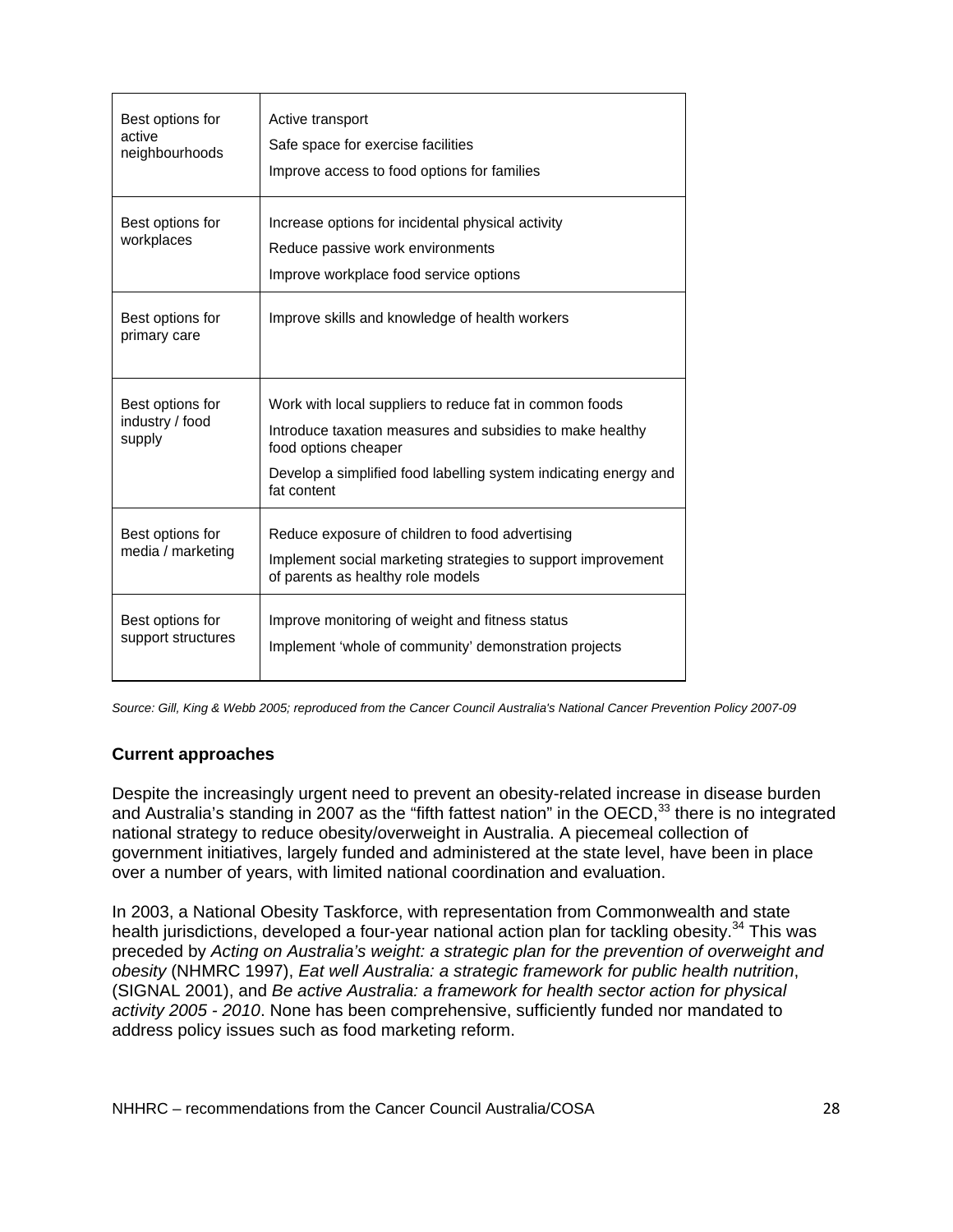Food marketing in Australia operates under co-regulation system, with the Australian Communications and Media Authority responsible for the Children's Television Standards, which include some regulations for limiting food advertising to children. The Advertising Standards Bureau administers industry codes of practice developed by Free TV Australia and the Australian Association of National Advertisers, which add little to the statutory regulations.

Other food policy levers include regulatory systems for food safety and marketing, including Food Standards Australia New Zealand (FSANZ), which is responsible for setting standards for the production and sale of food in Australia.

### ABHI

In February 2006, COAG announced a joint \$500 million commitment to health through the Australian Better Health Initiative (ABHI), with a major focus on obesity control. More than two years later, there is no measurable obesity-related outcome to report in relation to ABHI. It is understood initial work on ABHI focused on governance issues around program management across nine jurisdictions. This is reflected in comments from Federal Labor in 2007, that ABHI was "a positive step, but progress is slow".

The Cancer Council Australia welcomes the Commonwealth Government's subsequent commitment to build obesity control into the "Health and Hospitals Reform" process, with modest 2008-09 budget initiatives under this heading seen as a step towards a comprehensive national strategy supported by all jurisdictions through the Australian Health Care Agreements/Preventative Healthcare Partnerships.

The Cancer Council Australia strongly recommends that a comprehensive approach to obesity control policy be adopted, integrating research, social marketing, policy reform and program interventions to maximise return on investment. We will engage closely with the Preventative Health Taskforce to promote our priorities in greater detail.

### **Cancer Council Australia/COSA recommendations – obesity control**

- A comprehensive obesity control strategy be built into the Australian Health Care Agreements/Preventative Health Partnerships.
- Such a strategy should integrate all interventions shown to reduce obesity, including:
	- $\circ$  Social marketing mass media campaigns, community-based communications programs promoting healthy weight
	- $\circ$  Research build the evidence base on what works best to reduce obesity; continue to monitor behavioural trends;
	- $\circ$  Policy marketing reform, e.g. restrict children's exposure to junk food advertising; regulate food labelling to prioritise public health by facilitating more informed choice and preventing deceptive claims; with state and local government, fostering residential and working environments conducive to physical activity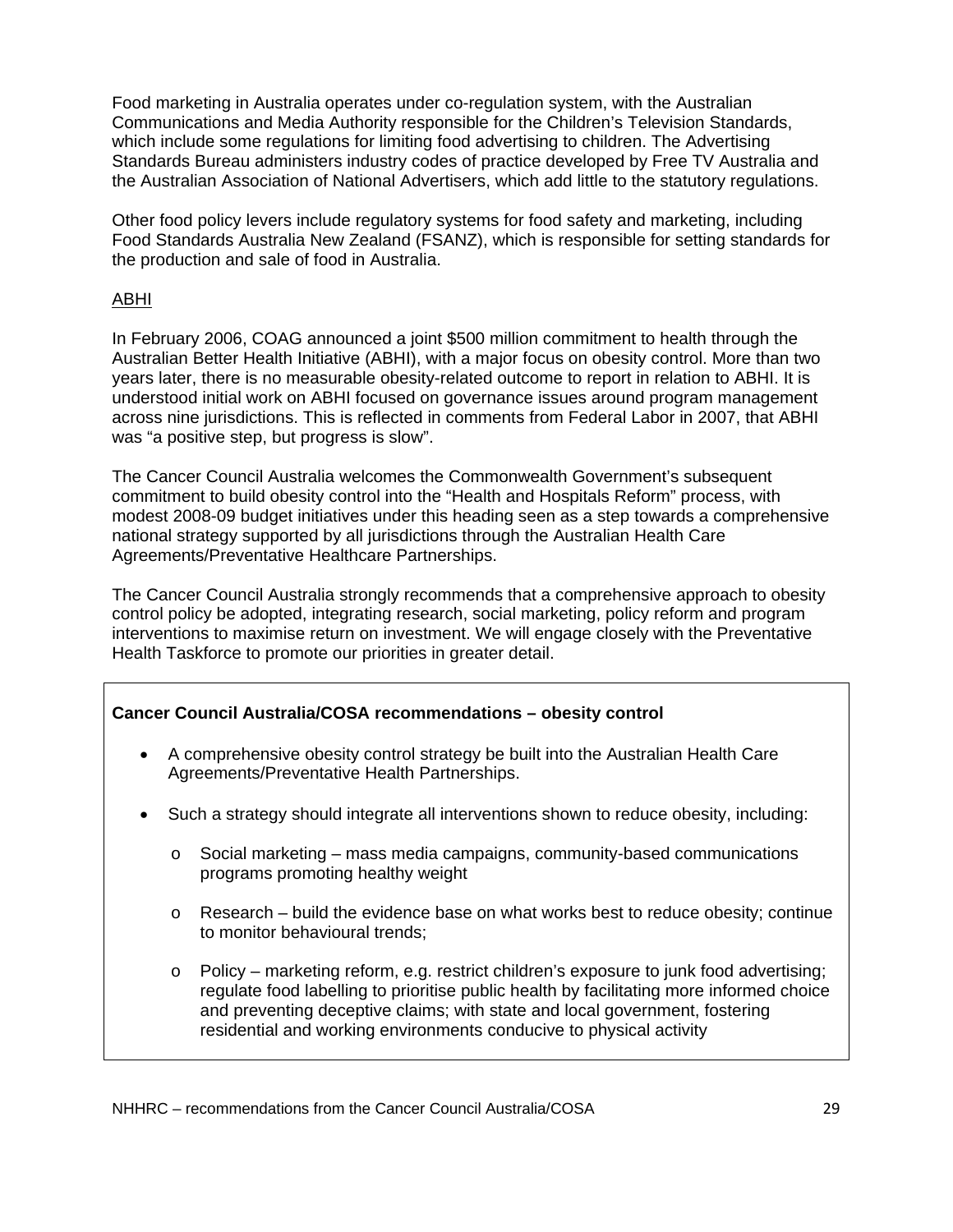$\circ$  Program interventions – support for the primary care sector to encourage healthy weight among patients.

# **Skin cancer prevention**

Australia has the world's highest skin cancer incidence and mortality rates, yet skin cancer is almost entirely preventable through appropriate sun protection.<sup>35</sup> The case for an ongoing Commonwealth commitment to national skin cancer awareness campaigns to reduce skin cancer burden in Australia is compelling, for a number of reasons:

- at least two in three Australians will be diagnosed with skin cancer, Australia's most common cancer, in their lifetime;<sup>36</sup>
- skin cancer is the most expensive of all cancers in Australia to treat, costing the health system around \$300 million per annum;
- UV exposure causes around 99% of non-melanoma skin cancers and 95% of melanoma in Australia: 37,38
- more than 1,600 Australians dying from skin cancer each year, the majority from melanoma $:39$
- skin cancer burden is higher among people in rural and regional Australia: $^{40}$
- 380,000 Australians are treated for skin cancer each year<sup>41</sup> more than 1,000 people per day;
- Skin cancers account for more than 80% of all cancers diagnosed in Australia; $42$
- Skin cancer costs the health system around \$300 million annually, the highest cost of all cancers.43
- GPs in Australia have nearly 1 million patient encounters per year for skin cancer;  $44$
- Regular use of sunscreen during the first 18 years of life is estimated to reduce skin cancer incidence by more than 75%;<sup>45</sup>
- 1,900 premature deaths could be prevented through the SunSmart program over the next 20 years; and
- SunSmart programs have the potential to reduce the number of cases of melanoma by 20,000 and non-melanoma skin cancer by 49,0000 over the next 20 years (based on the success of SunSmart programs since 1998) and are shown to deliver net financial benefits.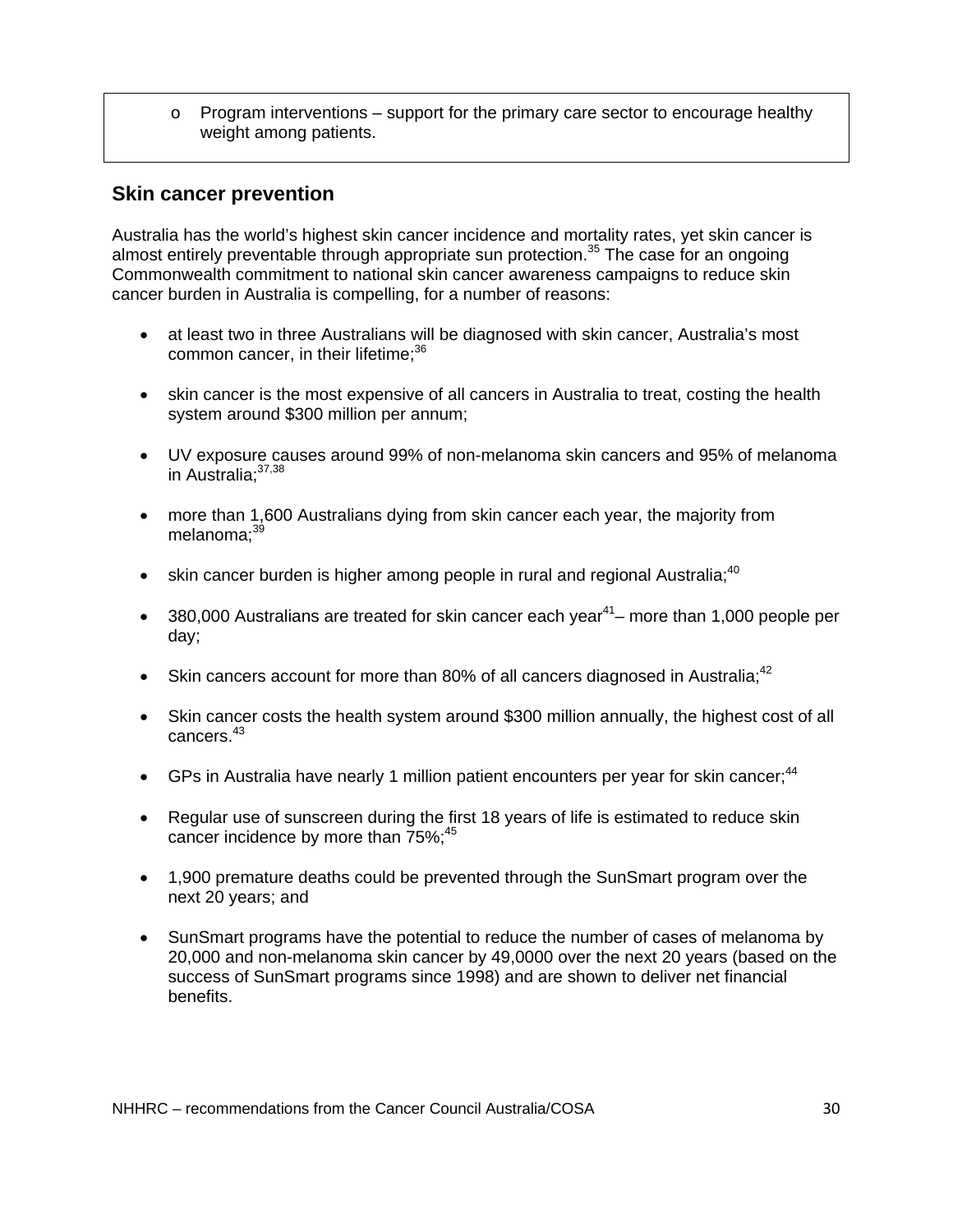### **Current approaches**

Until recent years, skin cancer prevention was driven largely by the non-government sector, with Cancer Councils leading in the development of skin cancer campaigns and promoting skin cancer prevention policy and products. Government contributions have varied markedly and have generally been below requirements for effective intervention.<sup>46</sup>

The main focus of skin cancer prevention activity in state governments over the past 20 years has been legislation, regulation and other instruments that require sun protection measures in schools, workplaces and public environments. The Commonwealth also plays a regulatory role.

In 2006-07 the Australian Government funded the first national mass media campaign on skin cancer awareness, with approximately \$5 million.<sup>46</sup> It consisted of television and print advertisements, as well as radio commercials aimed at educating Australians about the importance of protecting themselves from skin cancer. This phase of the campaign focused on the risks associated with cumulative sun exposure increasing awareness among young Australians of the seriousness of developing skin cancer, while promoting multiple sun protection behaviours as socially acceptable.

An extension to the campaign, into the summer of 2008-09, was funded in the 2007-08 federal budget by the former Howard Government, with the incoming Labor Minister for Health and Ageing, the Hon Nicola Roxon, confirming the commitment within two months of taking office in January 2008. There is no indication of funding for the campaign beyond 2008-09. Independent evaluation of the campaign has shown it to be effectiveness in influencing attitudes that would significantly reduce skin cancer burden.<sup>47</sup>

### **Benefits of an ongoing commitment**

Based on the effect of SunSmart programs since 1988, a national commitment would prevent 20,000 melanoma cases in Australia in the next 20 years and 49,000 cases of non-melanoma skin cancer. This would translate to the prevention of 1,900 premature deaths.<sup>46</sup>

Based on expenditure since 1988, an ongoing national SunSmart program would have a present value cost of \$52 million dollars and anticipated healthcare cost savings of \$58 million (both discounted at 5% per annum). Therefore, the SunSmart program generates a net surplus of around \$7 million. Maintenance of historic investment levels in the SunSmart program (\$0.18 per capita per annum) will yield \$1.13 saved in return for every dollar spent on the program.<sup>46</sup>

Additionally, production gains in the general economy attributable to a national SunSmart program are valued at \$135 million. These results reinforce that an ongoing national SunSmart program would provide strong value for money, not only from a health sector perspective, but also from a broader societal perspective.<sup>46</sup>

### **Cancer Council/COSA recommendations – skin cancer prevention**

• The Commonwealth should fund a recurrent commitment to a national skin cancer awareness campaign, consistent with its proposed role as a public health funder in the Preventative Health Partnerships, to invest in the demonstrated positive health, economic and social returns of skin cancer prevention.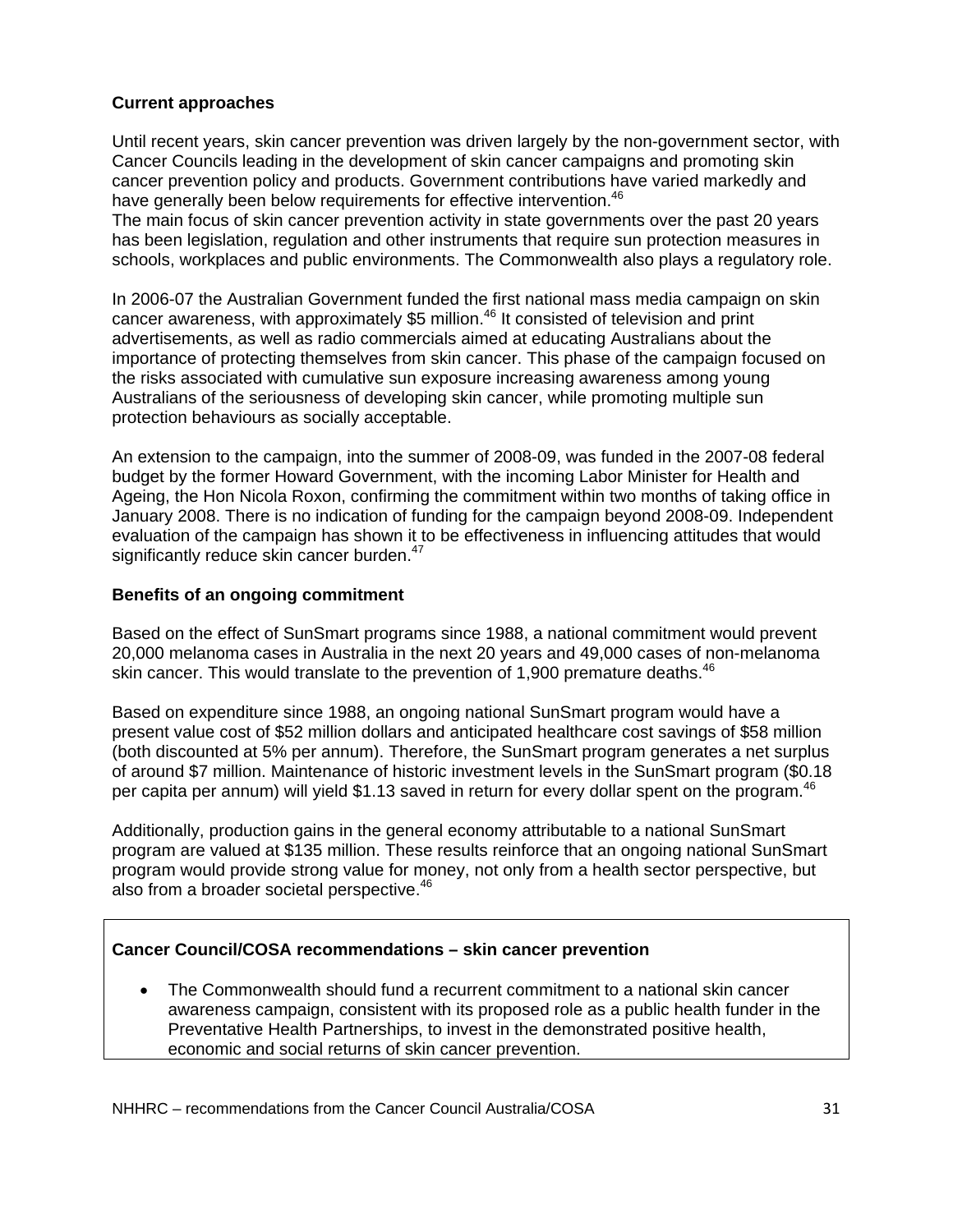• The Commonwealth should continue to show leadership in ensuring all jurisdictions have met their obligations to endorse a nationally consistent regulatory scheme for the operation of solariums in Australia by mid-2008, as announced at the Australian Health Ministers' Conference in April.

## **Cervical cancer prevention**

Australia has one of the world's lowest cervical cancer mortality rates,<sup>48</sup> largely attributed to the success of the National Cervical Screening Program. The program's effectiveness is not, however, equitably shared among population groups, with Aboriginal and Torres Strait Islander women in particular screening at significantly lower rates and having around four times the cervical cancer death rate of non-Indigenous women.<sup>49</sup>

While Pap testing is essential to ensuring cervical cancer mortality is minimised, the inclusion of a vaccine for human papilloma virus, which is linked to more than 99% of cervical cancer cases,<sup>50</sup> will require changes to, and integration with, the National Cervical Screening Program. The inequities in cervical cancer outcomes between Indigenous and non-Indigenous women in Australia also call for targeted approaches to HPV immunisation and cervical cancer screening.

As the Commission's brief includes reviewing inter-jurisdictional frameworks such as the Public Health Outcome Funding Agreements (through which cervical cancer screening is funded), there is an opportunity to build additional rigour, better targeting and achieve cost benefits in cervical cancer screening, and integrate elements of the screening and immunisation programs.

### **Cancer Council/COSA recommendations – cervical cancer prevention**

- Through a re-energised PHOFA process, develop a strategy to ensure Australian women fully understand the importance of Pap testing, irrespective of the HPV immunisation program;
- Explore opportunities to reduce screening costs by reviewing evidence on screening interval in relation to vaccine uptake, age at first screen and the emergence of new technologies; boost education and support to healthcare professionals to reduce early re-screening;
- Increase screening participation rates among under-screening populations, through targeted social marketing and better tailored approaches to service provision;
- Improve the collection of data on the screening of Indigenous women, to evaluate program effectiveness; and
- Expedite a whole-of-government strategy to fast-track HPV immunisation to Aboriginal and Torres Strait Islander girls.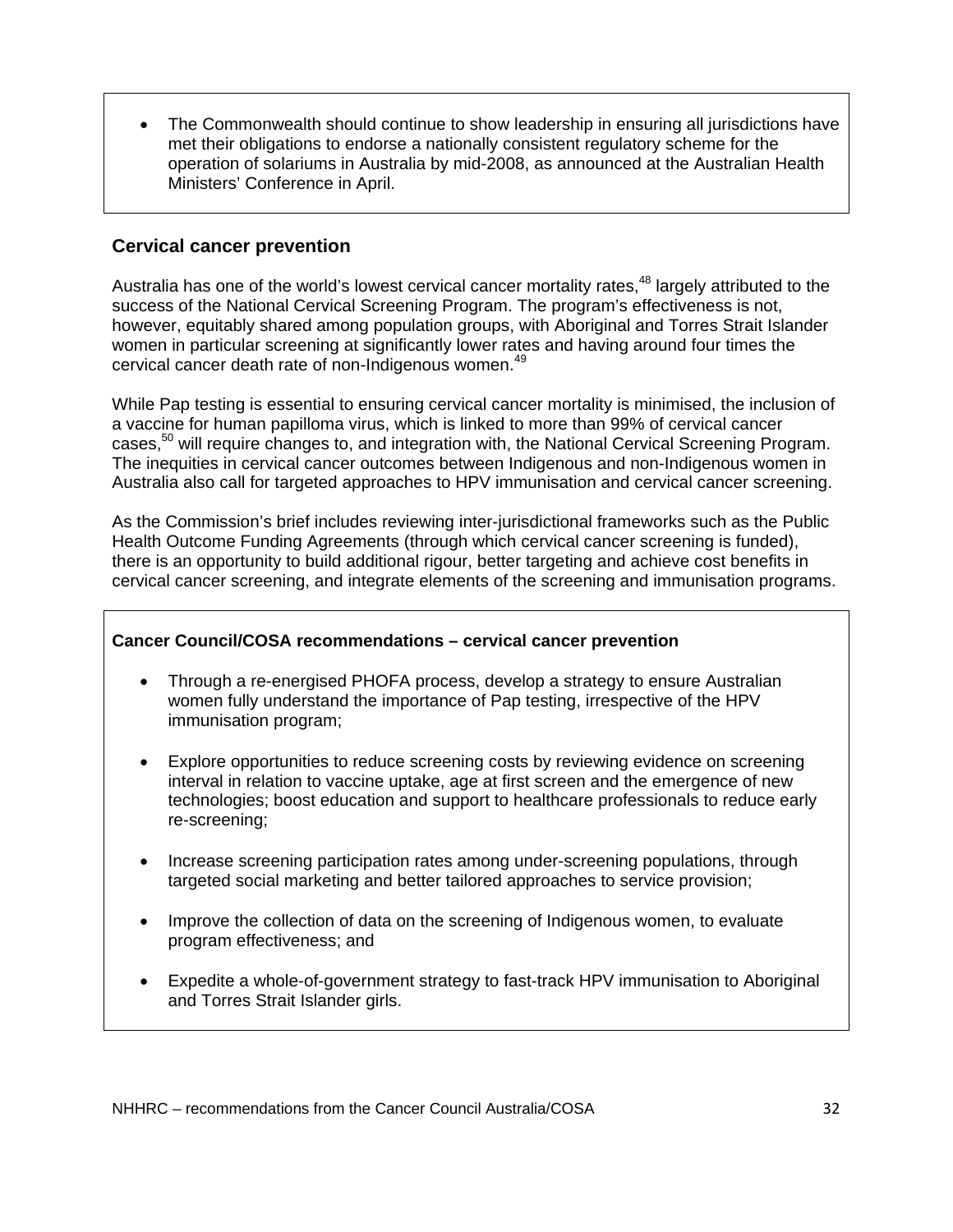*d) better integrate acute services and aged care services, and improve the transition between hospital and aged care;* 

# **Geriatric oncology**

The problems of Commonwealth/state buck-passing manifest in accommodating frail aged people in acute hospital beds (states picking up a Commonwealth cost) and young people with disabilities residing in aged care homes (vice versa) are well-documented.

Lesser known is the growing problem of cancer in the elderly and its impact on the health and aged care systems. In 2003, the median age of patients diagnosed with cancer in Australia was 67.8 years,<sup>51</sup> with 44% of patients aged over 70 at diagnosis.<sup>52</sup> With the ratio of Australians aged over 65 years set to double to one quarter of the population over the next 35 years, and lifetime risk of cancer diagnosis now one in two by age 85 in Australian men (one in three for women), the average age of an Australian cancer patient is set to increase significantly.

Despite this increase in Australia's ageing population and in the growth of aged care services, there is no distinct, standalone service delivery vehicle for older cancer patients. There is also little or no crossover between the disciplines of oncology and aged care.

Given the median age of new cancer patients in Australia, it could be said that that *all*  oncologists outside paediatrics are 'cancer in the elderly' specialists by default. Yet despite this elderly patient load, evidence suggests that current care providers lack the resources to handle the complex management of an older patient with cancer.

Managing cancer in the elderly has been a priority in Europe and the USA for some years. Groups such as the International Society of Geriatric Oncology (SIOG) and the Geriatric Oncology Consortium (GOC) in the USA have raised the profile of geriatric oncology, providing a catalyst for research. International taskforces working under SIOG have produced a number of clinical practice guidelines, and a considerable amount of research has been undertaken to examine the use of screening and assessment tools for use in older patients.

The current health reform agenda should include as a priority targeted measures to meet the needs of dramatically increasing numbers of elderly cancer patients.

### **Cancer Council/COSA recommendations – onco-geriatrics**

- Cancer Australia should work closely with COSA, key stakeholders in onco-geriatrics and health systems design experts to develop linkages between clinical cancer care and aged care services.
- Such approaches should be built into other measures proposed by the Commission to improve the interface between aged care aged care and clinical care in the elderly;
- Cancer Australia and COSA should develop specific cancer care plans for the elderly and establish a recognised subspecialty in geriatric oncology, and scope options to build speciality centres into hospital cancer departments.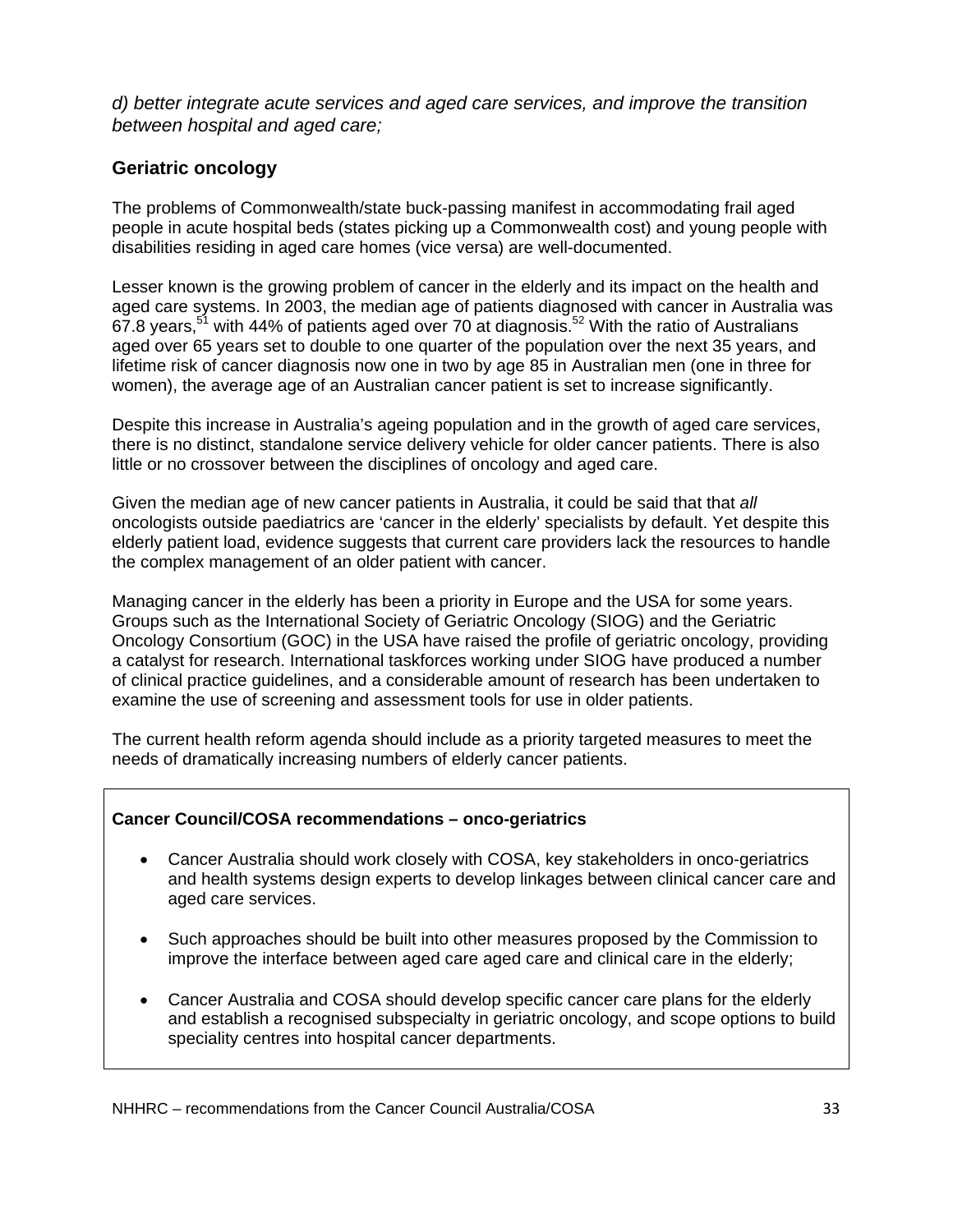*e) improve frontline care to better promote healthy lifestyles and prevent and intervene early in chronic illness;* 

## **Cancer control in general practice**

The latest national data on cancer in Australia further demonstrates the pivotal role of primary health care professionals. The most common registered cancers diagnosed in Australia in 2006 are all of great significance to general practice. Prostate cancer (e.g. detection advice), colorectal cancer (prevention, screening), breast cancer (prevention, screening etc.), melanoma (prevention, detection etc.) and lung cancer (prevention, detection etc.) all require a range of important advice from the general practice sector that could significantly reduce the impact of cancer in Australia through primary and secondary prevention.

Our recommendations on the core requirements of improved cancer prevention are outlined against term of reference c), some of which include specific measures to involve general practice in cancer prevention. A number of these GP-based interventions could be strengthened by structural reforms that underpin improved professional support for primary care.

Opportunities for improved cancer prevention in general practice are also documented in the three flagship Royal Australian College of General Practitioner publications, referred to in brief as the RACGP "red book", $53$  "green book" $54$  and "SNAP".  $55$ 

While there is limited available evidence on the effectiveness of health promotion through general practice, with studies showing GP prevention advice most effective among high-risk patients,<sup>56</sup> there has also been limited professional support. However, the Commonwealth's groundbreaking approaches to healthcare reform indicate a commitment to enhance a broader approach to chronic disease prevention through primary care.

Consistent with this approach, the Cancer Council Australia, the National Breast and Ovarian Centre (NBOCC) and the Australian General Practice Network (AGPN) promoted a joint proposal to Government and Opposition in 2007 to formally support improved cancer control in general practice. Attached for reference, the proposal includes a focus on primary prevention and early detection of cancer through enhanced, structured support for general practice.

The involvement of general practice/primary care is essential to effective cancer control. As well as the role played by GPs and practice nurses in referral pathways and support for people with a cancer diagnosis, primary health care professionals are integral to cancer prevention, early detection and screening.

### Emerging and existing initiatives

Current whole-of-government cancer control commitments could be complemented by a structured approach to underpinning the involvement of general practice. Key examples of emerging or existing initiatives, components of which could be integrated to create a strategy for primary and secondary cancer prevention through general practice, include:

- The Commonwealth's \$275 million investment in GP Super Clinics;
- The Commonwealth's commitment to "better integrate primary care and other health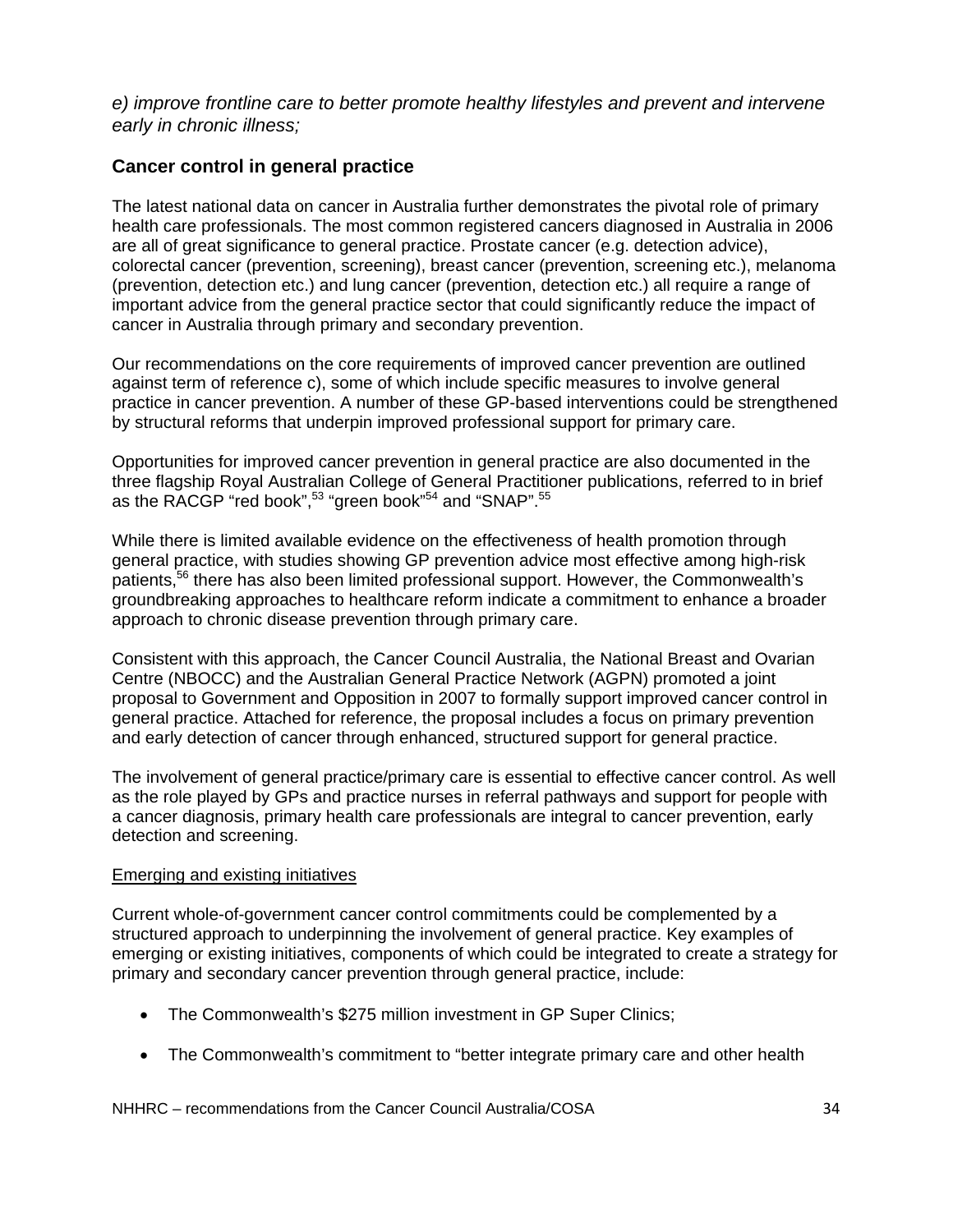services" as part of its GP Super Clinics program;

- The Commonwealth's commitment to establish a reform process to "simplify Medicare rebates, shift the focus from six minute medicine, and provide incentives for GPs to practice quality, preventative health care";
- The critical intervention points in the NSIF for cancer, 11 (out of 19) of which are directly relevant to general practice;
- Ongoing Commonwealth support for Cancer Australia to develop its Cancer Service Networks National Demonstration program (CanNET), including opportunities to link with general practice; and the Cancer Professional Development (CPD) program, developing tools to facilitate cancer professional development in GPs;
- The National Bowel Cancer Screening Program, which includes an important role for GPs.

While the Cancer Australia initiatives focus generally on detection and treatment, their targeting of GPs provides an opportunity to extend their scope to include primary prevention and screening.

Developing a strategy to link elements of these programs to improve professional support for general practice to provide cancer prevention and early detection is consistent with the national health reform agenda. Additional support could be provided by the Cancer Council, NBOCC and AGPN, as promoted in our joint proposal.

### **Cancer Council/COSA recommendations – frontline care**

- Develop a strategy to integrate cancer-related components of the Commonwealth's general practice agenda (e.g. Super Clinics, simplified Medicare rebates) and Cancer Australia's professional development program into a framework for supporting improved cancer prevention and early detection in the primary care sector;
- This could be boosted through a pilot project, supported by the Cancer Council, NBOCC and AGPN, to further enhance professional support for cancer prevention and early detection in general practice.

*f) improve the provision of health services in rural areas;* 

### **Rural/remote cancer outcomes – unacceptable inequities**

In our view the challenge of reducing the inequities in cancer care outcomes across the rural/metropolitan divide is an ideal "fit" for the Commission's remit and the Commonwealth's health reform agenda more generally.

As submitted by our organisations and a number of others in response to the 2007 Senate

NHHRC – recommendations from the Cancer Council Australia/COSA  $35$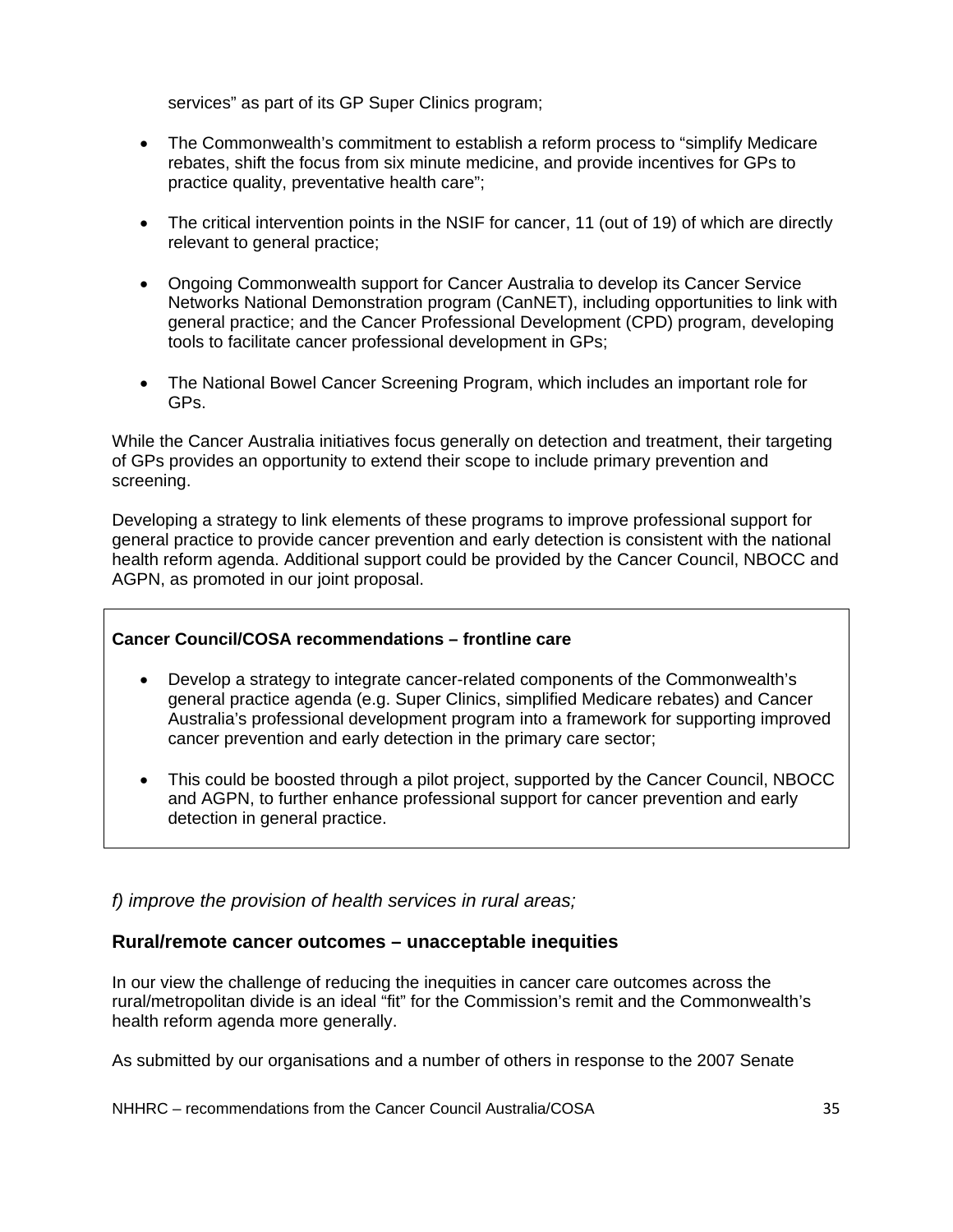inquiry into Patient Assisted Travel and Accommodation, poor access to cancer care for people in remote locations contributes to unacceptably inferior outcomes. In addition to the welldocumented decrease in cancer survival correlated with remoteness,57,58,59 there is a litany of anecdotes from patients and their families struggling to cope with a cancer diagnosis and life in geographic isolation. For some cancers, remote patients are up to 300% more likely to die within five years of diagnosis.<sup>60</sup>

In parallel with the epidemiological data equating mortality with remoteness, a COSA study of regional oncology services shows that cancer care is less accessible as geographical isolation increases; quality and availability of services by location correlate to survival rates.<sup>61</sup> Reducing this inequity must be a priority for the Health and Hospitals Reform process.

It is therefore encouraging to see the Commission focus on rural/regional healthcare, through its terms of reference and though the statement:

"... Australia's geography creates other challenges: ensuring an appropriate mix of health and aged care services in regional, rural and remote locations, the workforce to staff them, the support for remote staff, and programs to assist people who need to travel for care. Access for these communities is facilitated with good retrieval services, support with accommodation close to treating facilities and help with transport for visiting family members."

We also support the Commission's recommendation to bring performance benchmarks in rural/remote areas in line with those in metropolitan areas (benchmark 9.3). The Cancer Council/COSA have for a number of years been building community and political support for a rural cancer services reform agenda that would significantly reduce inequity of access across the rural/metropolitan divide, by:

- boosting travel and accommodation support;
- better use of communications technology; and
- as the centrepiece of our model, establishing a network of regional cancer centres of excellence that would dramatically reduce the distances remote patients may need to travel by bringing services closer to them.

#### **Flow-on benefits**

The problems of diagnosing and treating cancer in regional Australia reflect disadvantages across the healthcare spectrum experienced by rural and remote communities.<sup>2-4</sup> Geographic isolation, shortage of healthcare providers and a higher proportion of disadvantaged groups are acknowledged as general contributing factors.<sup>3</sup> Improved cancer care infrastructure in large regional centres would in our view establish a culture of excellence that would attract additional healthcare professionals to such centres.

#### **Opportunities for sustainable equity**

Regional cancer centres of excellence present the most cost-effective and sustainable way to provide long-term, measurable improvement in regional cancer care. They would provide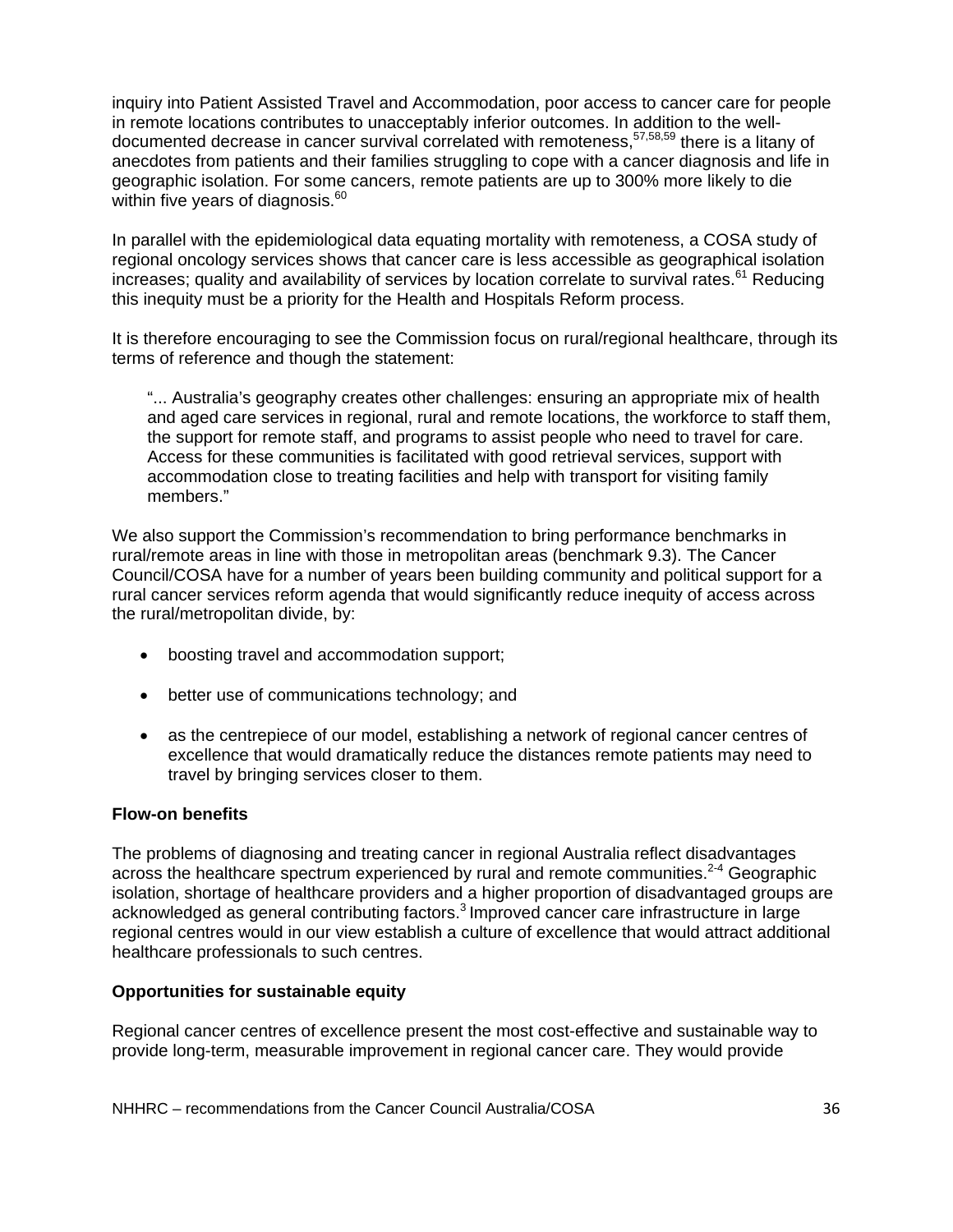multidisciplinary care, improve support and educational services and, by being mentored by major metropolitan centres, establish a vital link to more remote services.

#### **Returns on investment**

The best way to roll out a network of regional cancer centres is to build them where a radiotherapy unit is in place. Radiation oncology is essential to multidisciplinary cancer care. And, while it is costly in capital outlays, it is the most cost-effective in terms of operational cost.<sup>62</sup> Ten non-metropolitan centres already have units (Coffs Harbour, Port Macquarie, Wagga, Wollongong; Albury-Wodonga, Ballarat, Bendigo, Geelong, Latrobe Valley; and Townsville) and units are flagged for Darwin, the NSW North Coast and Orange. The combined population of these centres is more than 1.5 million and an additional 700,000 people live within a 150km radius.<sup>6</sup>

Some of these facilities already have the core elements of a regional cancer centre of excellence; others have only basic services in addition to their established or planned radiotherapy units. A Commonwealth commitment to working in partnership with the states and territories to co-fund multidisciplinary cancer care in these centres according to local need would ensure investments in radiotherapy hardware deliver optimal returns and reduce long-term cancer survival inequity across the rural/metropolitan divide.

A recent expansion of the cancer centre at Albury-Wodonga has delivered benefits that include an increase in the number of new patients treated locally from 150 to 750 a year, an eight-fold increase in chemotherapy day treatments, multidisciplinary clinics and 10% of new patients participating in a clinical trial.<sup>63</sup> A pilot project funded by the Australian Government, with support from the Victorian and NSW governments, showed that a modest investment in improved coordination of services would deliver significant additional benefits for a wide patient catchment area.64,65

### **Travel and accommodation support**

Patient travel and accommodation assistance is an instructive example of health inequity cause by cracks in the Commonwealth/state divide. Formerly a national program, "PATS" was devolved to the states by the Hawke Government in 1986, where the schemes became increasingly fragmented, dysfunctional and under-resourced. Apart from recent modest increases in subsidy level in some jurisdictions, for 20 years most state schemes remained tied to late 1980s funding levels, despite continued rises in CPI and other living costs. While advocates called continually for national leadership to fix the program, the Commonwealth maintained it was a state issue; the states appeared reluctant to fund the schemes according to need without an additional contribution from the Commonwealth.

On 20 September 2007, the Senate completed an inquiry into patient travel and accommodation assistance schemes, recommending major improvements through the Australian Health Care Agreements, with national service standards developed by the Australian Health Ministers' Advisory Committee. The Cancer Council Australia supports the Senate's recommendations, 66 with added emphasis on the need for a substantial increase in the subsidy level commensurate with need and for Commonwealth leadership to set national minimum standards.

Fixing patient travel and accommodation schemes is integral to improving the quality of life of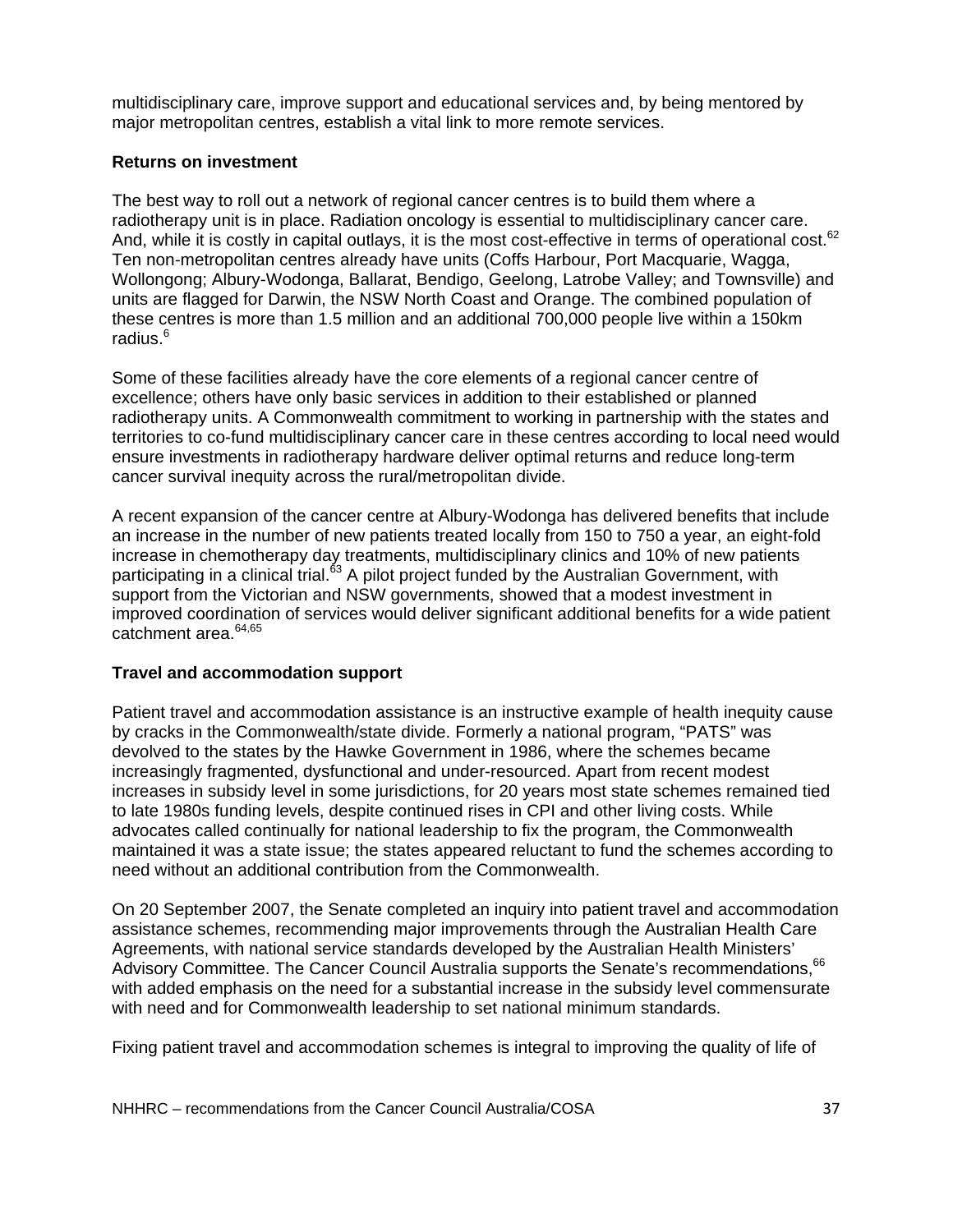people with cancer in rural and remote Australia. It is an opportunity for the next Australian Government to show milestone leadership in helping to ensure Australians in regional areas have improved access to potentially life-saving treatment and care.

#### **Innovative approaches**

Australia's vast distances and sparsely populated remote communities will always present challenges for health services. The Cancer Council Australia recommends regional cancer centres and improved patient travel and accommodation be complemented by innovative approaches to strengthen regional cancer care, such as a national quality assurance framework (e.g. service accreditation, the use of clinical practice guidelines) and investment in clinical data systems to audit, monitor and plan services. Telemedicine is another flexible model that should be supported, as it has proven beneficial in reducing the impact of extreme distances.<sup>67</sup> Distance education and mentoring are also proving effective and should be further supported.<sup>68</sup>

### **Cancer Council/COSA recommendations – rural/remote oncology**

- Whole-of-government recognition of the severity of the disadvantage, particularly among people in remote locations;
- A joint national reform program for rural cancer care built into the health care agreements, with the Commonwealth and the states jointly funding a network of regional cancer centres of excellence in regional cities;
- A joint national approach to improving patient travel and accommodation support, substantially increasing the subsidy, agreeing to national minimum standards and joint measures to reduce cross-border inefficiencies;
- A joint national approach to promoting technical innovation consistent with the Government's 'broadband revolution', such as telemedicine.

### *g) improve Indigenous health outcomes; and*

### **Cancer control in Indigenous Australians: an urgent priority**

Evidence shows Indigenous Australians with cancer are twice as likely to die within five years of diagnosis as non-Indigenous Australians with cancer.<sup>69</sup> While research on cancer in Indigenous people is limited – which reflects the low priority given to cancer control in Aboriginal people and Torres Strait Islanders – there are important indications of why cancer treatment outcomes for Indigenous people are so much poorer those for non-Indigenous Australians. A study published in 2008, drawing on the latest available data, noted that although inadequate identification of Indigenous people in cancer registers precludes reporting for some parts of Australia, "sufficient information is available to identify priorities and inform appropriate remedial action".  $^{70}$ 

Indigenous Australians smoke at around 2½ times the rate of non-Indigenous Australians (with 80% smoking prevalence in some communities), causing disproportionately high incidence of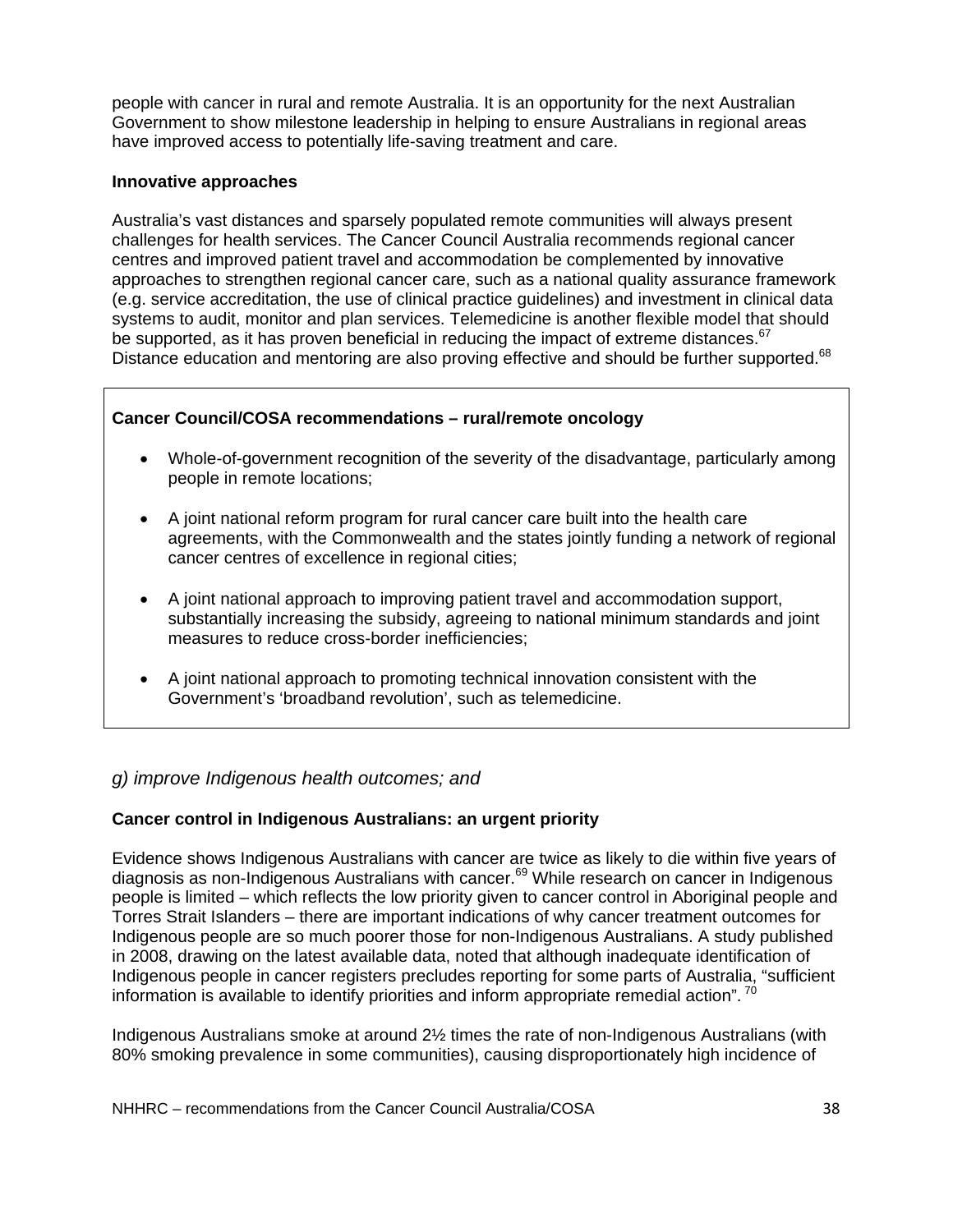the comparatively high-mortality cancers attributed to smoking. Indigenous people also participate at significantly lower rates in screening programs and are far more likely to present for diagnosis with an advanced cancer and to decline treatment.<sup> $71,72$ </sup>

#### **A national, cooperative approach**

In August 2004, the Cancer Council Australia convened Australia's first ever national discussion forum on cancer control in Indigenous Australians.<sup>73</sup> Over two days the forum explored the reasons for poor cancer outcomes in Indigenous Australians across the spectrum from primary prevention to palliative care. Leading clinical and public health experts, Aboriginal community leaders and Indigenous people with cancer agreed on a range of measures needed as part of a national strategy to reduce the impact of cancer in Indigenous people.

### **Cancer Council Australia/COSA recommendations – cancer in Indigenous people**

- A national strategy developed in consultation with Indigenous groups and built into the Commission's accountabilities;
- A national plan to reduce smoking in Indigenous people, building on the Commonwealth's \$14.5 million budget commitment;
- Increased research to better understand cancer control in Indigenous communities and develop more culturally appropriate responses;
- Fast-tracking of cervical cancer immunisation to girls in Indigenous communities (see 'Cervical cancer prevention');
- Strategies to increase Indigenous participation in cancer screening programs; and
- Strategies to reduce hepatitis infection in Indigenous communities to prevent liver cancer.

### *h) provide a well qualified and sustainable health workforce into the future*

#### **Cancer control: a test case for sector-wide workforce reform**

Almost 90% of newly diagnosed cancer patients in Australia are aged over  $45<sup>74</sup>$  which means population ageing poses an unprecedented challenge in cancer care. Australia's obesity epidemic also threatens to cause a major increase in future cancer incidence.

In addition, cancer patients are surviving for longer, have higher expectations and require increasingly expensive treatments. While these developments are the welcome results of improved treatment technology, they also underscore the need to act now to prepare Australia's cancer workforce for the challenges of the future. Population ageing will also reduce the relative number of clinicians further, as the current medical workforce ages and retires.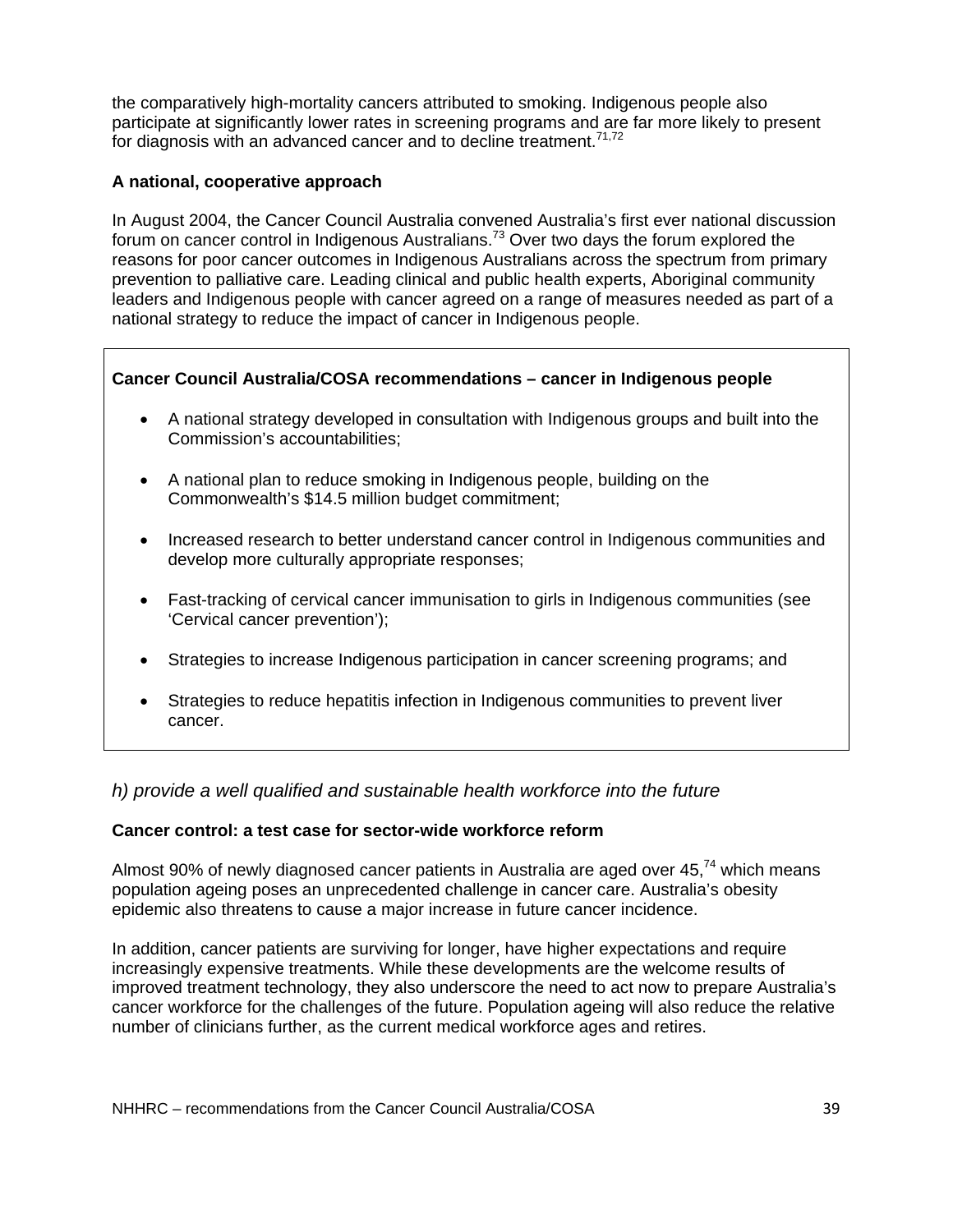With 270,000 Australians currently living with cancer – a figure likely to increase by 30% each decade until population ageing peaks in 40 years<sup>75</sup> – we must urgently address the key barriers to a sustainable cancer workforce. These include system fragmentation across multiple jurisdictions and agencies compromising efficiency of staff recruitment, training and planning; a lack of standards in training curricula; unstructured career paths; and the overuse of high-cost specialists where other professionals could contribute.

A number of studies show significant shortages of cancer clinicians, including patient-tospecialist ratios well below the recommended benchmarks.<sup>76</sup> Shortages of allied health practitioners are also well-documented, while accessing healthcare professionals can be particularly difficult for people in remote areas or for Indigenous Australians.<sup>77</sup> A Productivity Commission study into Australia's health workforce published in 2006 further emphasised the increasingly urgent need to address the deficiency of health workers.<sup>78</sup> The study reported that:

"... workforce shortages and the increasing demands of an ageing community are placing mounting pressures on Australia's health care system. Improving preventative health care, increasing the number of training places and retaining more of those currently employed are all important strategies, but they don't go far enough."

While government has responded with *ad hoc* grants to increase training places in a number of disciplines, structural reform is imperative if Australia is to cope with the expectations of an increasingly large population of cancer patients. With Australian men and women facing a onein-two and one-in-three lifetime risk of a cancer diagnosis, workforce reform must also include measures to improve cancer control competency across the health system.

The current health reform agenda provides a timely opportunity for COAG to endorse structural changes to streamline Australia's inherently fragmented health recruitment, training and placement processes and to ensure all governments work together to fund and support a health workforce responsive to population need.

### **Cancer Council/COSA recommendations – workforce reform**

- As recommended by the Productivity Commission, COAG should invest more in prevention to reduce chronic disease workforce costs.
- The Commonwealth should directly fund training places from a national pool, according to an evidence-based assessment of population healthcare needs;
- Introduce a system of accreditation and credentialing, based on standard competencies and designed to facilitate career paths and staff movement across the system;
- National professional and/or registration bodies to act as accrediting agencies, with models of care approved by Cancer Australia;
- Expand credentialing to include epidemiology and use of clinical practice guidelines;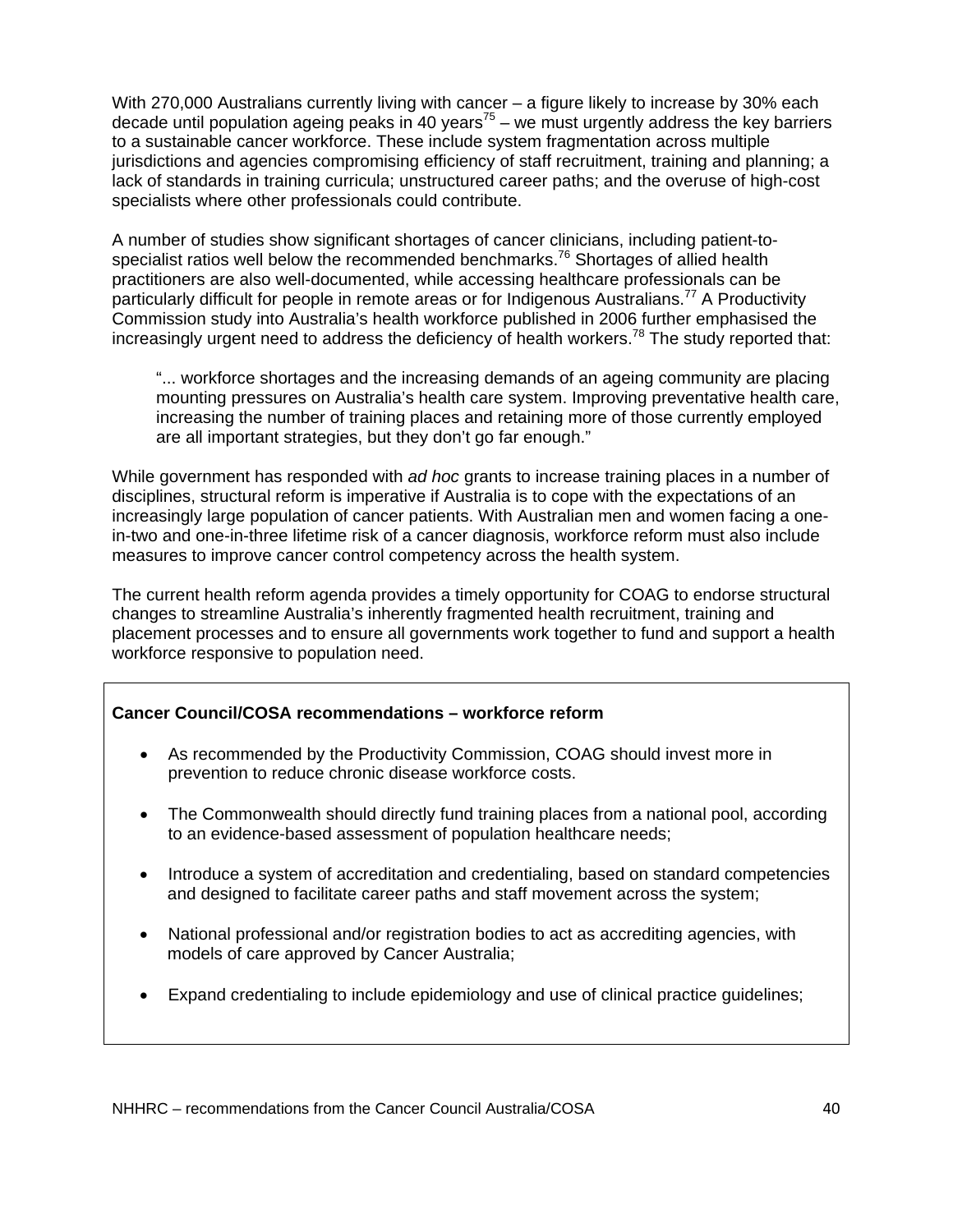- Implement The Cancer Council Australia/COSA oncology curriculum model and the National Framework for Cancer Nursing (EdCaN) for skills development in cancer management;
- Continuously review competency standards and scope of practice in training curricula to reflect progress in service models such as multidisciplinary care;
- As recommended by the Productivity Commission, complement lengthy traditional education with streamlined options;
- Expand and support existing training services rather than create new small and dispersed centres;
- Explore innovative and flexible models for clinical training/competency development, such as virtual centres;
- Evaluate and promote cost-effective interventions and new models of care for the delivery of less-complex services (e.g. care coordination, nurse practitioners and nurse– delivered services such as colonoscopy);
- Develop national guidelines on safe and acceptable patient numbers according to workforce capacity matched to population need.
- Foster long-term improvements in the clinical care of Indigenous Australians with cancer by recruiting greater numbers of Aboriginal and Torres Strait Islander people into the medical workforce.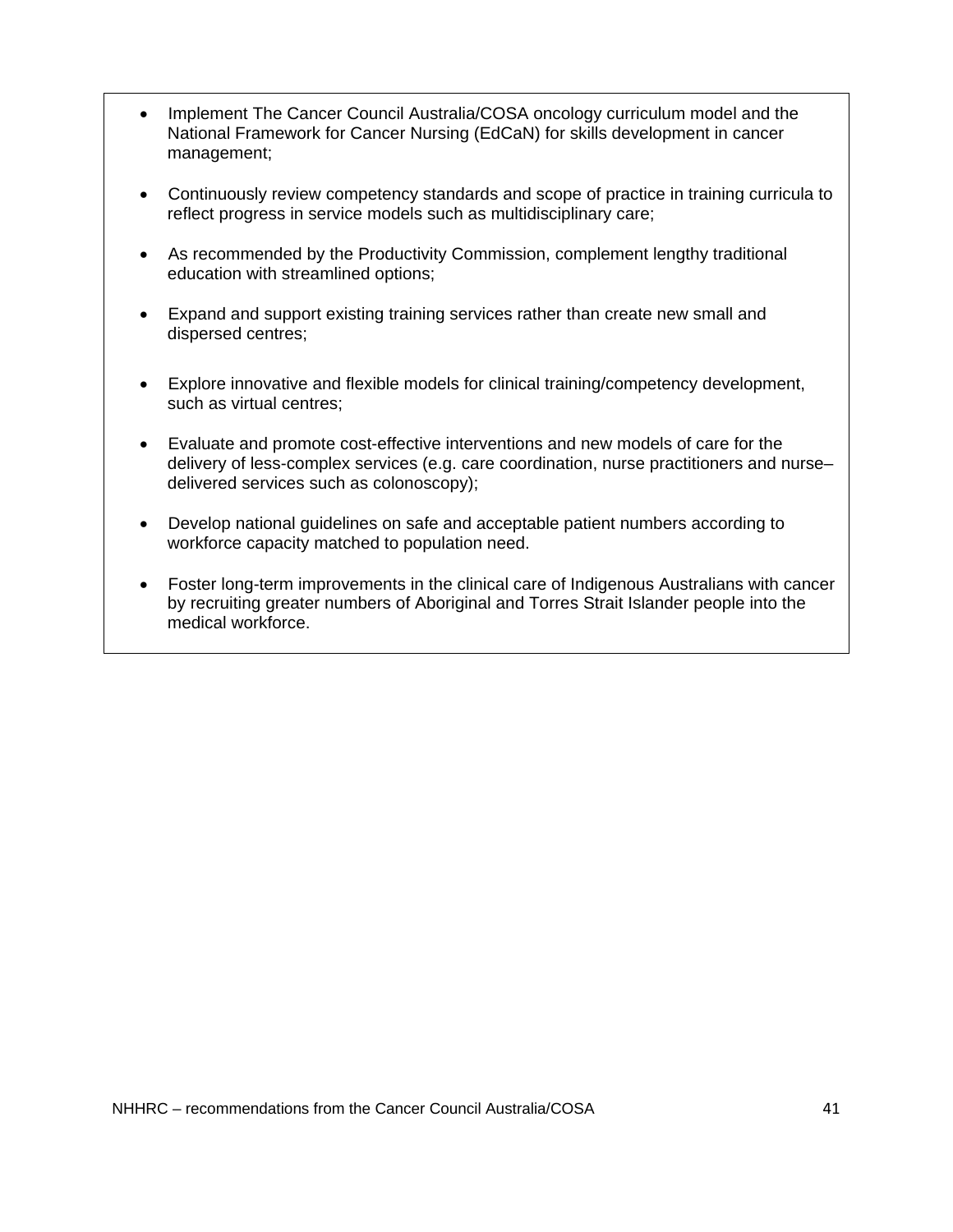#### **References**

 1 Buckmaster L, Pratt A, Not on my account: cost-shifting in the Australian healthcare system. Australian Government, Parliament of Australia, Parliamentary Library.

<sup>2</sup> Victorian Department of Human Services, Healthcare Management Advisors, Pharmaceutical Reforms in Victoria's Public Hospitals: Impact on Patients and Providers, 2004.

 $3$  SBU. The Swedish Council on Technology Assessment in Health Care (SBU): Radiotherapy for cancer. Acta Oncol. 1996; Volumes 1&2.

<sup>4</sup> Barton MB, Gebski V, Manderson C, Langlands AO. Radiation therapy: are we getting value for money? Clin Oncol (R Coll Radiol). 1995.

<sup>5</sup> Delaney GP, Jacob S, Featherstone C, Barton MB. Radiotherapy in cancer care: estimating optimal utilisation from a review of evidence-based clinical guidelines. Sydney: Collaboration for Cancer Outcomes Research and Evaluation, 2003.

<sup>6</sup> Baume P, chairperson. Radiation Oncology Inquiry. A vision for radiotherapy. Canberra, Commonwealth of Australia, 2002.

 $^7$  Kenny LM, Lehman M. An audit of unacceptable delays in radiation therapy in Australia and New Zealand. *Australas Radiol. 2003.*

 $^8$  Kricker A, Haskill J, Armstrong BK. Breast conservation, mastectomy and auxiliary surgery in New South Wales women in 1992 and 1995. Br J Cancer, 2001.

<sup>9</sup> Barton M, Peters L, Kenny L, Radiotherapy in Australia one year after the Baume report: vision or mirage, Med J Aust, 2004.

 $10$  Australian Institute of Health and Welfare, The Burden of Disease and Injury in Australia 2003; May 2007.

 $11$  AIHW, Health system expenditures on cancer and other neoplasms in Australia, 2000–01, May 2005.

 $12$  Harris R & Lohr KN, Screening for prostate cancer: an update of the evidence for the US Preventive Services Task Force. Ann Intern Med, 2002.

 $13$  Department of Health and Ageing, 2008-09 budget papers. Ministerial statements.

<sup>14</sup> The Cancer Council Australia, Moving forward on bowel cancer screening in Australia. Report of a national discussion forum, November 2006.

<sup>15</sup> Australian Institute of Health and Welfare, Cancer in Australia: an overview, 2007.

<sup>16</sup> Clinical practice guidelines for the prevention, early detection and management of colorectal cancer, National Health and Medical Research Council, 2006

<sup>17</sup> Corporate Value Associates, CRC Screening Strategy: Governing committee cancer control network presentation, 2002

<sup>18</sup> National Health Priority Action Council, draft National service improvement framework for cancer, 2004.

<sup>19</sup> AIHW, Cancer Survival in Australia 1992-1997.

 $20$  Australian Bureau of Statistics. Overweight and obesity in adults, Australia 2004-05, 2008.

<sup>21</sup> International Agency for Research on Cancer (IARC) 1988. Alcohol drinking. Lyon: IARC.

NHHRC – recommendations from the Cancer Council Australia/COSA  $\sim$  42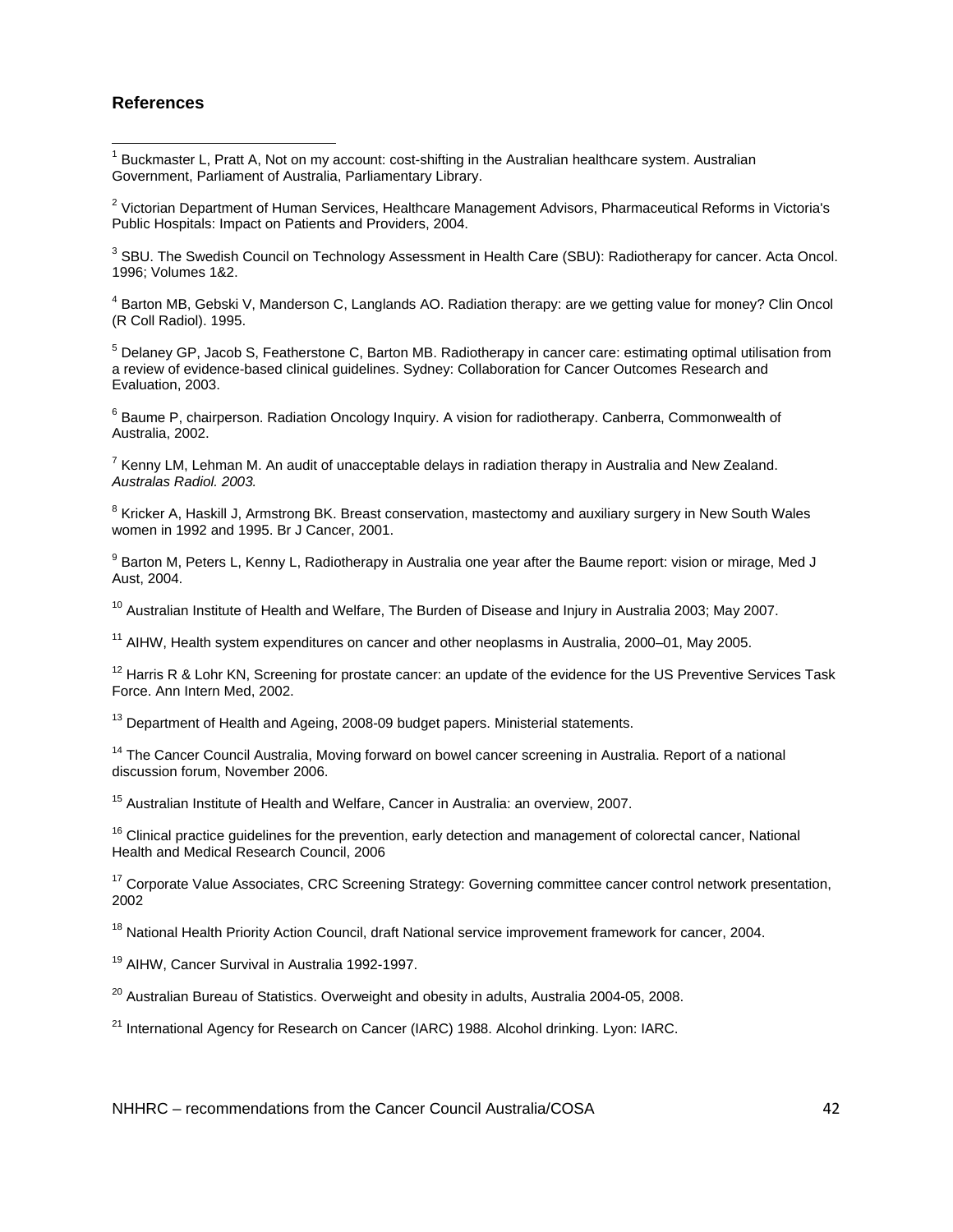<sup>22</sup> Collins D, Lapsley H, The Costs of Tobacco, Alcohol and Illicit Drug Abuse to Australian Society in 2004/05, National Drug Strategy 2008.

<u> 1989 - Johann Stoff, amerikansk politiker (d. 1989)</u>

<sup>23</sup> http://www.health.gov.au/internet/wcms/publishing.nsf/Content/phd-pub-tobacco-tobccstrat2-cnt.htm

<sup>24</sup> Department of Health and Ageing, Portfolio Budget Statements 2008-09.

<sup>25</sup> Wakefield M. et al, Impact of tobacco control policies and mass media campaigns on monthly adult smoking prevalence: time series analysis, American Journal of Public Health.

<sup>26</sup> Tobacco Control: A Blue Chip Investment in Public Health, VicHealth Centre for Tobacco Control, 2003.

 $^{27}$  Bergstrom A, Pisani P, Tenet V, Wolk A & Adami HO, Overweight as an avoidable cause of cancer in Europe. Int J Cancer, 2001.

<sup>28</sup> AIHW, Cancer incidence and projections, Australia 2002-11, 2005.

<sup>29</sup> Calle EE, Rodriguez C, Walker-Thurmond K & Thun MJ 2003. Overweight, obesity, and mortality from cancer in a prospectively studied cohort of US adults. N Engl J Med, 2003..

<sup>30</sup> Diabetes Australia, Access Economics, The Economic Costs of Obesity 2005, 2006.

<sup>31</sup> Gebel K, King L, Bauman A, Vita P, Gill T, Rigby A & Capon A 2005. Creating healthy environments: a review of links between the physical environment, physical activity and obesity. Sydney: NSW Department of Health and NSW Centre for Overweight and Obesity.

 $32$  Gill T, King L & Webb K 2005. Best options for promoting healthy weight and preventing weight gain in NSW. Sydney: NSW Department of Health.

<sup>33</sup> Organisation for Economic Co-operation and Development, Health data 2007, Oct 2007.

<sup>34</sup> National Obesity Task Force (NOTF) 2003. Healthy weight 2008: the National Agenda for Children and Young People and Their Families. Canberra: Australian Government Department of Health and Ageing.

35 AIHW & AACR. Cancer in Australia 2001. Cancer Series Number 28. Canberra: AIHW, 2004

36 Staples M, Elwood M, Burton R, Williams J, Marks R, Giles G. Non-melanoma skin cancer in Australia: the 2002 national survey and trends since 1985. Medical Journal of Australia, 2006.

37 Armstrong BK. How sun exposure causes skin cancer: an epidemiological perspective. In: Hill D, Elwood JM, English DR, eds. Prevention of Skin Cancer. Dordrecht, the Netherlands: Kluwer Academic Publishers, 2004.

38 Armstrong BK, Kricker A. How much melanoma is caused by sun exposure? Melanoma Research, 1993.

39 AIHW. State & territories GRIM (General Record of Incidence of Mortality) Books. Canberra: AIHW, 2005.

40 AIHW. Rural, regional and remote health: indicators of health status and determinants of health. Rural Health Series no. 9. Cat. Nom PHE 97. Canberra: AIHW, 2008.

41 Australian Institute of Health and Welfare (AIHW) & Australasian Association of Cancer Registries (AACR). Cancer in Australia: an overview, 2006. Cancer Series Number 37. Canberra: AIHW, 2007.

42 Australian Institute of Health and Welfare (AIHW) & Australasian Association of Cancer Registries (AACR). Cancer in Australia: an overview, 2006. Cancer Series Number 37. Canberra: AIHW, 2007.

43 Australian Institute of Health and Welfare. Health system expenditures on cancer and other neoplasms in Australia, 2000-01. Health and Welfare Expenditure Series Number 22. Canberra: AIHW, 2005.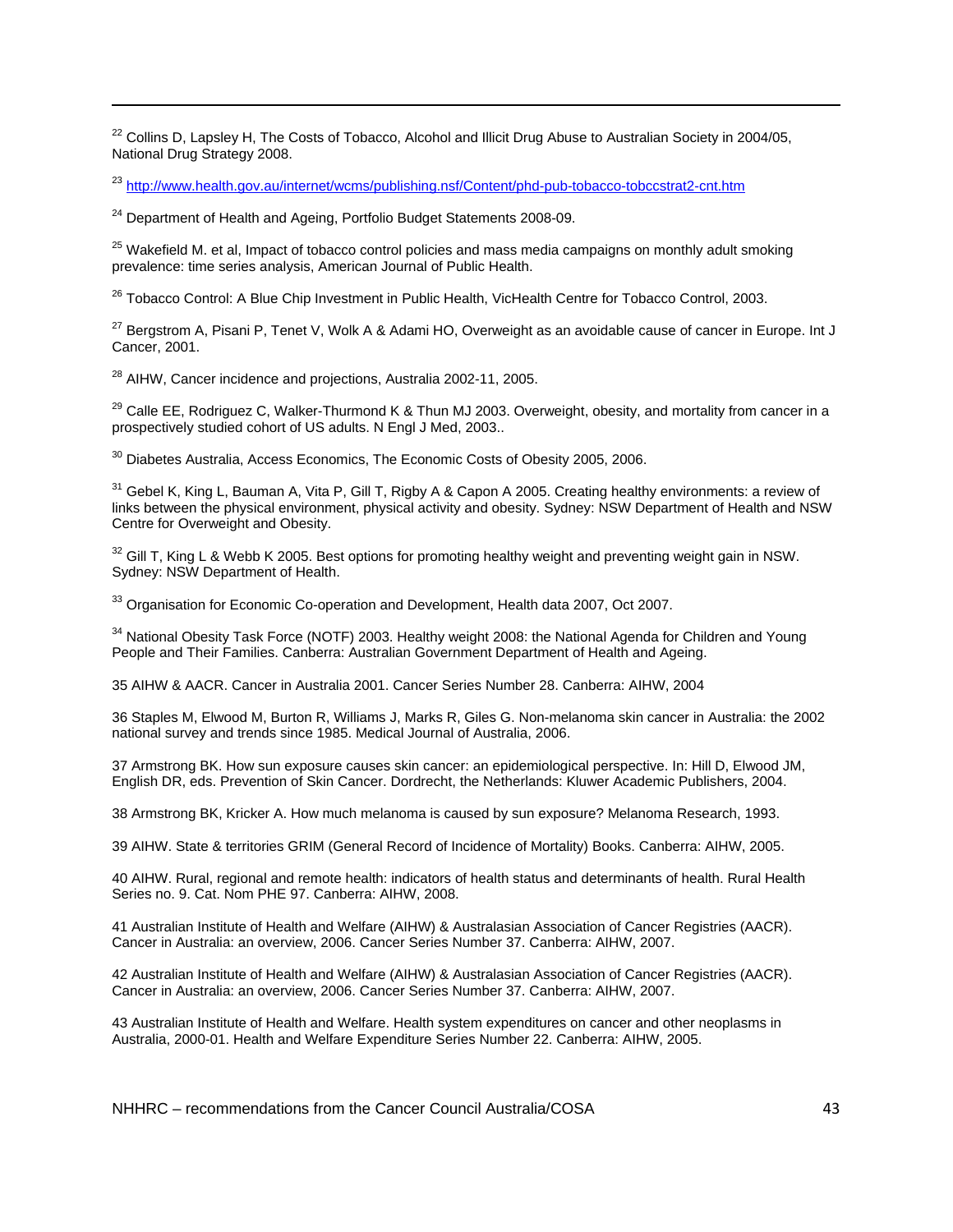<u> 1989 - Johann Stoff, amerikansk politiker (d. 1989)</u> 44 Australian Institute of Health and Welfare (AIHW) & Australasian Association of Cancer Registries (AACR). Cancer in Australia 2001. Cancer Series Number 28. Canberra: AIHW, 2004.

45 Stern RS, Weinstein MC, Baker SG. Risk reduction for non melanoma skin cancer with childhood sunscreen use. Archives of Dermatology 1986.

46 Shih S, Carter R. Economic Evaluation of a National SunSmart Program. Health Economics Unit, School of Health & Social Development, Deakin University, 2008. (Unpublished).

47 Dobbinson S, Jamsen K, Francis K, Dunlop S, Wakefield M. 2006-2007 National Sun Protection Survey: Report 1 An unpublished report prepared for The Cancer Council Australia and Australian Government Department of Health and Ageing, 2007. (Unpublished).

48 International Agency for Research on Cancer (IARC) 2005. IARC handbooks on cancer prevention. Cervix cancer screening. Lyon, France: IARC, 2005.

<sup>49</sup> Australian Institute of Health and Welfare (AIHW) 2006. Cervical screening in Australia 2003–2004. AIHW cat. no. 28; Cancer Series no. 33. Canberra: AIHW, 2006.

50 Walboomers JM, Jacobs MV, Manos MM, Bosch FX, Kummer JA, Shah KV, Snijders PJ, Peto J, Meijer CJ & Munoz N, Human papillomavirus is a necessary cause of invasive cervical cancer worldwide. J Pathol, 1999.

51 AIHW, unpublished.

<sup>52</sup> AIHW, ACIM (Australian Cancer Incidence and Mortality) Books. AIHW Canberra 2007.

53 RACGP 2005. Guidelines for preventive activities in general practice, eds M Harris, L Bailey, C Bridges-Webb, J Furler, B Joyner, J Litt, J Smith & Y Zurynski. South Melbourne: RACGP.

<sup>54</sup> RACGP 2006. Putting prevention into practice: guidelines for the implementation of prevention in the general practice setting. South Melbourne: RACGP.

<sup>55</sup> RACGP 2004. SNAP: A population health guide to behavioral risk factors in general practice. South Melbourne: RACGP.

56 University of Melbourne, Department of General Practice and Public Health. The relative effectiveness of population health interventions in the general practice setting: final report, 2001.

57 AIHW and Australasian Association of Cancer Registries. Cancer survival in Australia 1992–1997: geographic categories and socioeconomic status. Canberra: AIHW, 2003.

<sup>58</sup> Jong KE, Vale PJ, Armstrong BK, Rural inequalities in cancer care and outcome. Med J Aust, 2005.

59 AIHW. Health in rural and remote Australia. Canberra: AIHW, 1998.

<sup>60</sup> Jong KE, Smith DP, Yu XQ, et al. Remoteness of residence and survival from cancer in New South Wales. Med J Aust 2004; 180: 618-622.

<sup>61</sup> Clinical Oncological Society of Australia, Mapping regional oncology services, 2006

 $62$  Barton MB, Gebski V, Manderson C, Langlands AO. Radiation therapy: are we getting value for money? Clin Oncol R Coll Radiol 1995; 7(5):287-292

63 The Cancer Council Australia, COSA, Department of Health and Ageing, Cancer in the Bush, Optimising clinical services, conference report, 2001.

 $64$  Upper Hume Community Health Service, Border Cancer Care Coordination Project, Final Report, 2006.